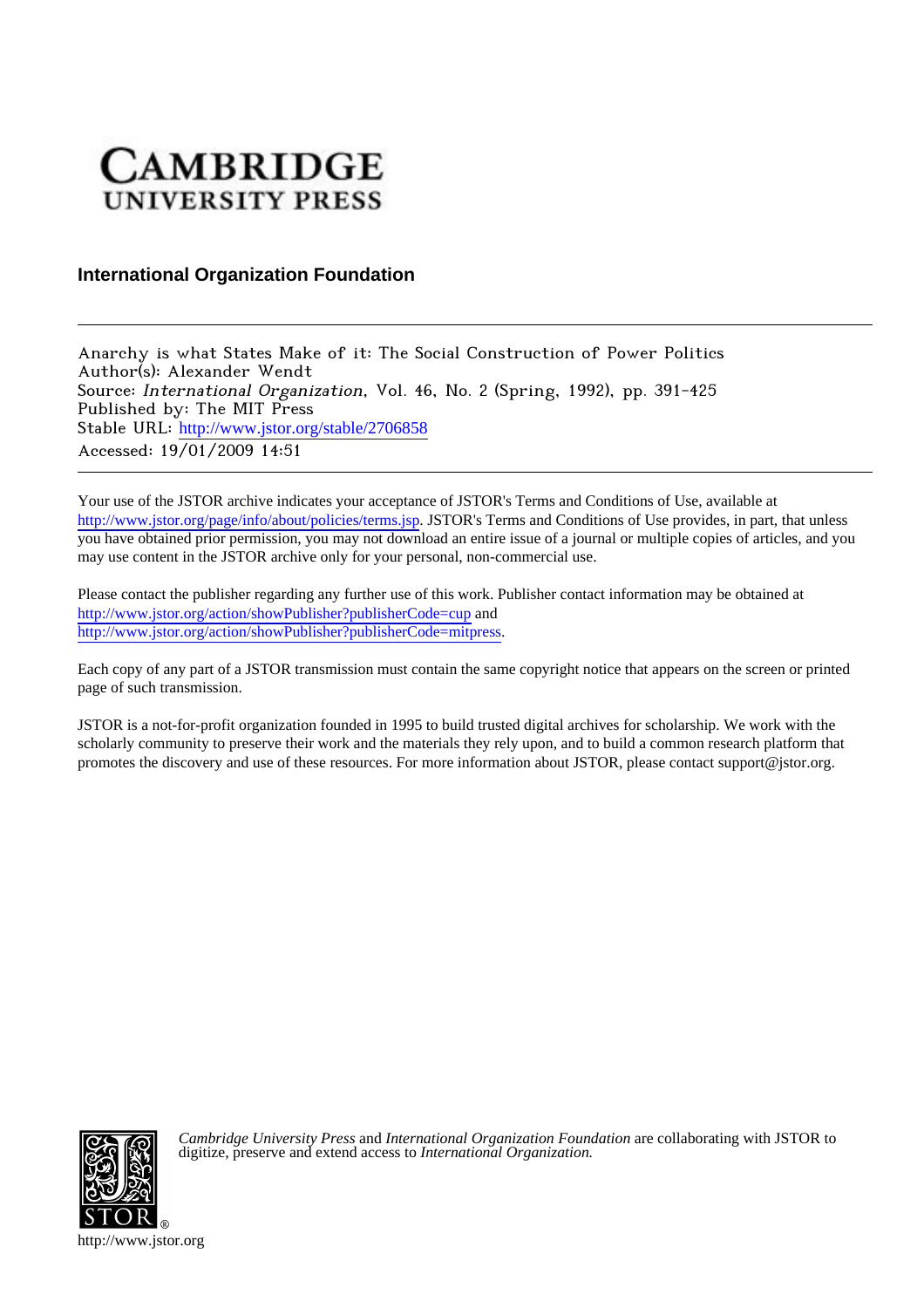# Anarchy is what states make of it: the social construction of power politics

Alexander Wendt

The debate between realists and liberals has reemerged as an axis of contention in international relations theory.<sup>1</sup> Revolving in the past around competing theories of human nature, the debate is more concerned today with the extent to which state action is influenced by "structure" (anarchy and the distribution of power) versus "process" (interaction and learning) and institutions. Does the absence of centralized political authority force states to play competitive power politics? Can international regimes overcome this logic, and under what conditions? What in anarchy is given and immutable, and what is amenable to change?

The debate between "neorealists" and "neoliberals" has been based on a shared commitment to "rationalism."<sup>2</sup> Like all social theories, rational choice directs us to ask some questions and not others, treating the identities and interests of agents as exogenously given and focusing on how the behavior of

This article was negotiated with many individuals. If my records are complete (and apologies if they are not), thanks are due particularly to John Aldrich, Mike Barnett, Lea Brilmayer, David Campbell, Jim Caporaso, Simon Dalby, David Dessler, Bud Duvall, Jean Elshtain, Karyn Ertel, Lloyd Etheridge, Ernst Haas, Martin Hollis, Naeem Inayatullah, Stewart Johnson, Frank Klink, Steve Krasner, Friedrich Kratochwil, David Lumsdaine, M. J. Peterson, Spike Peterson, Thomas Risse-Kappen, John Ruggie, Bruce Russett, Jim Scott, Rogers Smith, David Sylvan, Jan Thomson, Mark Warren, and Jutta Weldes. The article also benefited from presentations and seminars at the American University, the University of Chicago, the University of Massachusetts at Amherst, Syracuse University, the University of Washington at Seattle, the University of California at Los Angeles, and Yale University.

1. See, for example, Joseph Grieco, "Anarchy and the Limits of Cooperation: A Realist Critique of the Newest Liberal Institutionalism," International Organization 42 (Summer 1988), pp. 485-507; Joseph Nye, "Neorealism and Neoliberalism," World Politics 40 (January 1988), pp. 235–51; Robert Keohane, "Neoliberal Institutionalism: A Perspective on World Politics," in his collection of essays entitled International Institutions and State Power (Boulder, Colo.: Westview Press, 1989), pp. 1-20; John Mearsheimer, "Back to the Future: Instability in Europe After the Cold War," International Security 13 (Summer 1990), pp. 5-56, along with subsequent published correspondence regarding Mearsheimer's article; and Emerson Niou and Peter Ordeshook, "Realism Versus Neoliberalism: A Formulation," American Journal of Political Science 35 (May 1991), pp. 481-511.

2. See Robert Keohane, "International Institutions: Two Approaches," International Studies Quarterly 32 (December 1988), pp. 379-96.

#### International Organization 46, 2, Spring 1992

@ 1992 by the World Peace Foundation and the Massachusetts Institute of Technology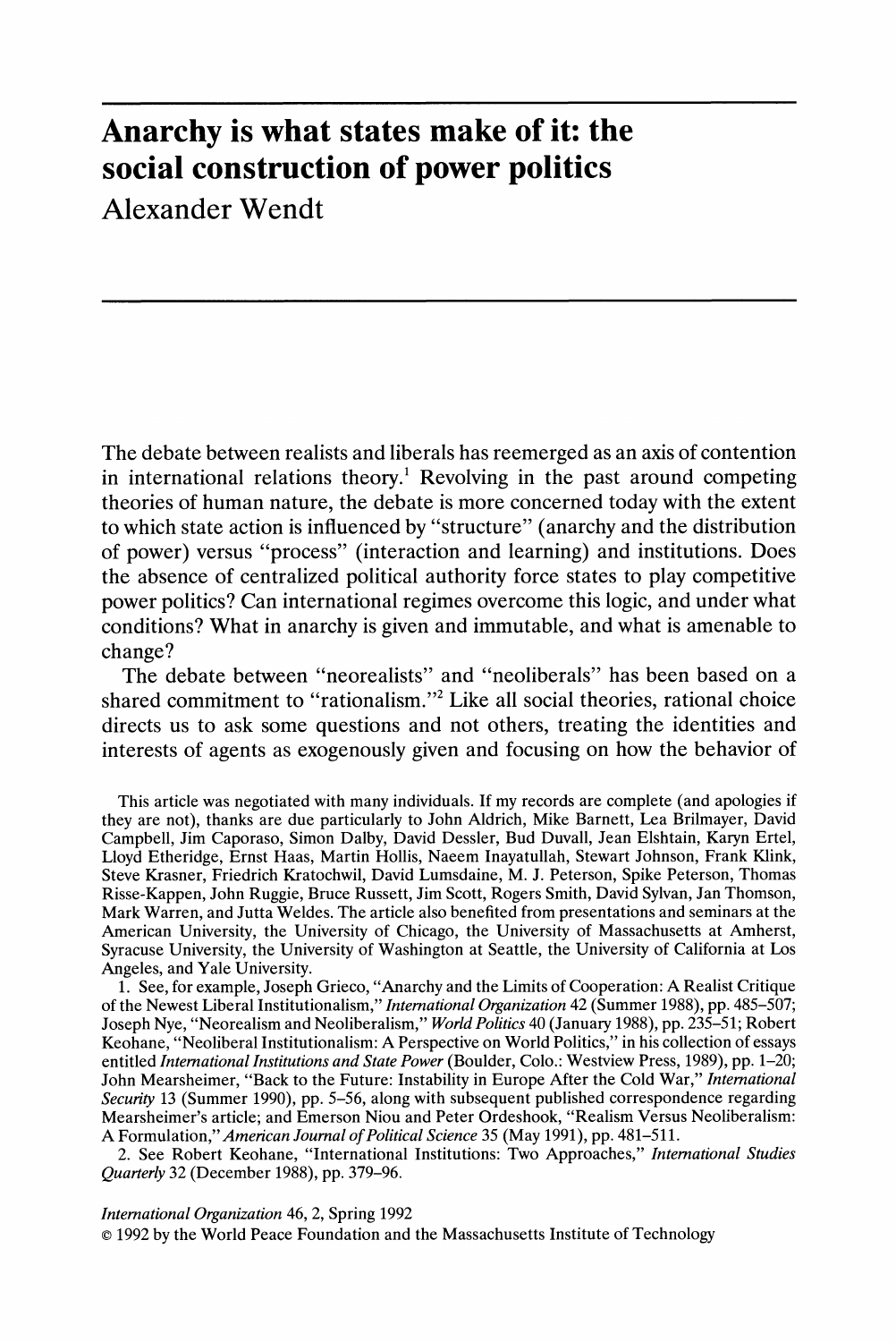agents generates outcomes. As such, rationalism offers a fundamentally behavioral conception of both process and institutions: they change behavior but not identities and interests.<sup>3</sup> In addition to this way of framing research problems, neorealists and neoliberals share generally similar assumptions about agents: states are the dominant actors in the system, and they define security in "self-interested" terms. Neorealists and neoliberals may disagree about the extent to which states are motivated by relative versus absolute gains, but both groups take the self-interested state as the starting point for theory.

This starting point makes substantive sense for neorealists, since they believe anarchies are necessarily "self-help" systems, systems in which both central authority and collective security are absent. The self-help corollary to anarchy does enormous work in neorealism, generating the inherently competitive dynamics of the security dilemma and collective action problem. Self-help is not seen as an "institution" and as such occupies a privileged explanatory role vis-à-vis process, setting the terms for, and unaffected by, interaction. Since states failing to conform to the logic of self-help will be driven from the system, only simple learning or behavioral adaptation is possible; the complex learning involved in redefinitions of identity and interest is not.<sup>4</sup> Questions about identity- and interest-formation are therefore not important to students of international relations. A rationalist problématique, which reduces process to dynamics of behavioral interaction among exogenously constituted actors, defines the scope of systemic theory.

By adopting such reasoning, liberals concede to neorealists the causal powers of anarchic structure, but they gain the rhetorically powerful argument that process can generate cooperative behavior, even in an exogenously given, self-help system. Some liberals may believe that anarchy does, in fact, constitute states with self-interested identities exogenous to practice. Such "weak" liberals concede the causal powers of anarchy both rhetorically and substantively and accept rationalism's limited, behavioral conception of the causal powers of institutions. They are realists before liberals (we might call them "weak realists"), since only if international institutions can change powers and interests do they go beyond the "limits" of realism.<sup>5</sup>

3. Behavioral and rationalist models of man and institutions share a common intellectual heritage in the materialist individualism of Hobbes, Locke, and Bentham. On the relationship between the two models, see Jonathan Turner, A Theory of Social Interaction (Stanford, Calif.: Stanford University Press, 1988), pp. 24–31; and George Homans, "Rational Choice Theory and Behavioral Psychology," in Craig Calhoun et al., eds., Structures of Power and Constraint (Cambridge: Cambridge University Press, 1991), pp. 77–89.

4. On neorealist conceptions of learning, see Philip Tetlock, "Learning in U.S. and Soviet Foreign Policy," in George Breslauer and Philip Tetlock, eds., Learning in U.S. and Soviet Foreign Policy (Boulder, Colo.: Westview Press, 1991), pp. 24-27. On the difference between behavioral and cognitive learning, see ibid., pp. 20–61; Joseph Nye, "Nuclear Learning and U.S.-Soviet Security Regimes," *International Organization* 41 (Summer 1987), pp. 371–402; and Ernst Haas, When Knowledge Is Power (Berkeley: University of California Press, 1990), pp. 17-49.

5. See Stephen Krasner, "Regimes and the Limits of Realism: Regimes as Autonomous Variables," in Stephen Krasner, ed., *International Regimes* (Ithaca, N.Y.: Cornell University Press, 1983), pp. 355–68.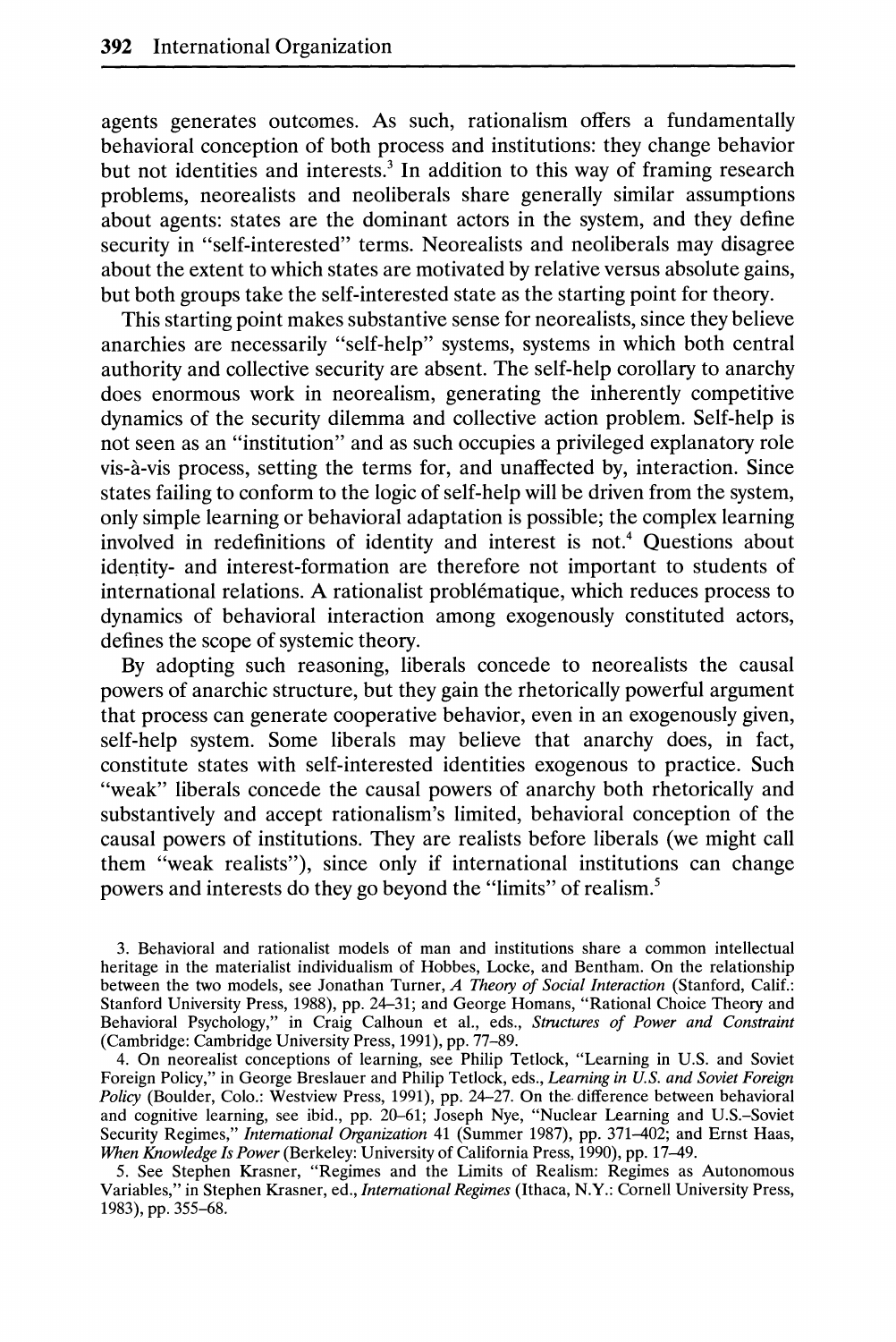Yet some liberals want more. When Joseph Nye speaks of "complex" learning," or Robert Jervis of "changing conceptions of self and interest," or Robert Keohane of "sociological" conceptions of interest, each is asserting an important role for transformations of identity and interest in the liberal research program and, by extension, a potentially much stronger conception of process and institutions in world politics.<sup>6</sup> "Strong" liberals should be troubled by the dichotomous privileging of structure over process, since transformations of identity and interest through process are transformations of structure. Rationalism has little to offer such an argument,<sup>7</sup> which is in part why, in an important article. Friedrich Kratochwil and John Ruggie argued that its individualist ontology contradicted the intersubjectivist epistemology necessary for regime theory to realize its full promise.<sup>8</sup> Regimes cannot change identities and interests if the latter are taken as given. Because of this rationalist legacy, despite increasingly numerous and rich studies of complex learning in foreign policy, neoliberals lack a systematic theory of how such changes occur and thus must privilege realist insights about structure while advancing their own insights about process.

The irony is that social theories which seek to explain identities and interests do exist. Keohane has called them "reflectivist";<sup>9</sup> because I want to emphasize their focus on the social construction of subjectivity and minimize their image problem, following Nicholas Onuf I will call them "constructivist."<sup>10</sup> Despite important differences, cognitivists, poststructuralists, standpoint and postmodern feminists, rule theorists, and structurationists share a concern with the basic "sociological" issue bracketed by rationalists—namely, the issue of identity- and interest-formation. Constructivism's potential contribution to a strong liberalism has been obscured, however, by recent epistemological debates between modernists and postmodernists, in which Science disciplines Dissent for not defining a conventional research program, and Dissent celebrates its liberation from Science.<sup>11</sup> Real issues animate this debate, which

6. See Nye, "Nuclear Learning and U.S.-Soviet Security Regimes"; Robert Jervis, "Realism, Game Theory, and Cooperation," World Politics 40 (April 1988), pp. 340–44; and Robert Keohane, "International Liberalism Reconsidered," in John Dunn, ed., The Economic Limits to Modern Politics (Cambridge: Cambridge University Press, 1990), p. 183.

7. Rationalists have given some attention to the problem of preference-formation, although in so doing they have gone beyond what I understand as the characteristic parameters of rationalism. See, for example, Jon Elster, "Sour Grapes: Utilitarianism and the Genesis of Wants," in Amartya Sen and Bernard Williams, eds., Utilitarianism and Beyond (Cambridge: Cambridge University Press, 1982), pp. 219–38; and Michael Cohen and Robert Axelrod, "Coping with Complexity: The Adaptive Value of Changing Utility," American Economic Review 74 (March 1984), pp. 30–42.<br>8. Friedrich Kratochwil and John Ruggie, "International Organization: A State of the Art on an

Art of the State," International Organization 40 (Autumn 1986), pp. 753-75.<br>9. Keohane, "International Institutions."

10. See Nicholas Onuf, World of Our Making (Columbia: University of South Carolina Press, 1989).

11. On Science, see Keohane, "International Institutions"; and Robert Keohane, "International Relations Theory: Contributions of a Feminist Standpoint," Millennium 18 (Summer 1989), pp. 245-53. On Dissent, see R. B. J. Walker, "History and Structure in the Theory of International Relations," Millennium 18 (Summer 1989), pp. 163-83; and Richard Ashley and R. B. J. Walker,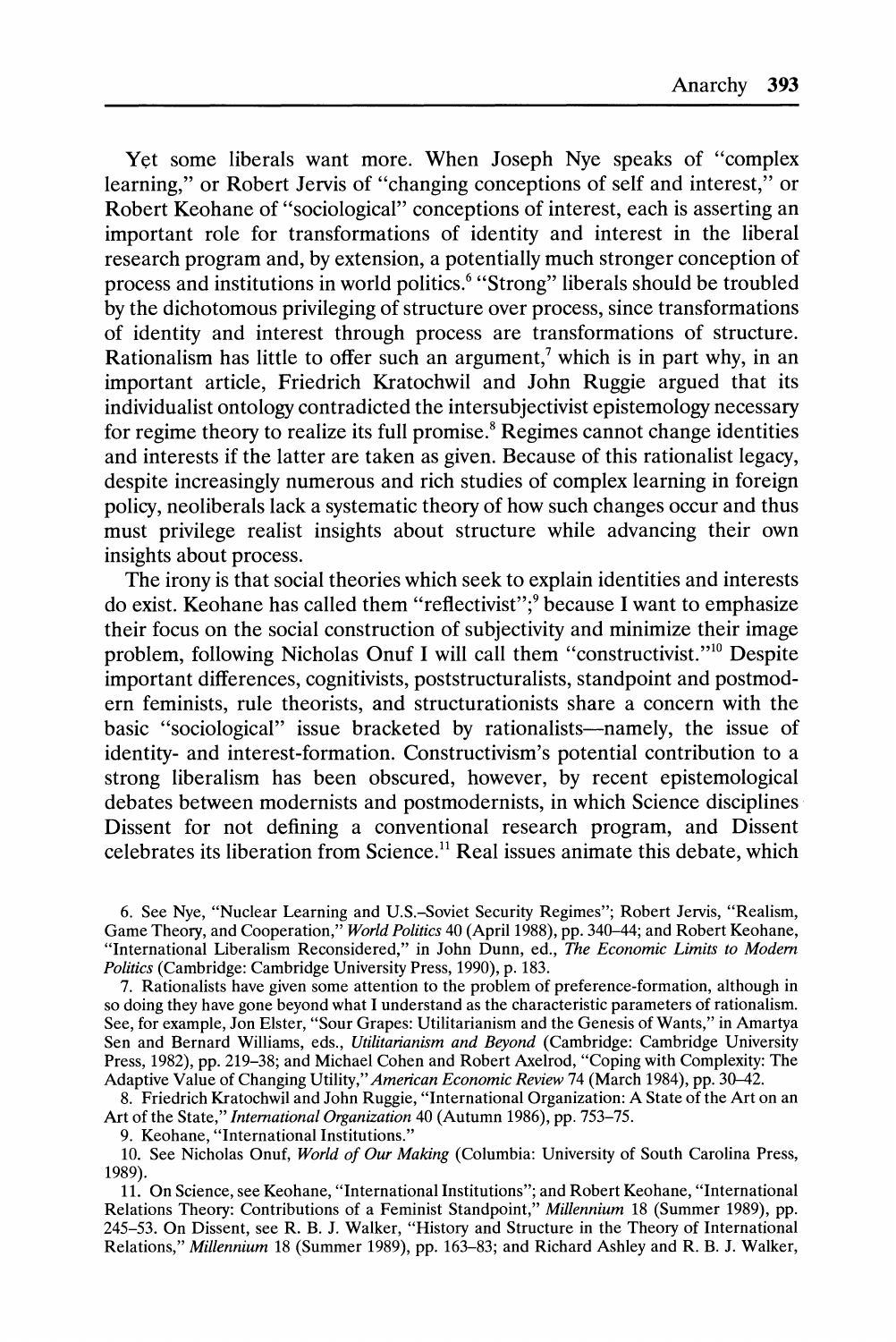also divides constructivists. With respect to the substance of international relations, however, both modern and postmodern constructivists are interested in how knowledgeable practices constitute subjects, which is not far from the strong liberal interest in how institutions transform interests. They share a cognitive, intersubjective conception of process in which identities and interests are endogenous to interaction, rather than a rationalist-behavioral one in which they are exogenous.

My objective in this article is to build a bridge between these two traditions (and, by extension, between the realist-liberal and rationalist-reflectivist debates) by developing a constructivist argument, drawn from structurationist and symbolic interactionist sociology, on behalf of the liberal claim that international institutions can transform state identities and interests.<sup>12</sup> In contrast to the "economic" theorizing that dominates mainstream systemic international relations scholarship, this involves a "sociological social psychological" form of systemic theory in which identities and interests are the dependent variable.<sup>13</sup> Whether a "communitarian liberalism" is still liberalism does not interest me here. What does is that constructivism might contribute significantly to the strong liberal interest in identity- and interest-formation and thereby perhaps itself be enriched with liberal insights about learning and cognition which it has neglected.

My strategy for building this bridge will be to argue against the neorealist claim that self-help is given by anarchic structure exogenously to process. Constructivists have not done a good job of taking the causal powers of anarchy seriously. This is unfortunate, since in the realist view anarchy justifies disinterest in the institutional transformation of identities and interests and thus building systemic theories in exclusively rationalist terms; its putative causal powers must be challenged if process and institutions are not to be subordinated to structure. I argue that self-help and power politics do not follow either logically or causally from anarchy and that if today we find ourselves in a self-help world, this is due to process, not structure. There is no

<sup>&</sup>quot;Reading Dissidence/Writing the Discipline: Crisis and the Question of Sovereignty in International Studies," International Studies Quarterly 34 (September 1990), pp. 367-416. For an excellent critical assessment of these debates, see Yosef Lapid, "The Third Debate: On the Prospects of International Theory in a Post-Positivist Era," International Studies Quarterly 33 (September 1989), pp. 235-54.

<sup>12.</sup> The fact that I draw on these approaches aligns me with modernist constructivists, even though I also draw freely on the substantive work of postmodernists, especially Richard Ashley and Rob Walker. For a defense of this practice and a discussion of its epistemological basis, see my earlier article, "The Agent-Structure Problem in International Relations Theory," International Organization 41 (Summer 1987), pp. 335–70; and Ian Shapiro and Alexander Wendt, "The Difference That Realism Makes: Social Science and the Politics of Consent," forthcoming in Politics and Society. Among modernist constructivists, my argument is particularly indebted to the published work of Emanuel Adler, Friedrich Kratochwil, and John Ruggie, as well as to an unpublished paper by Naeem Inayatullah and David Levine entitled "Politics and Economics in Contemporary International Relations Theory," Syracuse University, Syracuse, N.Y., 1990.

<sup>13.</sup> See Viktor Gecas, "Rekindling the Sociological Imagination in Social Psychology," Journal for the Theory of Social Behavior 19 (March 1989), pp. 97–115.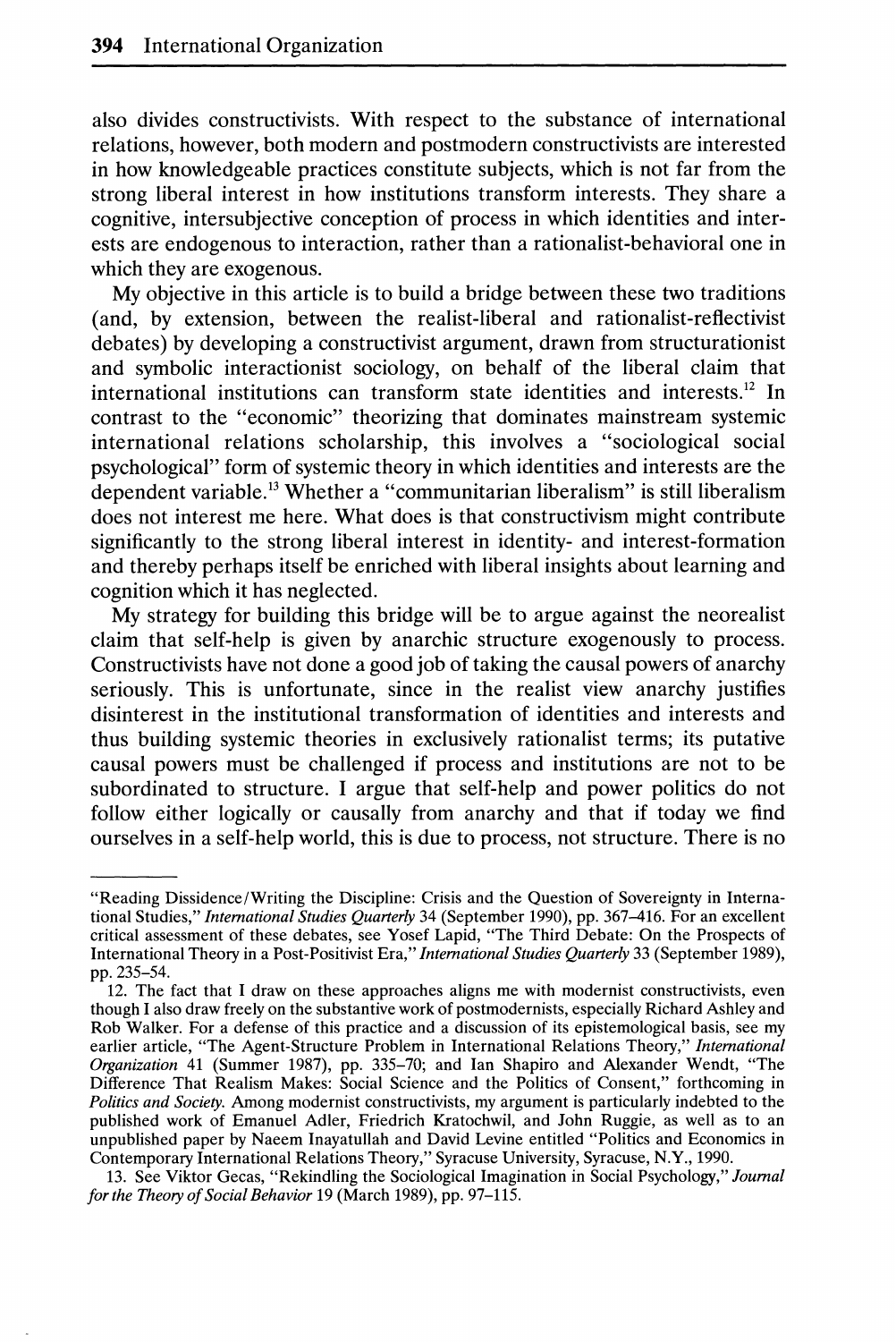"logic" of anarchy apart from the practices that create and instantiate one structure of identities and interests rather than another; structure has no existence or causal powers apart from process. Self-help and power politics are institutions, not essential features of anarchy. Anarchy is what states make of it.

In the subsequent sections of this article, I critically examine the claims and assumptions of neorealism, develop a positive argument about how self-help and power politics are socially constructed under anarchy, and then explore three ways in which identities and interests are transformed under anarchy: by the institution of sovereignty, by an evolution of cooperation, and by intentional efforts to transform egoistic identities into collective identities.

# **Anarchy and power politics**

Classical realists such as Thomas Hobbes, Reinhold Niebuhr, and Hans Morgenthau attributed egoism and power politics primarily to human nature, whereas structural realists or neorealists emphasize anarchy. The difference stems in part from different interpretations of anarchy's causal powers. Kenneth Waltz's work is important for both. In Man, the State, and War, he defines anarchy as a condition of possibility for or "permissive" cause of war, arguing that "wars occur because there is nothing to prevent them."<sup>14</sup> It is the human nature or domestic politics of predator states, however, that provide the initial impetus or "efficient" cause of conflict which forces other states to respond in kind.<sup>15</sup> Waltz is not entirely consistent about this, since he slips without justification from the permissive causal claim that in anarchy war is always possible to the active causal claim that "war may at any moment occur."<sup>16</sup> But despite Waltz's concluding call for third-image theory, the efficient causes that initialize anarchic systems are from the first and second images. This is reversed in Waltz's Theory of International Politics, in which firstand second-image theories are spurned as "reductionist," and the logic of anarchy seems by itself to constitute self-help and power politics as necessary features of world politics.<sup>17</sup>

This is unfortunate, since whatever one may think of first- and second-image theories, they have the virtue of implying that practices determine the character of anarchy. In the permissive view, only if human or domestic factors cause A to attack B will B have to defend itself. Anarchies may contain dynamics that lead to competitive power politics, but they also may not, and we can argue about when particular structures of identity and interest will emerge.

<sup>14.</sup> Kenneth Waltz, Man, the State, and War (New York: Columbia University Press, 1959), p. 232.

<sup>15.</sup> Ibid., pp. 169-70.

<sup>16.</sup> Ibid., p. 232. This point is made by Hidemi Suganami in "Bringing Order to the Causes of War Debates," Millennium 19 (Spring 1990), p. 34, fn. 11.

<sup>17.</sup> Kenneth Waltz, Theory of International Politics (Boston: Addison-Wesley, 1979).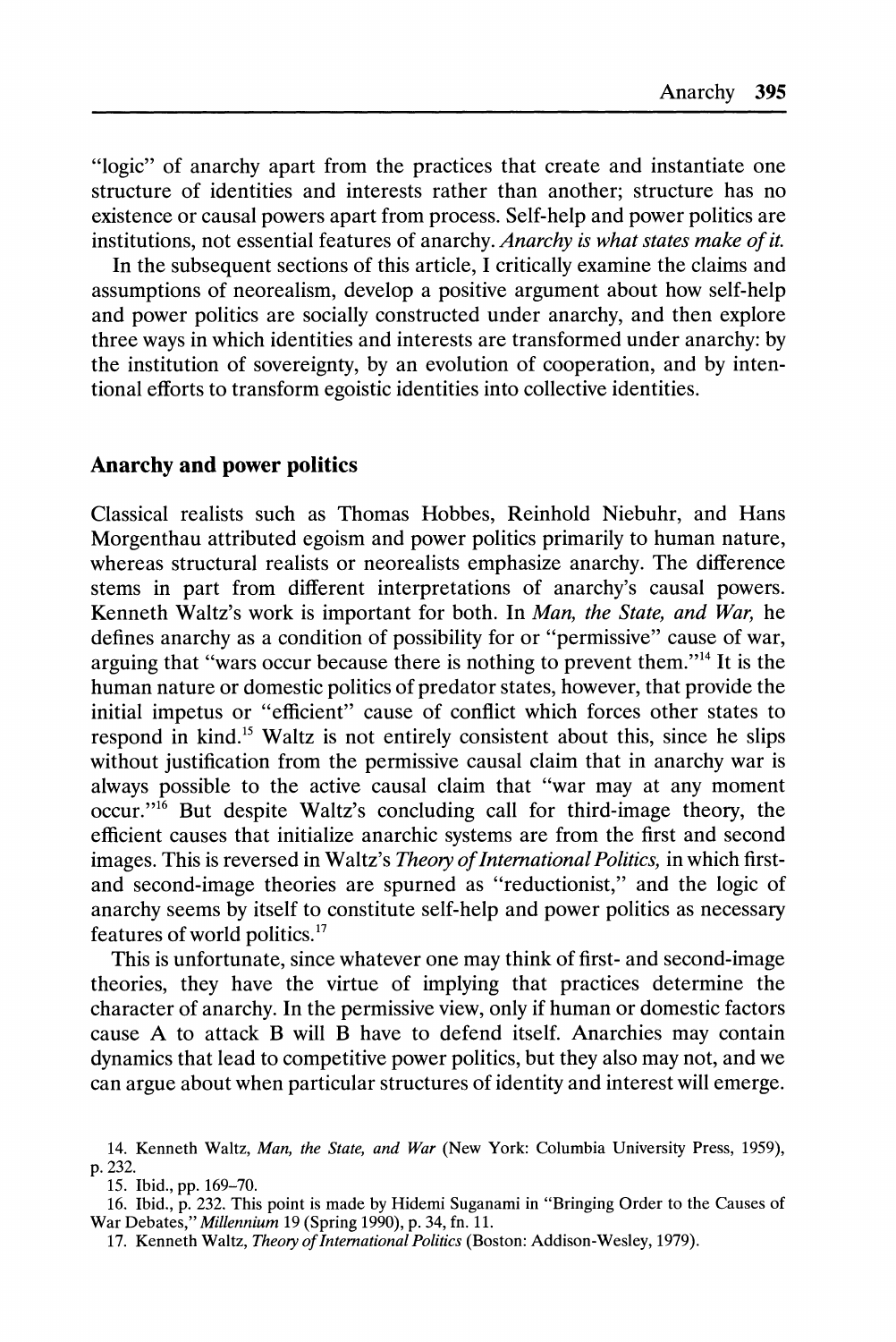In neorealism, however, the role of practice in shaping the character of anarchy is substantially reduced, and so there is less about which to argue: self-help and competitive power politics are simply given exogenously by the structure of the state system.

I will not here contest the neorealist description of the contemporary state system as a competitive, self-help world;<sup>18</sup> I will only dispute its explanation. I develop my argument in three stages. First, I disentangle the concepts of self-help and anarchy by showing that self-interested conceptions of security are not a constitutive property of anarchy. Second, I show how self-help and competitive power politics may be produced causally by processes of interaction between states in which anarchy plays only a permissive role. In both of these stages of my argument, I self-consciously bracket the first- and secondimage determinants of state identity, not because they are unimportant (they are indeed important), but because like Waltz's objective, mine is to clarify the "logic" of anarchy. Third, I reintroduce first- and second-image determinants to assess their effects on identity-formation in different kinds of anarchies.

# Anarchy, self-help, and intersubjective knowledge

Waltz defines political structure on three dimensions: ordering principles (in this case, anarchy), principles of differentiation (which here drop out), and the distribution of capabilities.<sup>19</sup> By itself, this definition predicts little about state behavior. It does not predict whether two states will be friends or foes, will recognize each other's sovereignty, will have dynastic ties, will be revisionist or status quo powers, and so on. These factors, which are fundamentally intersubjective, affect states' security interests and thus the character of their interaction under anarchy. In an important revision of Waltz's theory, Stephen Walt implies as much when he argues that the "balance of threats," rather than the balance of power, determines state action, threats being socially constructed.<sup>20</sup> Put more generally, without assumptions about the structure of identities and interests in the system, Waltz's definition of structure cannot predict the content or dynamics of anarchy. Self-help is one such intersubjective structure and, as such, does the decisive explanatory work in the theory. The question is whether self-help is a logical or contingent feature of anarchy. In this section, I develop the concept of a "structure of identity and interest" and show that no particular one follows logically from anarchy.

A fundamental principle of constructivist social theory is that people act toward objects, including other actors, on the basis of the meanings that the

<sup>18.</sup> The neorealist description is not unproblematic. For a powerful critique, see David Lumsdaine, Ideals and Interests: The Foreign Aid Regime, 1949–1989 (Princeton, N.J.: Princeton University Press, forthcoming).

<sup>19.</sup> Waltz, Theory of International Politics, pp. 79-101.

<sup>20.</sup> Stephen Walt, *The Origins of Alliances* (Ithaca, N.Y.: Cornell University Press, 1987).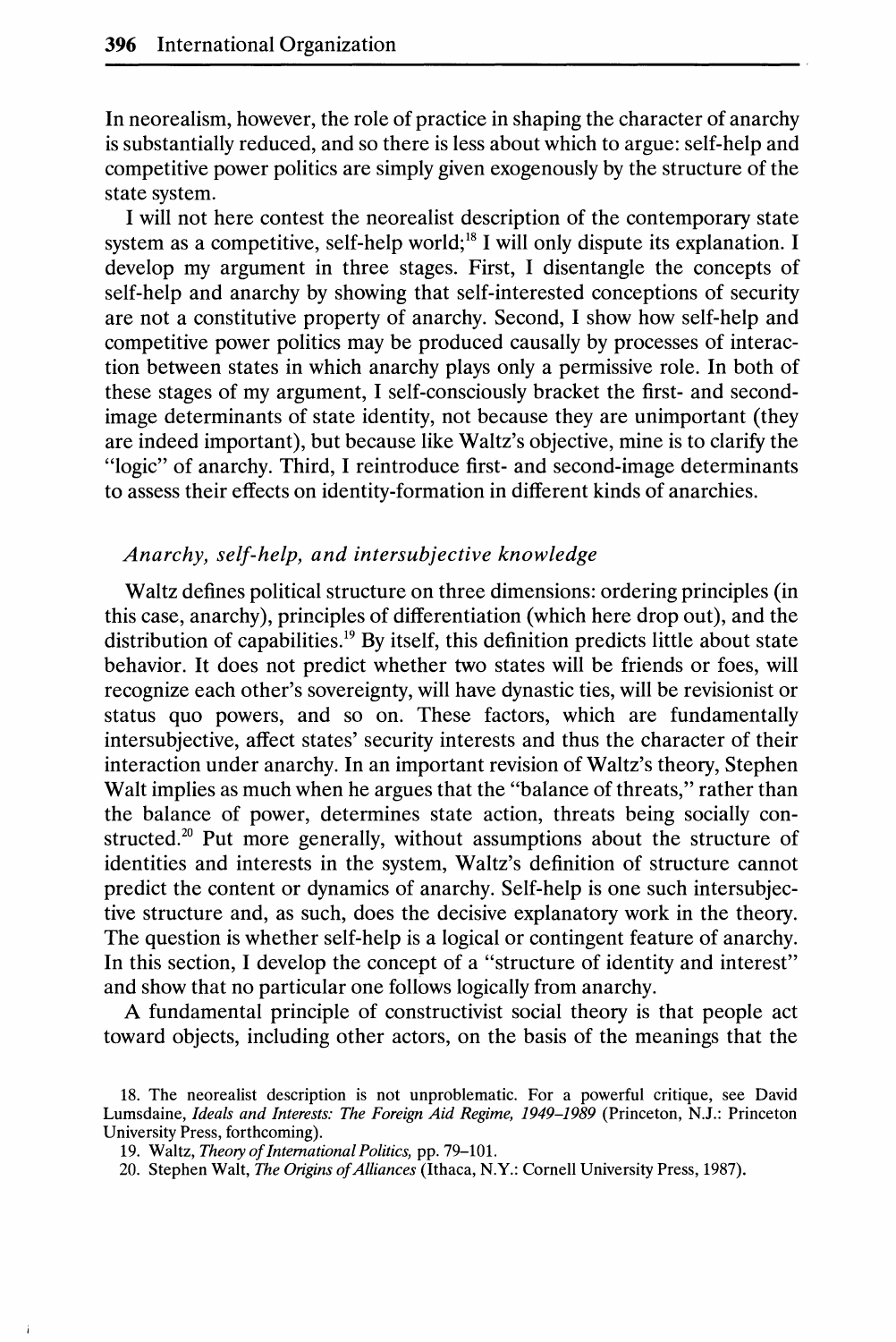objects have for them.<sup>21</sup> States act differently toward enemies than they do toward friends because enemies are threatening and friends are not. Anarchy and the distribution of power are insufficient to tell us which is which. U.S. military power has a different significance for Canada than for Cuba, despite their similar "structural" positions, just as British missiles have a different significance for the United States than do Soviet missiles. The distribution of power may always affect states' calculations, but how it does so depends on the intersubjective understandings and expectations, on the "distribution of knowledge," that constitute their conceptions of self and other.<sup>22</sup> If society "forgets" what a university is, the powers and practices of professor and student cease to exist; if the United States and Soviet Union decide that they are no longer enemies, "the cold war is over." It is collective meanings that constitute the structures which organize our actions.

Actors acquire identities—relatively stable, role-specific understandings and expectations about self—by participating in such collective meanings.<sup>23</sup> Identities are inherently relational: "Identity, with its appropriate attachments of psychological reality, is always identity within a specific, socially constructed

21. See, for example, Herbert Blumer, "The Methodological Position of Symbolic Interactionism," in his Symbolic Interactionism: Perspective and Method (Englewood Cliffs, N.J.: Prentice-Hall, 1969), p. 2. Throughout this article, I assume that a theoretically productive analogy can be made between individuals and states. There are at least two justifications for this anthropomorphism. Rhetorically, the analogy is an accepted practice in mainstream international relations discourse, and since this article is an immanent rather than external critique, it should follow the practice. Substantively, states are collectivities of individuals that through their practices constitute each other as "persons" having interests, fears, and so on. A full theory of state identity- and interest-formation would nevertheless need to draw insights from the social psychology of groups and organizational theory, and for that reason my anthropomorphism is merely suggestive.

22. The phrase "distribution of knowledge" is Barry Barnes's, as discussed in his work The Nature of Power (Cambridge: Polity Press, 1988); see also Peter Berger and Thomas Luckmann, The Social Construction of Reality (New York: Anchor Books, 1966). The concern of recent international relations scholarship on "epistemic communities" with the cause-and-effect understandings of the world held by scientists, experts, and policymakers is an important aspect of the role of knowledge in world politics; see Peter Haas, "Do Regimes Matter? Epistemic Communities and Mediterranean Pollution Control," International Organization 43 (Summer 1989), pp. 377-404; and Ernst Haas, When Knowledge Is Power. My constructivist approach would merely add to this an equal emphasis on how such knowledge also constitutes the structures and subjects of social life.

23. For an excellent short statement of how collective meanings constitute identities, see Peter Berger, "Identity as a Problem in the Sociology of Knowledge," European Journal of Sociology, vol. 7, no. 1, 1966, pp. 32-40. See also David Morgan and Michael Schwalbe, "Mind and Self in Society: Linking Social Structure and Social Cognition," Social Psychology Quarterly 53 (June 1990), pp. 148–64. In my discussion, I draw on the following interactionist texts: George Herbert Mead, Mind, Self, and Society (Chicago: University of Chicago Press, 1934); Berger and Luckmann, The Social Construction of Reality; Sheldon Stryker, Symbolic Interactionism: A Social Structural Version (Menlo Park, Calif.: Benjamin/Cummings, 1980); R. S. Perinbanayagam, Signifying Acts: Structure and Meaning in Everyday Life (Carbondale: Southern Illinois University Press, 1985); John Hewitt, Self and Society: A Symbolic Interactionist Social Psychology (Boston: Allyn & Bacon, 1988); and Turner, A Theory of Social Interaction. Despite some differences, much the same points are made by structurationists such as Bhaskar and Giddens. See Roy Bhaskar, The Possibility of Naturalism (Atlantic Highlands, N.J.: Humanities Press, 1979); and Anthony Giddens, Central Problems in Social Theory (Berkeley: University of California Press, 1979).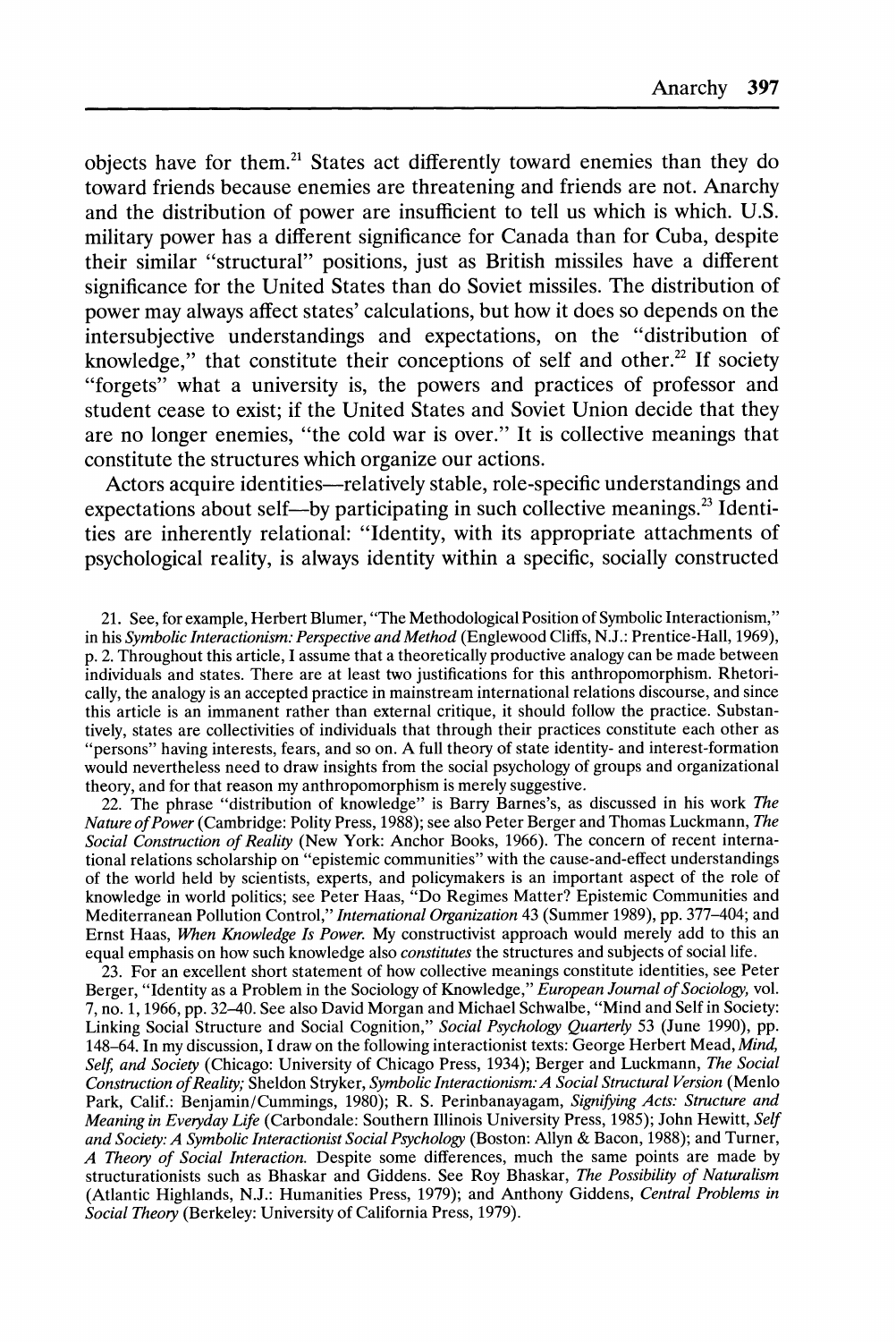world," Peter Berger argues.<sup>24</sup> Each person has many identities linked to institutional roles, such as brother, son, teacher, and citizen. Similarly, a state may have multiple identities as "sovereign," "leader of the free world," "imperial power," and so on.<sup>25</sup> The commitment to and the salience of particular identities vary, but each identity is an inherently social definition of the actor grounded in the theories which actors collectively hold about themselves and one another and which constitute the structure of the social world.

Identities are the basis of interests. Actors do not have a "portfolio" of interests that they carry around independent of social context; instead, they define their interests in the process of defining situations.<sup>26</sup> As Nelson Foote puts it: "Motivation ... refer[s] to the degree to which a human being, as a participant in the ongoing social process in which he necessarily finds himself, defines a problematic situation as calling for the performance of a particular act, with more or less anticipated consummations and consequences, and thereby his organism releases the energy appropriate to performing it."<sup>27</sup> Sometimes situations are unprecedented in our experience, and in these cases we have to construct their meaning, and thus our interests, by analogy or invent them de novo. More often they have routine qualities in which we assign meanings on the basis of institutionally defined roles. When we say that professors have an "interest" in teaching, research, or going on leave, we are saying that to function in the role identity of "professor," they have to define certain situations as calling for certain actions. This does not mean that they will necessarily do so (expectations and competence do not equal performance), but if they do not, they will not get tenure. The absence or failure of roles makes defining situations and interests more difficult, and identity

26. On the "portfolio" conception of interests, see Barry Hindess, *Political Choice and Social Structure* (Aldershot, U.K.: Edward Elgar, 1989), pp. 2–3. The "definition of the situation" is a central concept in interactionist theory.

27. Nelson Foote, "Identification as the Basis for a Theory of Motivation," American Sociological Review 16 (February 1951), p. 15. Such strongly sociological conceptions of interest have been criticized, with some justice, for being "oversocialized"; see Dennis Wrong, "The Oversocialized Conception of Man in Modern Sociology," American Sociological Review 26 (April 1961), pp. 183–93. For useful correctives, which focus on the activation of presocial but nondetermining human needs within social contexts, see Turner, A Theory of Social Interaction, pp. 23–69; and Viktor Gecas, "The Self-Concept as a Basis for a Theory of Motivation," in Judith Howard and Peter Callero, eds., The Self-Society Dynamic (Cambridge: Cambridge University Press, 1991), pp. 171-87.

<sup>24.</sup> Berger, "Identity as a Problem in the Sociology of Knowledge," p. 111.

<sup>25.</sup> While not normally cast in such terms, foreign policy scholarship on national role conceptions could be adapted to such identity language. See Kal Holsti, "National Role Conceptions in the Study of Foreign Policy," International Studies Quarterly 14 (September 1970), pp. 233-309; and Stephen Walker, ed., Role Theory and Foreign Policy Analysis (Durham, N.C.: Duke University Press, 1987). For an important effort to do so, see Stephen Walker, "Symbolic Interactionism and International Politics: Role Theory's Contribution to International Organization," in C. Shih and Martha Cottam, eds., Contending Dramas: A Cognitive Approach to Post-War International Organizational Processes (New York: Praeger, forthcoming).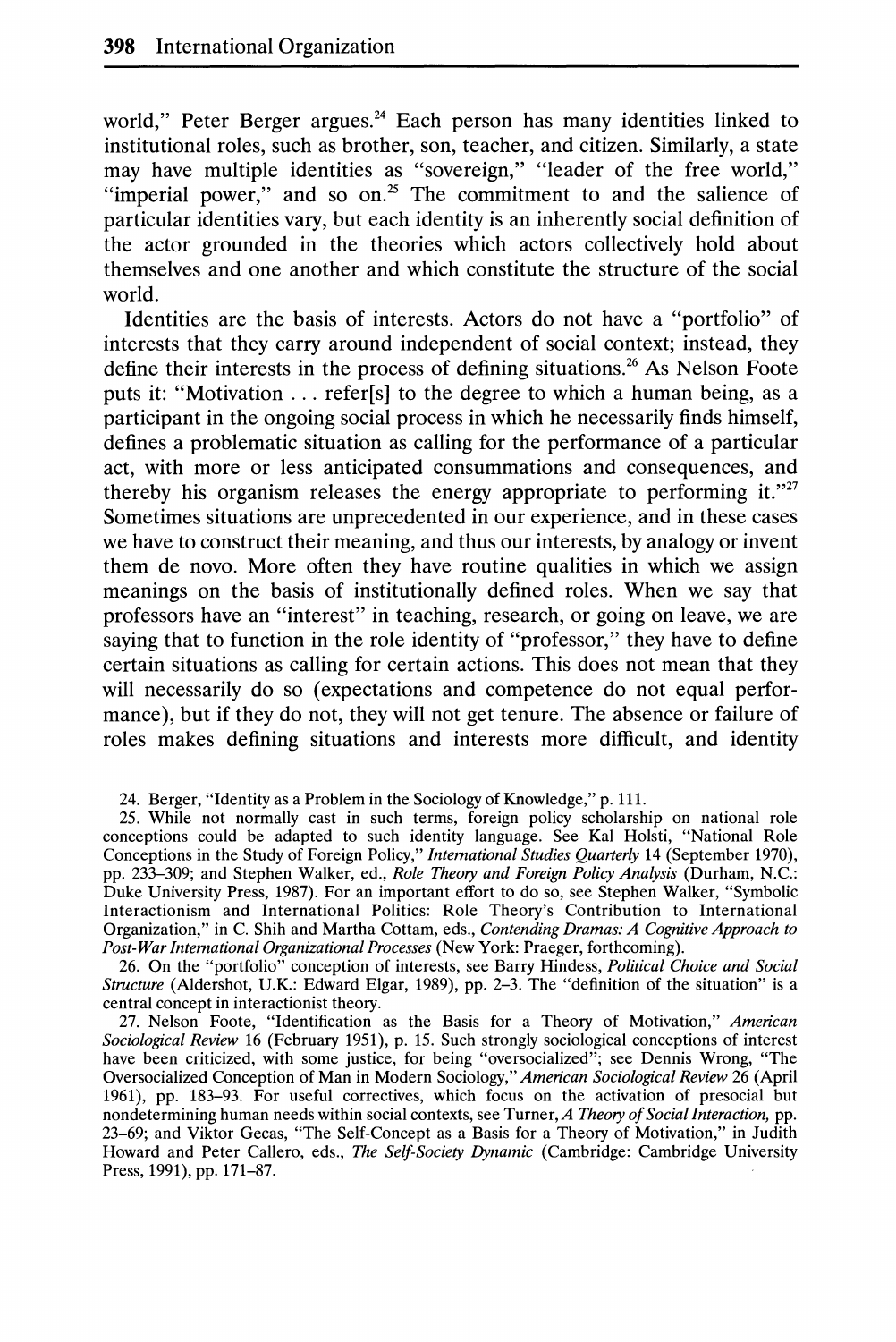confusion may result. This seems to be happening today in the United States and the former Soviet Union: without the cold war's mutual attributions of threat and hostility to define their identities, these states seem unsure of what their "interests" should be.

An institution is a relatively stable set or "structure" of identities and interests. Such structures are often codified in formal rules and norms, but these have motivational force only in virtue of actors' socialization to and participation in collective knowledge. Institutions are fundamentally cognitive entities that do not exist apart from actors' ideas about how the world works.<sup>28</sup> This does not mean that institutions are not real or objective, that they are "nothing but" beliefs. As collective knowledge, they are experienced as having an existence "over and above the individuals who happen to embody them at the moment."<sup>29</sup> In this way, institutions come to confront individuals as more or less coercive social facts, but they are still a function of what actors collectively "know." Identities and such collective cognitions do not exist apart from each other; they are "mutually constitutive."<sup>30</sup> On this view, institutionalization is a process of internalizing new identities and interests, not something occurring outside them and affecting only behavior; socialization is a cognitive process, not just a behavioral one. Conceived in this way, institutions may be cooperative or conflictual, a point sometimes lost in scholarship on international regimes, which tends to equate institutions with cooperation. There are important differences between conflictual and cooperative institutions to be sure, but all relatively stable self-other relations—even those of "enemies" are defined intersubiectively.

Self-help is an institution, one of various structures of identity and interest that may exist under anarchy. Processes of identity-formation under anarchy are concerned first and foremost with preservation or "security" of the self. Concepts of security therefore differ in the extent to which and the manner in which the self is identified cognitively with the other, $31$  and, I want to suggest, it

28. In neo-Durkheimian parlance, institutions are "social representations." See Serge Moscovici, "The Phenomenon of Social Representations," in Rob Farr and Serge Moscovici, eds., Social Representations (Cambridge: Cambridge University Press, 1984), pp. 3-69. See also Barnes, The Nature of Power. Note that this is a considerably more socialized cognitivism than that found in<br>much of the recent scholarship on the role of "ideas" in world politics, which tends to treat ideas as commodities that are held by individuals and intervene between the distribution of power and outcomes. For a form of cognitivism closer to my own, see Emanuel Adler, "Cognitive Evolution: A Dynamic Approach for the Study of International Relations and Their Progress," in Emanuel Adler and Beverly Crawford, eds., Progress in Postwar International Relations (New York: Columbia University Press, 1991), pp. 43-88.

29. Berger and Luckmann, The Social Construction of Reality, p. 58.

30. See Giddens, Central Problems in Social Theory; and Alexander Wendt and Raymond Duvall, "Institutions and International Order," in Ernst-Otto Czempiel and James Rosenau, eds., Global<br>Changes and Theoretical Challenges (Lexington, Mass.: Lexington Books, 1989), pp. 51–74.

31. Proponents of choice theory might put this in terms of "interdependent utilities." For a useful overview of relevant choice-theoretic discourse, most of which has focused on the specific case of altruism, see Harold Hochman and Shmuel Nitzan, "Concepts of Extended Preference,"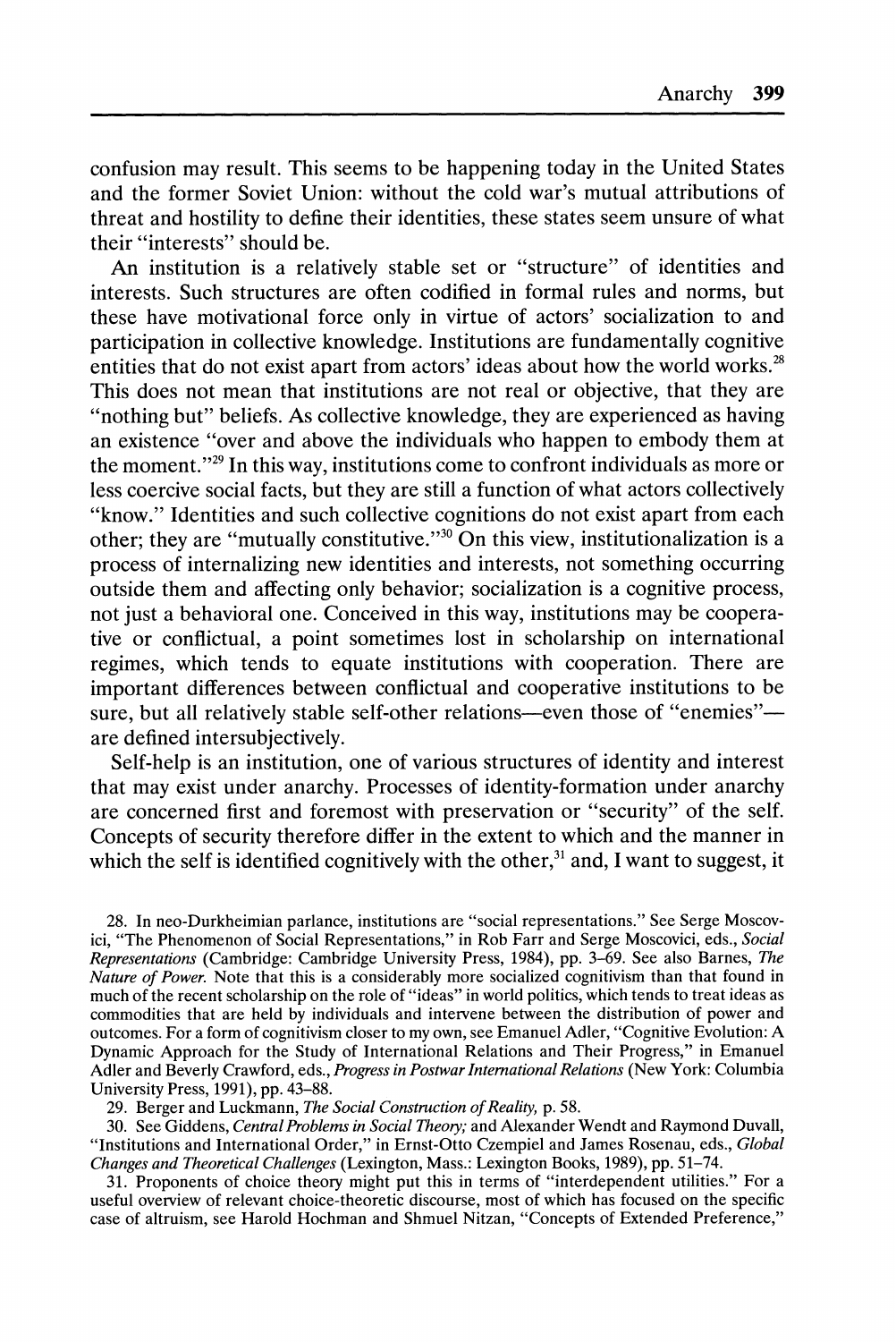is upon this cognitive variation that the meaning of anarchy and the distribution of power depends. Let me illustrate with a standard continuum of security systems. $32$ 

At one end is the "competitive" security system, in which states identify negatively with each other's security so that ego's gain is seen as alter's loss. Negative identification under anarchy constitutes systems of "realist" power politics: risk-averse actors that infer intentions from capabilities and worry about relative gains and losses. At the limit-in the Hobbesian war of all against all—collective action is nearly impossible in such a system because each actor must constantly fear being stabbed in the back.

In the middle is the "individualistic" security system, in which states are indifferent to the relationship between their own and others' security. This constitutes "neoliberal" systems: states are still self-regarding about their security but are concerned primarily with absolute gains rather than relative gains. One's position in the distribution of power is less important, and collective action is more possible (though still subject to free riding because states continue to be "egoists").

Competitive and individualistic systems are both "self-help" forms of anarchy in the sense that states do not positively identify the security of self with that of others but instead treat security as the individual responsibility of each. Given the lack of a positive cognitive identification on the basis of which to build security regimes, power politics within such systems will necessarily consist of efforts to manipulate others to satisfy self-regarding interests.

This contrasts with the "cooperative" security system, in which states identify positively with one another so that the security of each is perceived as the responsibility of all. This is not self-help in any interesting sense, since the "self" in terms of which interests are defined is the community; national interests are international interests.<sup>33</sup> In practice, of course, the extent to which

Journal of Economic Behavior and Organization 6 (June 1985), pp. 161-76. The literature on choice theory usually does not link behavior to issues of identity. For an exception, see Amartya Sen, "Goals, Commitment, and Identity," Journal of Law, Economics, and Organization 1 (Fall 1985), pp. 341–55; and Robert Higgs, "Identity and Cooperation: A Comment on Sen's Alternative Program," Journal of Law, Economics, and Organization 3 (Spring 1987), pp. 140-42.

<sup>32.</sup> Security systems might also vary in the extent to which there is a functional differentiation or a hierarchical relationship between patron and client, with the patron playing a hegemonic role within its sphere of influence in defining the security interests of its clients. I do not examine this dimension here; for preliminary discussion, see Alexander Wendt, "The States System and Global Militarization," Ph.D. diss., University of Minnesota, Minneapolis, 1989; and Alexander Wendt and Michael Barnett, "The International System and Third World Militarization," unpublished manuscript, 1991.

<sup>33.</sup> This amounts to an "internationalization of the state." For a discussion of this subject, see Raymond Duvall and Alexander Wendt, "The International Capital Regime and the Internationalization of the State," unpublished manuscript, 1987. See also R. B. J. Walker, "Sovereignty, Identity, Community: Reflections on the Horizons of Contemporary Political Practice," in R. B. J. Walker and Saul Mendlovitz, eds., Contending Sovereignties (Boulder, Colo.: Lynne Rienner, 1990), pp. 159-85.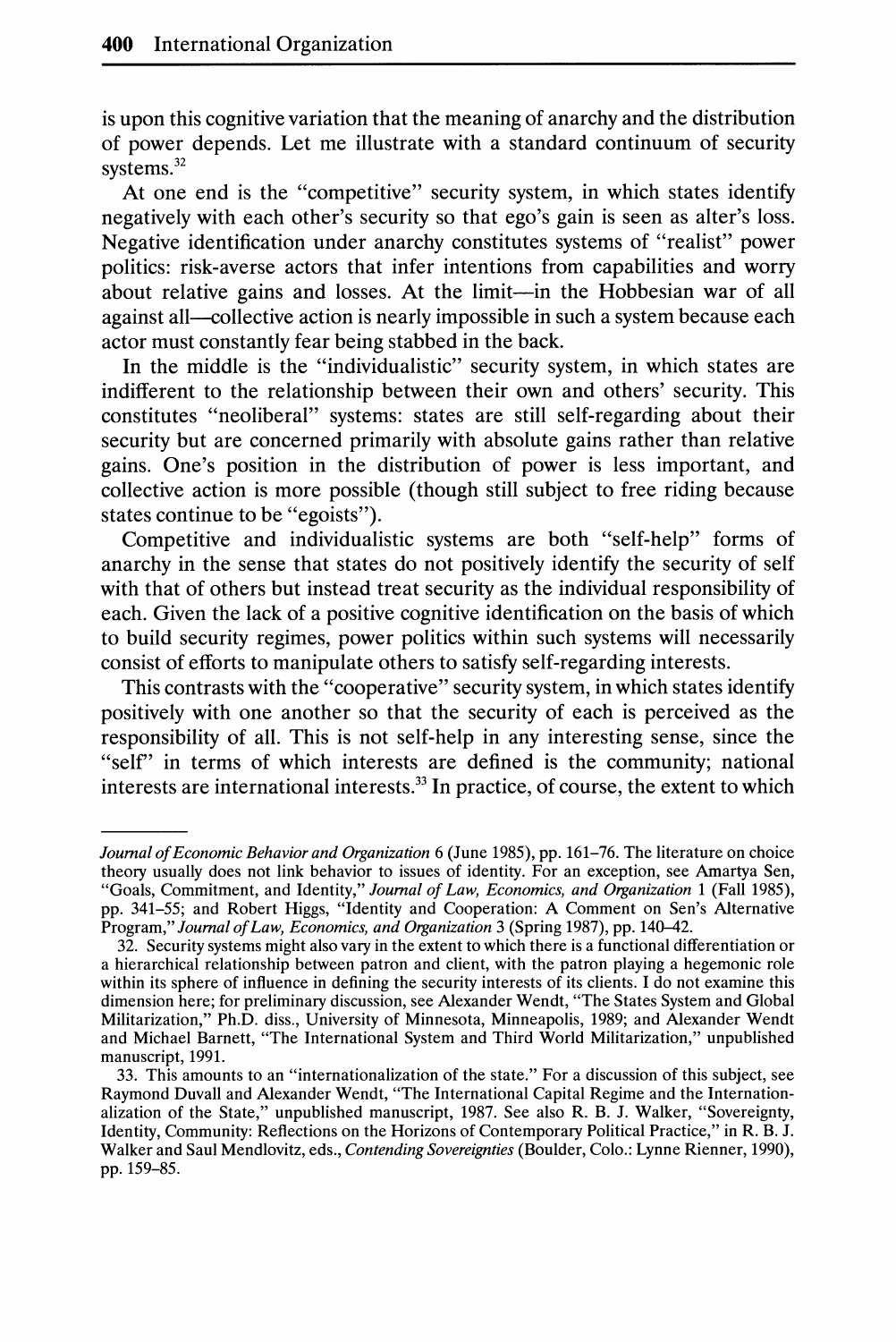states' identification with the community varies, from the limited form found in "concerts" to the full-blown form seen in "collective security" arrangements.<sup>34</sup>

Depending on how well developed the collective self is, it will produce security practices that are in varying degrees altruistic or prosocial. This makes collective action less dependent on the presence of active threats and less prone to free riding.<sup>35</sup> Moreover, it restructures efforts to advance one's objectives, or "power politics," in terms of shared norms rather than relative  $nower.<sup>36</sup>$ 

On this view, the tendency in international relations scholarship to view power and institutions as two opposing explanations of foreign policy is therefore misleading, since anarchy and the distribution of power only have meaning for state action in virtue of the understandings and expectations that constitute institutional identities and interests. Self-help is one such institution, constituting one kind of anarchy but not the only kind. Waltz's three-part definition of structure therefore seems underspecified. In order to go from structure to action, we need to add a fourth: the intersubjectively constituted structure of identities and interests in the system.

This has an important implication for the way in which we conceive of states in the state of nature before their first encounter with each other. Because states do not have conceptions of self and other, and thus security interests, apart from or prior to interaction, we assume too much about the state of nature if we concur with Waltz that, in virtue of anarchy, "international political systems, like economic markets, are formed by the coaction of self-regarding units."<sup>37</sup> We also assume too much if we argue that, in virtue of

34. On the spectrum of cooperative security arrangements, see Charles Kupchan and Clifford Kupchan, "Concerts, Collective Security, and the Future of Europe," International Security 16 (Summer 1991), pp. 114–61; and Richard Smoke, "A Theory of Mutual Security," in Richard<br>Smoke and Andrei Kortunov, eds., *Mutual Security* (New York: St. Martin's Press, 1991), pp. 59–111. These may be usefully set alongside Christopher Jencks' "Varieties of Altruism," in Jane Mansbridge, ed., Beyond Self-Interest (Chicago: University of Chicago Press, 1990), pp. 53–67.

35. On the role of collective identity in reducing collective action problems, see Bruce Fireman and William Gamson, "Utilitarian Logic in the Resource Mobilization Perspective," in Mayer Zald and John McCarthy, eds., The Dynamics of Social Movements (Cambridge, Mass.: Winthrop, 1979), pp. 8-44; Robyn Dawes et al., "Cooperation for the Benefit of Us—Not Me, or My Conscience," in Mansbridge, Beyond Self-Interest, pp. 97-110; and Craig Calhoun, "The Problem of Identity in Collective Action," in Joan Huber, ed., Macro-Micro Linkages in Sociology (Beverly Hills, Calif.: Sage, 1991), pp. 51-75.

36. See Thomas Risse-Kappen, "Are Democratic Alliances Special?" unpublished manuscript, Yale University, New Haven, Conn., 1991. This line of argument could be expanded usefully in feminist terms. For a useful overview of the relational nature of feminist conceptions of self, see Feminist terms. For a useful overview of the relational nature of reminist conceptions of sen, see<br>Paula England and Barbara Stanek Kilbourne, "Feminist Critiques of the Separative Model of<br>Self: Implications for Rational Thomas Wartenberg, "The Concept of Power in Feminist Theory," Praxis International 8 (October 1988), pp. 301-16.

37. Waltz, Theory of International Politics, p. 91.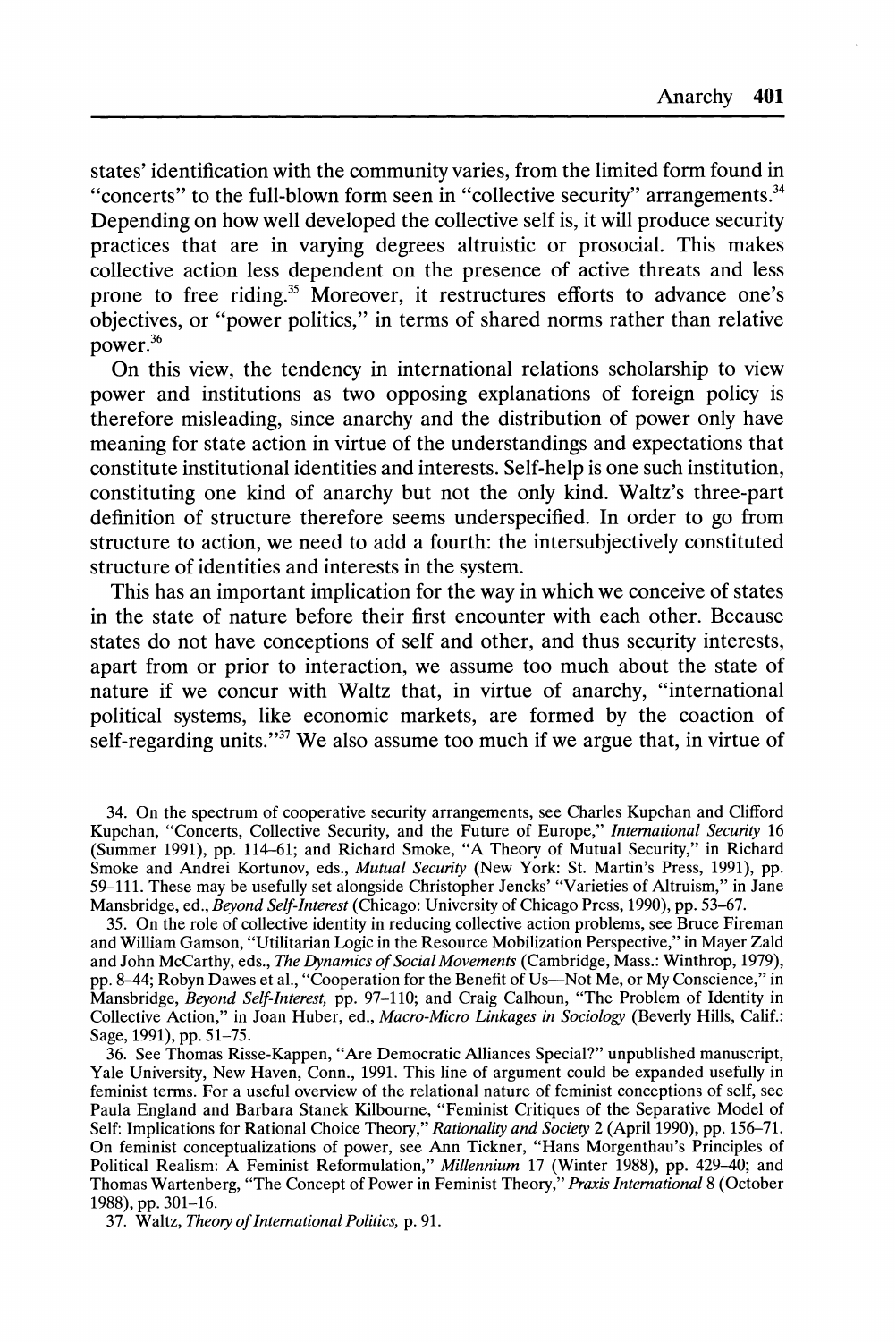anarchy, states in the state of nature necessarily face a "stag hunt" or "security dilemma."<sup>38</sup> These claims presuppose a history of interaction in which actors have acquired "selfish" identities and interests; before interaction (and still in abstraction from first- and second-image factors) they would have no experience upon which to base such definitions of self and other. To assume otherwise is to attribute to states in the state of nature qualities that they can only possess in society.<sup>39</sup> Self-help is an institution, not a constitutive feature of anarchy.

What, then, is a constitutive feature of the state of nature before interaction? Two things are left if we strip away those properties of the self which presuppose interaction with others. The first is the material substrate of agency, including its intrinsic capabilities. For human beings, this is the body; for states, it is an organizational apparatus of governance. In effect, I am suggesting for rhetorical purposes that the raw material out of which members of the state system are constituted is created by domestic society before states enter the constitutive process of international society,<sup>40</sup> although this process implies neither stable territoriality nor sovereignty, which are internationally negotiated terms of individuality (as discussed further below). The second is a desire to preserve this material substrate, to survive. This does not entail "self-regardingness," however, since actors do not have a self prior to interaction with an other; how they view the meaning and requirements of this survival therefore depends on the processes by which conceptions of self evolve.

This may all seem very arcane, but there is an important issue at stake: are the foreign policy identities and interests of states exogenous or endogenous to the state system? The former is the answer of an individualistic or undersocialized systemic theory for which rationalism is appropriate; the latter is the answer of a fully socialized systemic theory. Waltz seems to offer the latter and

38. See Waltz, Man, the State, and War; and Robert Jervis, "Cooperation Under the Security Dilemma," World Politics 30 (January 1978), pp. 167-214.

39. My argument here parallels Rousseau's critique of Hobbes. For an excellent critique of realist appropriations of Rousseau, see Michael Williams, "Rousseau, Realism, and Realpolitik," Millennium 18 (Summer 1989), pp. 188–204. Williams argues that far from being a fundamental starting point in the state of nature, for Rousseau the stag hunt represented a stage in man's fall. On p. 190, Williams cites Rousseau's description of man prior to leaving the state of nature: "Man only knows himself; he does not see his own well-being to be identified with or contrary to that of anyone else; he neither hates anything nor loves anything; but limited to no more than physical instinct, he is no one, he is an animal." For another critique of Hobbes on the state of nature that parallels my constructivist reading of anarchy, see Charles Landesman, "Reflections on Hobbes: Anarchy and Human Nature," in Peter Caws, ed., The Causes of Quarrel (Boston: Beacon, 1989), pp. 139-48.

40. Empirically, this suggestion is problematic, since the process of decolonization and the subsequent support of many Third World states by international society point to ways in which even the raw material of "empirical statehood" is constituted by the society of states. See Robert Jackson and Carl Rosberg, "Why Africa's Weak States Persist: The Empirical and the Juridical in Statehood," World Politics 35 (October 1982), pp. 1-24.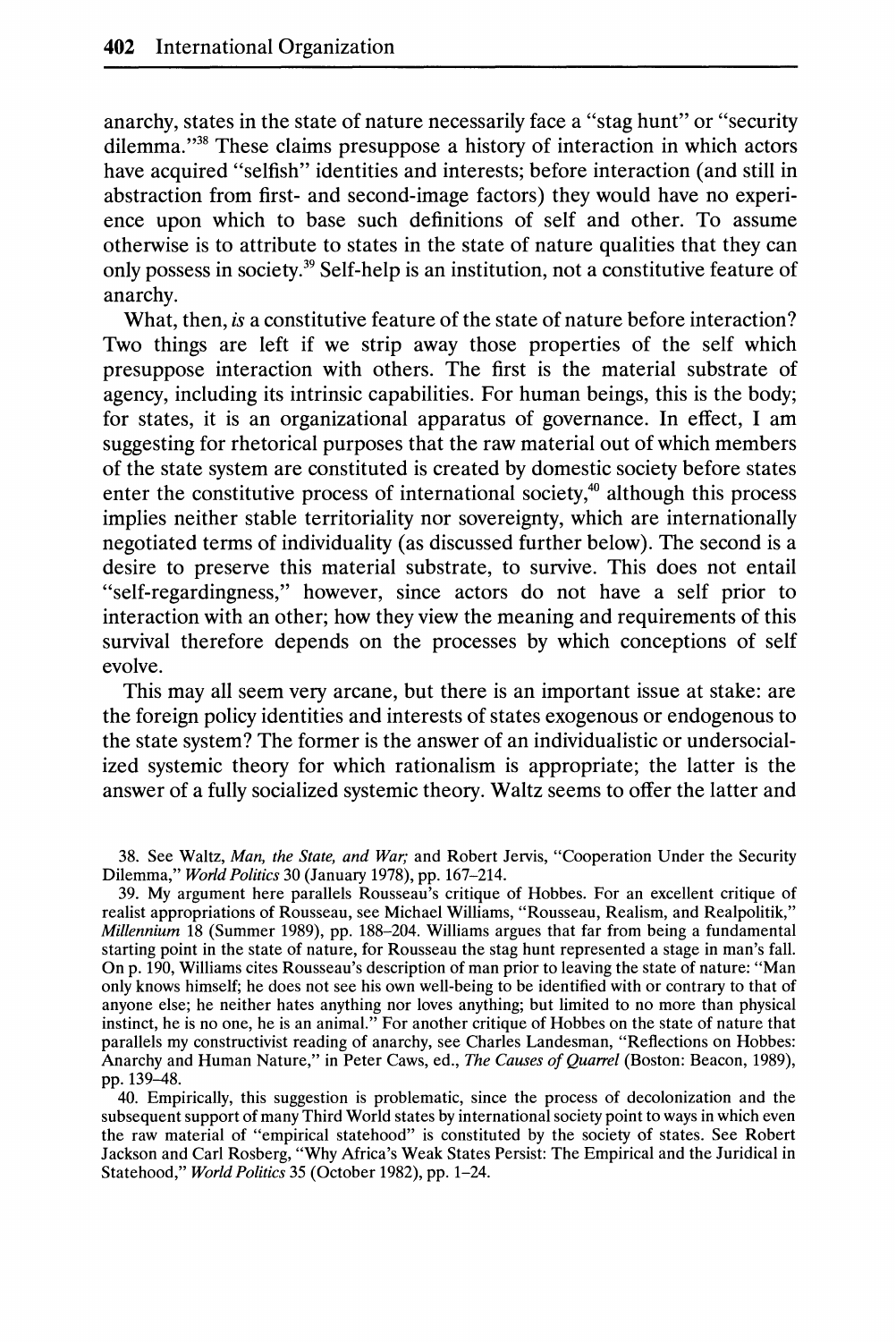proposes two mechanisms, competition and socialization, by which structure conditions state action.<sup>41</sup> The content of his argument about this conditioning, however, presupposes a self-help system that is not itself a constitutive feature of anarchy. As James Morrow points out, Waltz's two mechanisms condition behavior, not identity and interest.<sup>42</sup> This explains how Waltz can be accused of both "individualism" and "structuralism."<sup>43</sup> He is the former with respect to systemic constitutions of identity and interest, the latter with respect to systemic determinations of behavior.

### Anarchy and the social construction of power politics

If self-help is not a constitutive feature of anarchy, it must emerge causally from processes in which anarchy plays only a permissive role.<sup>44</sup> This reflects a second principle of constructivism: that the meanings in terms of which action is organized arise out of interaction.<sup>45</sup> This being said, however, the situation facing states as they encounter one another for the first time may be such that only self-regarding conceptions of identity can survive; if so, even if these conceptions are socially constructed, neorealists may be right in holding identities and interests constant and thus in privileging one particular meaning of anarchic structure over process. In this case, rationalists would be right to argue for a weak, behavioral conception of the difference that institutions make, and realists would be right to argue that any international institutions which are created will be inherently unstable, since without the power to

#### 41. Waltz, Theory of International Politics, pp. 74-77.

42. See James Morrow, "Social Choice and System Structure in World Politics," World Politics 41 (October 1988), p. 89. Waltz's behavioral treatment of socialization may be usefully contrasted with the more cognitive approach taken by Ikenberry and the Kupchans in the following articles: G. John Ikenberry and Charles Kupchan, "Socialization and Hegemonic Power," International Organization 44 (Summer 1989), pp. 283-316; and Kupchan and Kupchan, "Concerts, Collective Security, and the Future of Europe." Their approach is close to my own, but they define socialization as an elite strategy to induce value change in others, rather than as a ubiquitous feature of interaction in terms of which all identities and interests get produced and reproduced.

43. Regarding individualism, see Richard Ashley, "The Poverty of Neorealism," International Organization 38 (Spring 1984), pp. 225–86; Wendt, "The Agent-Structure Problem in International Relations Theory"; and David Dessler, "What's at Stake in the Agent-Structure Debate?" International Organization 43 (Summer 1989), pp. 441–74. Regarding structuralism, see R. B. J. Walker, "Realism, Change, and International Political Theory," International Studies Quarterly 31 (March 1987), pp. 65-86; and Martin Hollis and Steven Smith, Explaining and Understanding International Relations (Oxford: Clarendon Press, 1989). The behavioralism evident in neorealist theory also explains how neorealists can reconcile their structuralism with the individualism of rational choice theory. On the behavioral-structural character of the latter, see Spiro Latsis, "Situational Determinism in Economics," British Journal for the Philosophy of Science 23 (August 1972), pp. 207–45.

44. The importance of the distinction between constitutive and causal explanations is not sufficiently appreciated in constructivist discourse. See Wendt, "The Agent-Structure Problem in International Relations Theory," pp. 362-65; Wendt, "The States System and Global Militarization," pp. 110-13; and Wendt, "Bridging the Theory/Meta-Theory Gap in International Relations," Review of International Studies 17 (October 1991), p. 390.

45. See Blumer, "The Methodological Position of Symbolic Interactionism," pp. 2–4.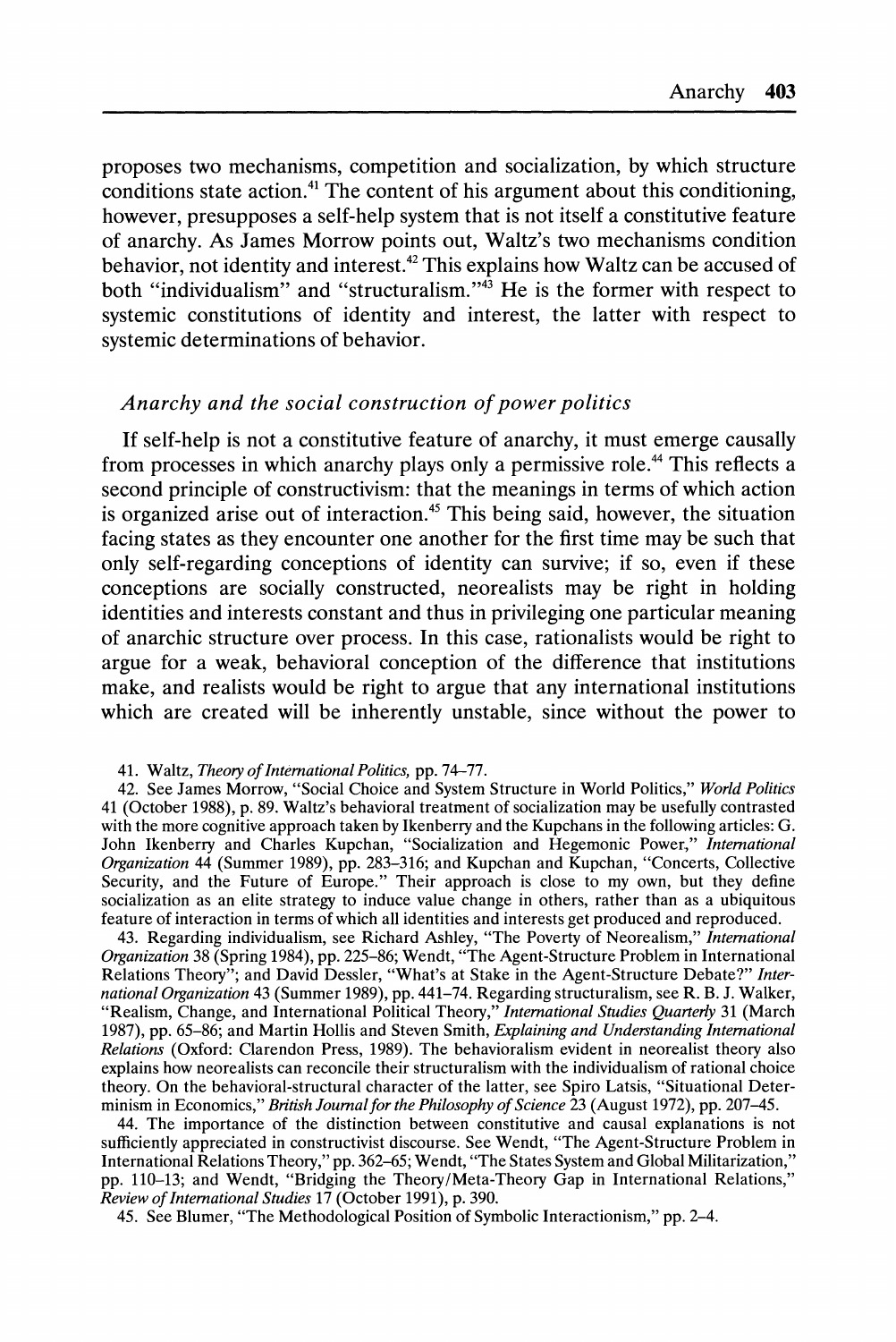transform identities and interests they will be "continuing objects of choice" by exogenously constituted actors constrained only by the transaction costs of behavioral change.<sup>46</sup> Even in a permissive causal role, in other words, anarchy may decisively restrict interaction and therefore restrict viable forms of systemic theory. I address these causal issues first by showing how selfregarding ideas about security might develop and then by examining the conditions under which a key efficient cause—predation—may dispose states in this direction rather than others.

Conceptions of self and interest tend to "mirror" the practices of significant others over time. This principle of identity-formation is captured by the symbolic interactionist notion of the "looking-glass self," which asserts that the self is a reflection of an actor's socialization.

Consider two actors—ego and alter—encountering each other for the first time.<sup>47</sup> Each wants to survive and has certain material capabilities, but neither actor has biological or domestic imperatives for power, glory, or conquest (still bracketed), and there is no history of security or insecurity between the two. What should they do? Realists would probably argue that each should act on the basis of worst-case assumptions about the other's intentions, justifying such an attitude as prudent in view of the possibility of death from making a mistake. Such a possibility always exists, even in civil society; however, society would be impossible if people made decisions purely on the basis of worst-case possibilities. Instead, most decisions are and should be made on the basis of probabilities, and these are produced by interaction, by what actors do.

In the beginning is ego's gesture, which may consist, for example, of an advance, a retreat, a brandishing of arms, a laying down of arms, or an attack.<sup>48</sup> For ego, this gesture represents the basis on which it is prepared to respond to alter. This basis is unknown to alter, however, and so it must make an inference or "attribution" about ego's intentions and, in particular, given that this is anarchy, about whether ego is a threat.<sup>49</sup> The content of this inference will largely depend on two considerations. The first is the gesture's and ego's

46. See Robert Grafstein, "Rational Choice: Theory and Institutions," in Kristen Monroe, ed., The Economic Approach to Politics (New York: Harper Collins, 1991), pp. 263-64. A good example of the promise and limits of transaction cost approaches to institutional analysis is offered by Robert Keohane in his After Hegemony (Princeton, N.J.: Princeton University Press, 1984).

47. This situation is not entirely metaphorical in world politics, since throughout history states have "discovered" each other, generating an instant anarchy as it were. A systematic empirical study of first contacts would be interesting.

48. Mead's analysis of gestures remains definitive. See Mead's Mind, Self, and Society. See also the discussion of the role of signaling in the "mechanics of interaction" in Turner's A Theory of Social Interaction, pp. 74-79 and 92-115.

49. On the role of attribution processes in the interactionist account of identity-formation, see Sheldon Stryker and Avi Gottlieb, "Attribution Theory and Symbolic Interactionism," in John Harvey et al., eds., New Directions in Attribution Research, vol. 3 (Hillsdale, N.J.: Lawrence Erlbaum, 1981), pp. 425–58; and Kathleen Crittenden, "Sociological Aspects of Attribution," Annual Review of Sociology, vol. 9, 1983, pp. 425–46. On attributional processes in international relations, see Shawn Rosenberg and Gary Wolfsfeld, "International Conflict and the Problem of Attribution," Journal of Conflict Resolution 21 (March 1977), pp. 75-103.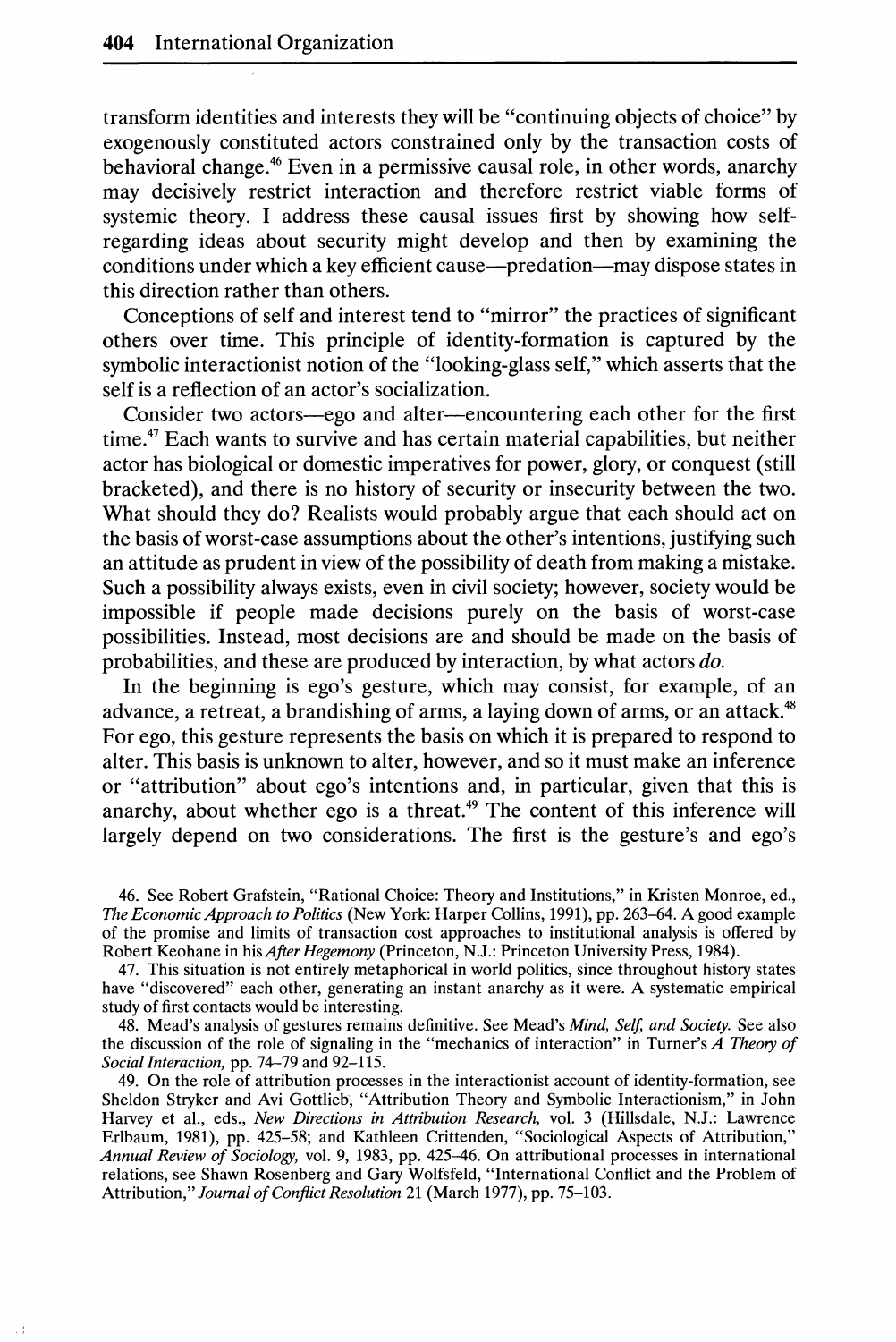physical qualities, which are in part contrived by ego and which include the direction of movement, noise, numbers, and immediate consequences of the gesture.<sup>50</sup> The second consideration concerns what alter would intend by such qualities were it to make such a gesture itself. Alter may make an attributional "error" in its inference about ego's intent, but there is also no reason for it to assume a priori—before the gesture—that ego is threatening, since it is only through a process of signaling and interpreting that the costs and probabilities of being wrong can be determined.<sup>51</sup> Social threats are constructed, not natural.

Consider an example. Would we assume, a priori, that we were about to be attacked if we are ever contacted by members of an alien civilization? I think not. We would be highly alert, of course, but whether we placed our military forces on alert or launched an attack would depend on how we interpreted the import of their first gesture for our security—if only to avoid making an immediate enemy out of what may be a dangerous adversary. The possibility of error, in other words, does not force us to act on the assumption that the aliens are threatening: action depends on the probabilities we assign, and these are in key part a function of what the aliens do; prior to their gesture, we have no systemic basis for assigning probabilities. If their first gesture is to appear with a thousand spaceships and destroy New York, we will define the situation as threatening and respond accordingly. But if they appear with one spaceship, saying what seems to be "we come in peace," we will feel "reassured" and will probably respond with a gesture intended to reassure them, even if this gesture is not necessarily interpreted by them as such.<sup>52</sup>

This process of signaling, interpreting, and responding completes a "social act" and begins the process of creating intersubjective meanings. It advances the same way. The first social act creates expectations on both sides about each other's future behavior: potentially mistaken and certainly tentative, but expectations nonetheless. Based on this tentative knowledge, ego makes a new gesture, again signifying the basis on which it will respond to alter, and again alter responds, adding to the pool of knowledge each has about the other, and so on over time. The mechanism here is reinforcement; interaction rewards actors for holding certain ideas about each other and discourages them from holding others. If repeated long enough, these "reciprocal typifications" will create relatively stable concepts of self and other regarding the issue at stake in the interaction. $53$ 

<sup>50.</sup> On the "stagecraft" involved in "presentations of self," see Erving Goffman, The Presentation of Self in Everyday Life (New York: Doubleday, 1959). On the role of appearance in definitions of the situation, see Gregory Stone, "Appearance and the Self," in Arnold Rose, ed., Human Behavior and Social Processes (Boston: Houghton Mifflin, 1962), pp. 86-118.

<sup>51.</sup> This discussion of the role of possibilities and probabilities in threat perception owes much to Stewart Johnson's comments on an earlier draft of my article.

<sup>52.</sup> On the role of "reassurance" in threat situations, see Richard Ned Lebow and Janice Gross Stein, "Beyond Deterrence," Journal of Social Issues, vol. 43, no. 4, 1987, pp. 5-72.

<sup>53.</sup> On "reciprocal typifications," see Berger and Luckmann, The Social Construction of Reality, pp. 54-58.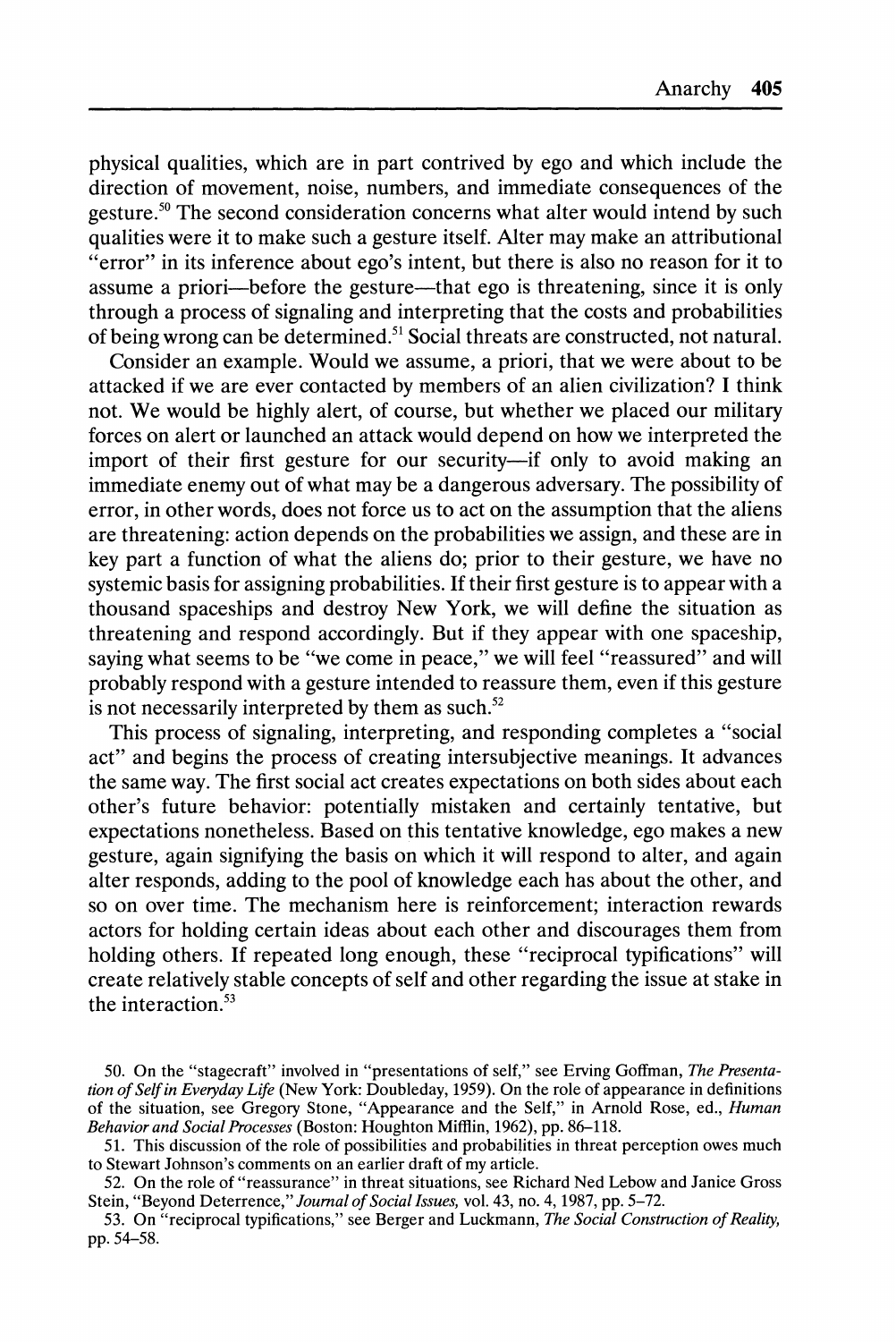

FIGURE 1. The codetermination of institutions and process

It is through reciprocal interaction, in other words, that we create and instantiate the relatively enduring social structures in terms of which we define our identities and interests. Jeff Coulter sums up the ontological dependence of structure on process this way: "The parameters of social organization themselves are reproduced only in and through the orientations and practices of members engaged in social interactions over time.... Social configurations are not 'objective' like mountains or forests, but neither are they 'subjective' like dreams or flights of speculative fancy. They are, as most social scientists concede at the theoretical level, intersubjective constructions."<sup>54</sup>

The simple overall model of identity- and interest-formation proposed in Figure 1 applies to competitive institutions no less than to cooperative ones. Self-help security systems evolve from cycles of interaction in which each party acts in ways that the other feels are threatening to the self, creating expectations that the other is not to be trusted. Competitive or egoistic identities are caused by such insecurity; if the other is threatening, the self is forced to "mirror" such behavior in its conception of the self's relationship to

<sup>54.</sup> Jeff Coulter, "Remarks on the Conceptualization of Social Structure," Philosophy of the Social Sciences 12 (March 1982), pp. 42-43.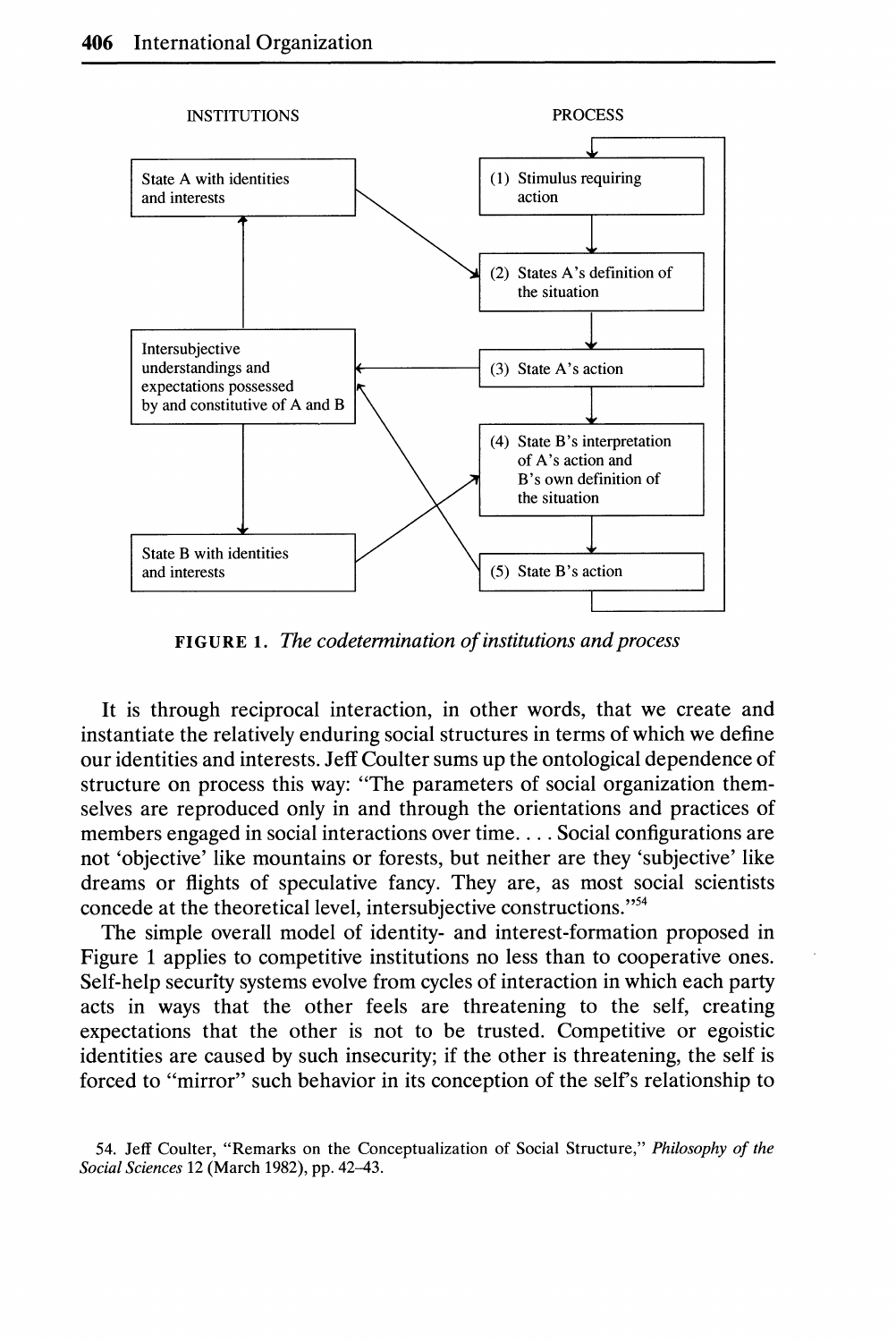that other.<sup>55</sup> Being treated as an object for the gratification of others precludes the positive identification with others necessary for collective security; conversely, being treated by others in ways that are empathic with respect to the security of the self permits such identification.<sup>56</sup>

Competitive systems of interaction are prone to security "dilemmas," in which the efforts of actors to enhance their security unilaterally threatens the security of the others, perpetuating distrust and alienation. The forms of identity and interest that constitute such dilemmas, however, are themselves ongoing effects of, not exogenous to, the interaction; identities are produced in and through "situated activity."<sup>57</sup> We do not begin our relationship with the aliens in a security dilemma; security dilemmas are not given by anarchy or nature. Of course, once institutionalized such a dilemma may be hard to change (I return to this below), but the point remains: identities and interests are constituted by collective meanings that are always in process. As Sheldon Stryker emphasizes, "The social process is one of constructing and reconstructing self and social relationships."<sup>58</sup> If states find themselves in a self-help system, this is because their practices made it that way. Changing the practices will change the intersubjective knowledge that constitutes the system.

## Predator states and anarchy as permissive cause

The mirror theory of identity-formation is a crude account of how the process of creating identities and interests might work, but it does not tell us why a system of states—such as, arguably, our own—would have ended up with self-regarding and not collective identities. In this section, I examine an efficient cause, predation, which, in conjunction with anarchy as a permissive cause, may generate a self-help system. In so doing, however, I show the key role that the structure of identities and interests plays in mediating anarchy's explanatory role.

The predator argument is straightforward and compelling. For whatever reasons—biology, domestic politics, or systemic victimization—some states

55. The following articles by Noel Kaplowitz have made an important contribution to such thinking in international relations: "Psychopolitical Dimensions of International Relations: The Reciprocal Effects of Conflict Strategies," International Studies Quarterly 28 (December 1984), pp. 373-406; and "National Self-Images, Perception of Enemies, and Conflict Strategies: Psychopolitical Dimensions of International Relations," Political Psychology 11 (March 1990), pp. 39-82.

56. These arguments are common in theories of narcissism and altruism. See Heinz Kohut, Self-Psychology and the Humanities (New York: Norton, 1985); and Martin Hoffmann, "Empathy, Its Limitations, and Its Role in a Comprehensive Moral Theory," in William Kurtines and Jacob Gewirtz, eds., Morality, Moral Behavior, and Moral Development (New York: Wiley, 1984), pp. 283-302.

57. See C. Norman Alexander and Mary Glenn Wiley, "Situated Activity and Identity Formation," in Morris Rosenberg and Ralph Turner, eds., *Social Psychology: Sociological Perspectives* (New York: Basic Books, 1981), pp. 26

58. Sheldon Stryker, "The Vitalization of Symbolic Interactionism," Social Psychology Quarterly 50 (March 1987), p. 93.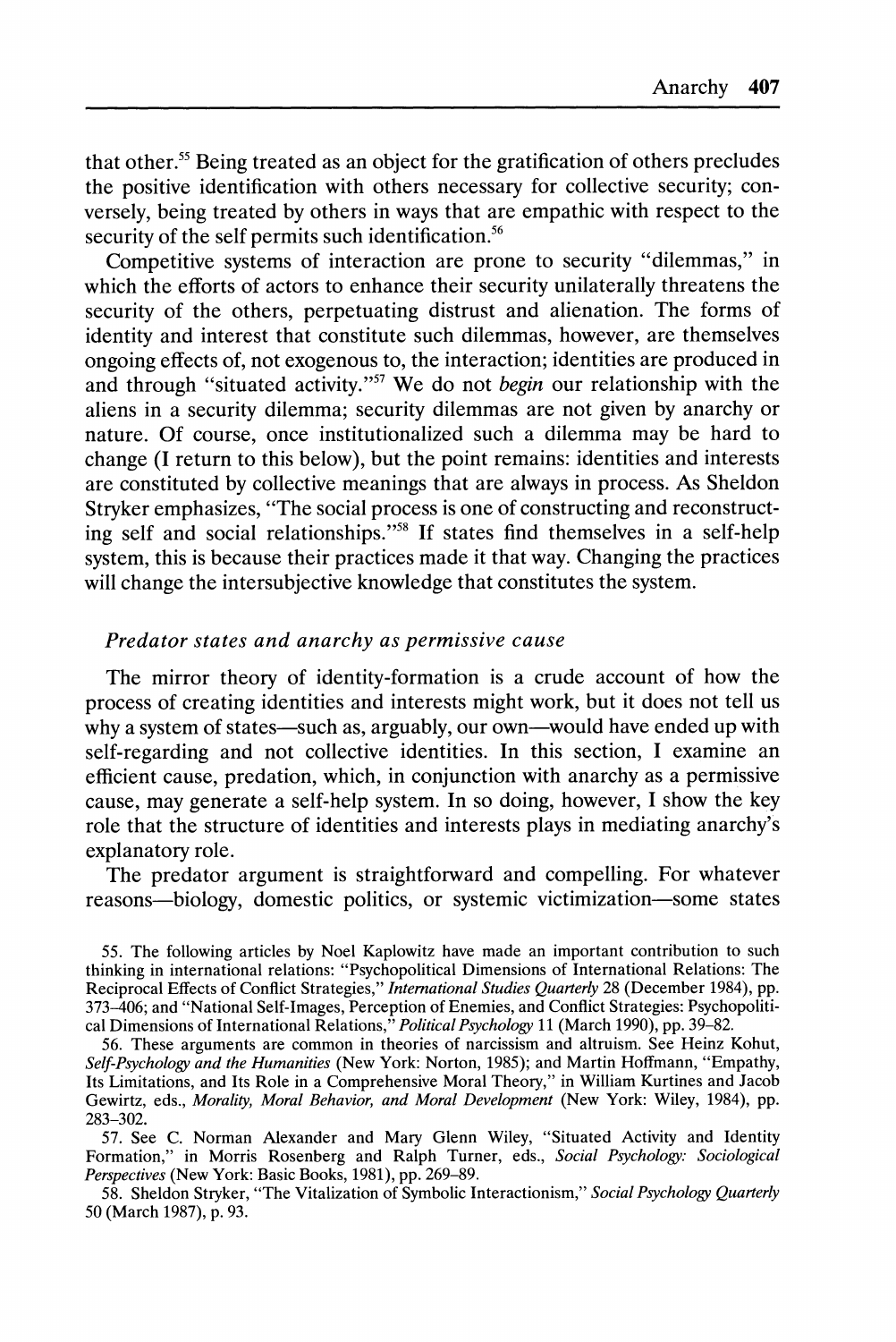may become predisposed toward aggression. The aggressive behavior of these predators or "bad apples" forces other states to engage in competitive power politics, to meet fire with fire, since failure to do so may degrade or destroy them. One predator will best a hundred pacifists because anarchy provides no guarantees. This argument is powerful in part because it is so weak: rather than making the strong assumption that all states are inherently power-seeking (a purely reductionist theory of power politics), it assumes that just one is power-seeking and that the others have to follow suit because anarchy permits the one to exploit them.

In making this argument, it is important to reiterate that the possibility of predation does not in itself force states to anticipate it a priori with competitive power politics of their own. The possibility of predation does not mean that "war may at any moment occur"; it may in fact be extremely unlikely. Once a predator emerges, however, it may condition identity- and interest-formation in the following manner.

In an anarchy of two, if ego is predatory, alter must either define its security in self-help terms or pay the price. This follows directly from the above argument, in which conceptions of self mirror treatment by the other. In an anarchy of many, however, the effect of predation also depends on the level of collective identity already attained in the system. If predation occurs right after the first encounter in the state of nature, it will force others with whom it comes in contact to defend themselves, first individually and then collectively if they come to perceive a common threat. The emergence of such a defensive alliance will be seriously inhibited if the structure of identities and interests has already evolved into a Hobbesian world of maximum insecurity, since potential allies will strongly distrust each other and face intense collective action problems; such insecure allies are also more likely to fall out amongst themselves once the predator is removed. If collective security identity is high, however, the emergence of a predator may do much less damage. If the predator attacks any member of the collective, the latter will come to the victim's defense on the principle of "all for one, one for all," even if the predator is not presently a threat to other members of the collective. If the predator is not strong enough to withstand the collective, it will be defeated and collective security will obtain. But if it is strong enough, the logic of the two-actor case (now predator and collective) will activate, and balance-of-power politics will reestablish itself.

The timing of the emergence of predation relative to the history of identity-formation in the community is therefore crucial to anarchy's explanatory role as a permissive cause. Predation will always lead victims to defend themselves, but whether defense will be collective or not depends on the history of interaction within the potential collective as much as on the ambitions of the predator. Will the disappearance of the Soviet threat renew old insecurities among the members of the North Atlantic Treaty Organization? Perhaps, but not if they have reasons independent of that threat for identifying their security with one another. Identities and interests are relationship-specific, not intrinsic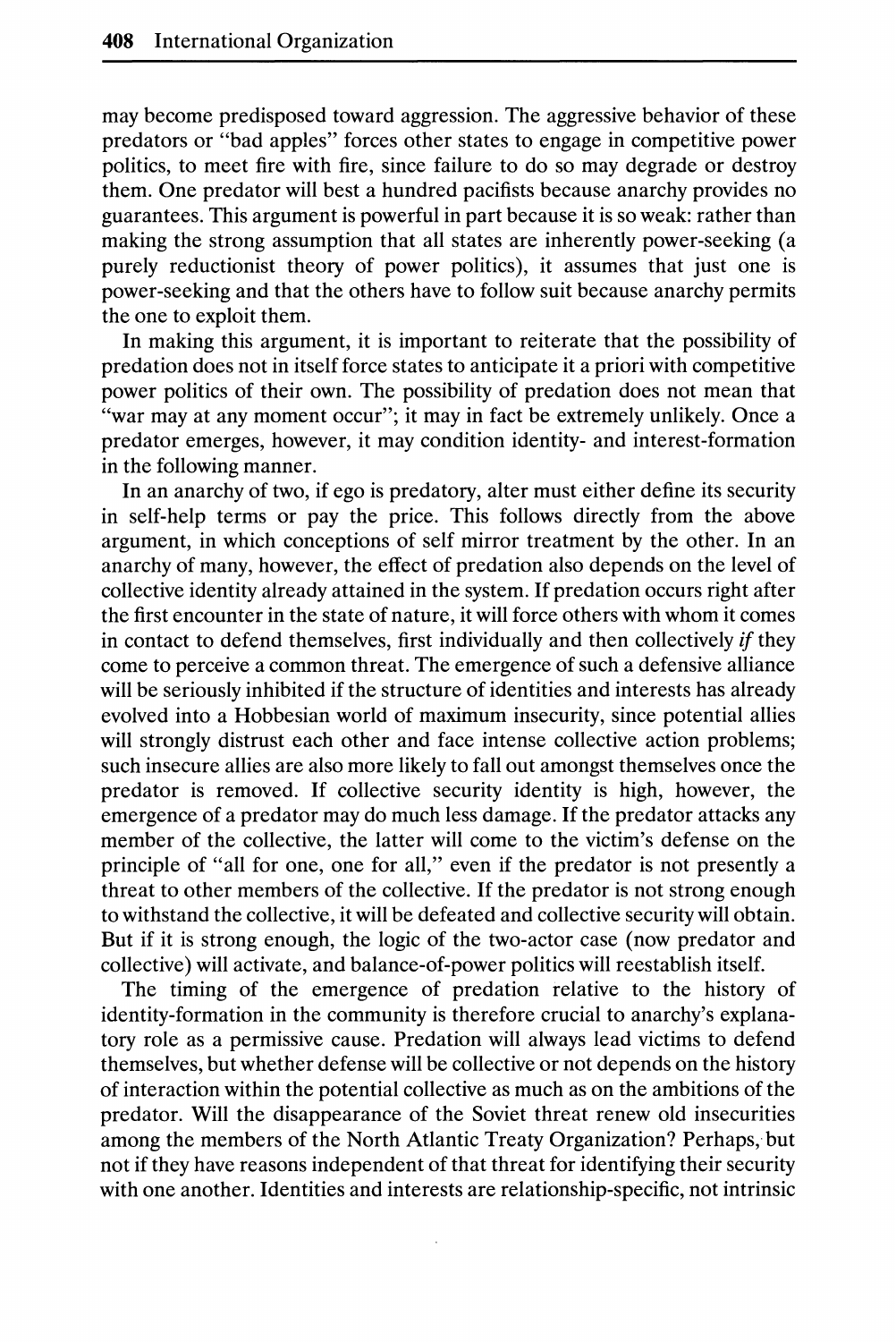attributes of a "portfolio"; states may be competitive in some relationships and solidary in others. "Mature" anarchies are less likely than "immature" ones to be reduced by predation to a Hobbesian condition, and maturity, which is a proxy for structures of identity and interest, is a function of process.<sup>59</sup>

The source of predation also matters. If it stems from unit-level causes that are immune to systemic impacts (causes such as human nature or domestic politics taken in isolation), then it functions in a manner analogous to a "genetic trait" in the constructed world of the state system. Even if successful, this trait does not select for other predators in an evolutionary sense so much as it teaches other states to respond in kind, but since traits cannot be unlearned, the other states will continue competitive behavior until the predator is either destroved or transformed from within. However, in the more likely event that predation stems at least in part from prior systemic interaction-perhaps as a result of being victimized in the past (one thinks here of Nazi Germany or the Soviet Union)—then it is more a response to a learned identity and, as such, might be transformed by future social interaction in the form of appeasement, reassurances that security needs will be met, systemic effects on domestic politics, and so on. In this case, in other words, there is more hope that process can transform a bad apple into a good one.

The role of predation in generating a self-help system, then, is consistent with a systematic focus on process. Even if the source of predation is entirely exogenous to the system, it is what states do that determines the quality of their interactions under anarchy. In this respect, it is not surprising that it is classical realists rather than structural realists who emphasize this sort of argument. The former's emphasis on unit-level causes of power politics leads more easily to a permissive view of anarchy's explanatory role (and therefore to a processual view of international relations) than does the latter's emphasis on anarchy as a "structural cause";<sup>60</sup> neorealists do not need predation because the system is given as self-help.

This raises anew the question of exactly how much and what kind of role human nature and domestic politics play in world politics. The greater and more destructive this role, the more significant predation will be, and the less amenable anarchy will be to formation of collective identities. Classical realists, of course, assumed that human nature was possessed by an inherent lust for power or glory. My argument suggests that assumptions such as this were made for a reason: an unchanging Hobbesian man provides the powerful efficient cause necessary for a relentless pessimism about world politics that anarchic structure alone, or even structure plus intermittent predation, cannot supply. One can be skeptical of such an essentialist assumption, as I am, but it does

<sup>59.</sup> On the "maturity" of anarchies, see Barry Buzan, People, States, and Fear (Chapel Hill: University of North Carolina Press, 1983).

<sup>60.</sup> A similar intuition may lie behind Ashley's effort to reappropriate classical realist discourse for critical international relations theory. See Richard Ashley, "Political Realism and Human Interests," International Studies Quarterly 38 (June 1981), pp. 204-36.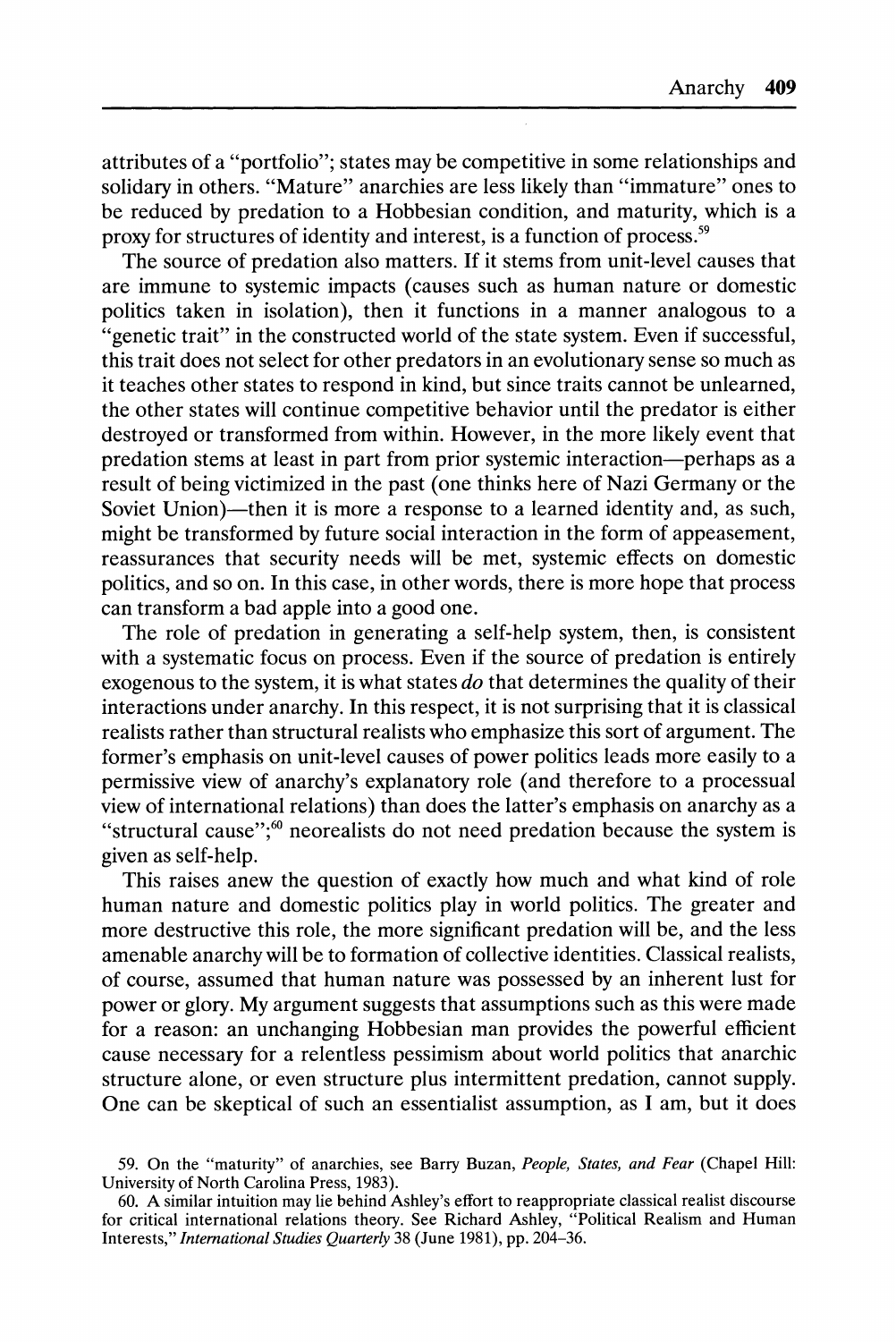produce determinate results at the expense of systemic theory. A concern with systemic process over structure suggests that perhaps it is time to revisit the debate over the relative importance of first-, second-, and third-image theories of state identity-formation.<sup>61</sup>

Assuming for now that systemic theories of identity-formation in world politics are worth pursuing, let me conclude by suggesting that the realistrationalist alliance "reifies" self-help in the sense of treating it as something separate from the practices by which it is produced and sustained. Peter Berger and Thomas Luckmann define reification as follows: "[It] is the apprehension of the products of human activity as if they were something else than human products—such as facts of nature, results of cosmic laws, or manifestations of divine will. Reification implies that man is capable of forgetting his own authorship of the human world, and further, that the dialectic between man, the producer, and his products is lost to consciousness. The reified world is  $\dots$ experienced by man as a strange facticity, an opus alienum over which he has no control rather than as the *opus proprium* of his own productive activity."<sup>62</sup> By denying or bracketing states' collective authorship of their identities and interests, in other words, the realist-rationalist alliance denies or brackets the fact that competitive power politics help create the very "problem of order" they are supposed to solve—that realism is a self-fulfilling prophecy. Far from being exogenously given, the intersubjective knowledge that constitutes competitive identities and interests is constructed every day by processes of "social will formation."<sup>63</sup> It is what states have made of themselves.

# **Institutional transformations of power politics**

Let us assume that processes of identity- and interest-formation have created a world in which states do not recognize rights to territory or existence—a war of all against all. In this world, anarchy has a "realist" meaning for state action: be insecure and concerned with relative power. Anarchy has this meaning only in virtue of collective, insecurity-producing practices, but if those practices are

61. Waltz has himself helped open up such a debate with his recognition that systemic factors condition but do not determine state actions. See Kenneth Waltz, "Reflections on Theory of International Politics: A Response to My Critics," in Robert Keohane, ed., Neorealism and Its Critics (New York: Columbia University Press, 1986), pp. 322-45. The growing literature on the observation that "democracies do not fight each other" is relevant to this question, as are two other studies that break important ground toward a "reductionist" theory of state identity: William Bloom's Personal Identity, National Identity and International Relations (Cambridge: Cambridge University Press, 1990) and Lumsdaine's Ideals and Interests.

62. See Berger and Luckmann, *The Social Construction of Reality*, p. 89. See also Douglas Maynard and Thomas Wilson, "On the Reification of Social Structure," in Scott McNall and Gary Howe, eds., Current Perspectives in Social Theory, vol. 1 (Greenwich, Conn.: JAI Press, 1980), pp. 287-322.

63. See Richard Ashley, "Social Will and International Anarchy," in Hayward Alker and Richard Ashley, eds., After Realism, work in progress, Massachusetts Institute of Technology, Cambridge, and Arizona State University, Tempe, 1992.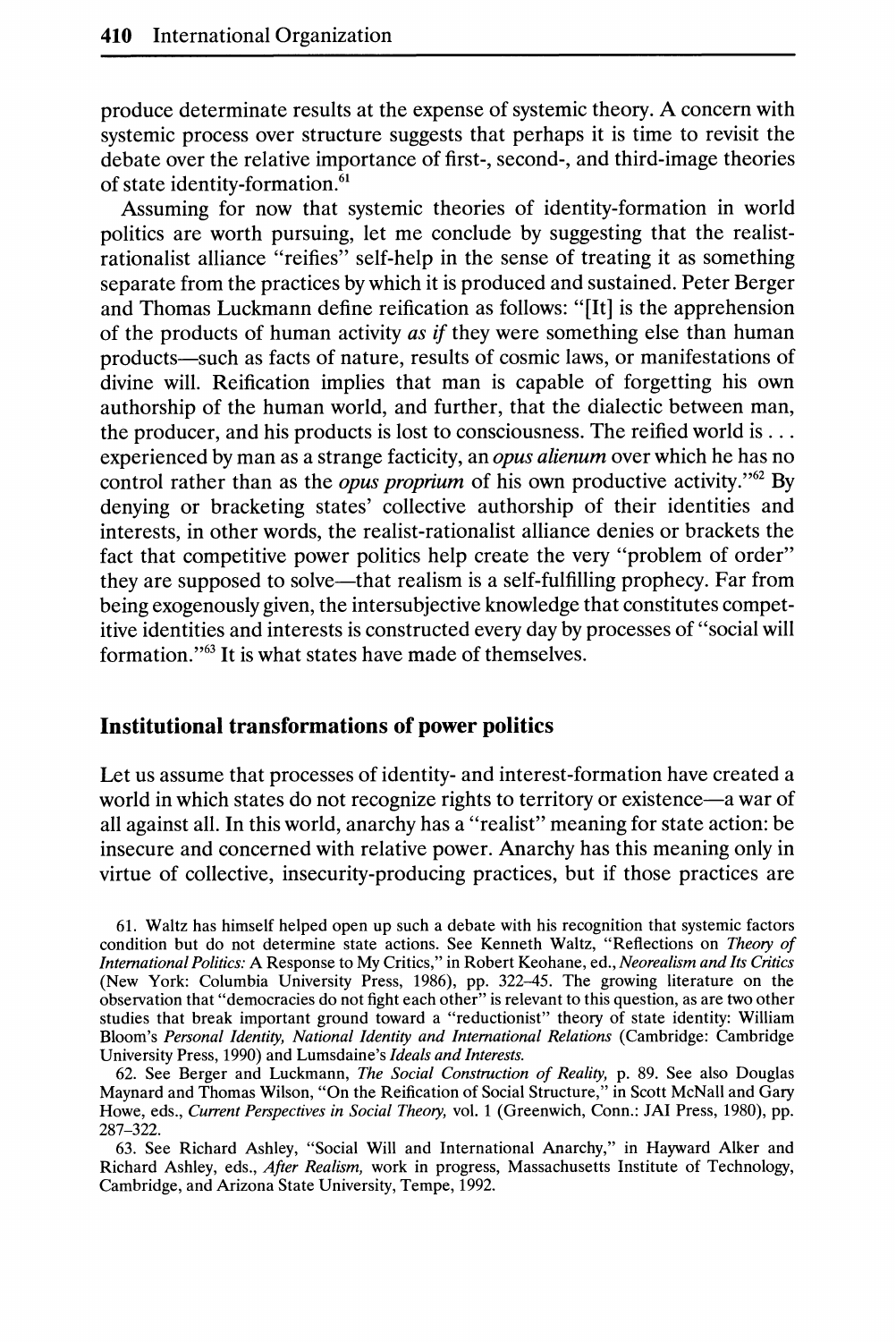relatively stable, they do constitute a system that may resist change. The fact that worlds of power politics are socially constructed, in other words, does not guarantee they are malleable, for at least two reasons.

The first reason is that once constituted, any social system confronts each of its members as an objective social fact that reinforces certain behaviors and discourages others. Self-help systems, for example, tend to reward competition and punish altruism. The possibility of change depends on whether the exigencies of such competition leave room for actions that deviate from the prescribed script. If they do not, the system will be reproduced and deviant  $\arccos$  will not.<sup> $64$ </sup>

The second reason is that systemic change may also be inhibited by actors' interests in maintaining relatively stable role identities. Such interests are rooted not only in the desire to minimize uncertainty and anxiety, manifested in efforts to confirm existing beliefs about the social world, but also in the desire to avoid the expected costs of breaking commitments made to others—notably domestic constituencies and foreign allies in the case of states—as part of past practices. The level of resistance that these commitments induce will depend on the "salience" of particular role identities to the actor.<sup>65</sup> The United States, for example, is more likely to resist threats to its identity as "leader of anticommunist crusades" than to its identity as "promoter of human rights." But for almost any role identity, practices and information that challenge it are likely to create cognitive dissonance and even perceptions of threat, and these may cause resistance to transformations of the self and thus to social change.<sup>66</sup>

For both systemic and "psychological" reasons, then, intersubjective understandings and expectations may have a self-perpetuating quality, constituting path-dependencies that new ideas about self and other must transcend. This does not change the fact that through practice agents are continuously producing and reproducing identities and interests, continuously "choosing now the preferences [they] will have later."<sup>67</sup> But it does mean that choices may not be experienced with meaningful degrees of freedom. This could be a constructivist justification for the realist position that only simple learning is

64. See Ralph Turner, "Role-Taking: Process Versus Conformity," in Rose, Human Behavior and Social Processes, pp. 20-40; and Judith Howard, "From Changing Selves Toward Changing Society," in Howard and Callero, The Self-Society Dynamic, pp. 209-37.

65. On the relationship between commitment and identity, see Foote, "Identification as the Basis for a Theory of Motivation"; Howard Becker, "Notes on the Concept of Commitment," American Journal of Sociology 66 (July 1960), pp. 32-40; and Stryker, Symbolic Interactionism. On role salience, see Stryker, ibid.

66. On threats to identity and the types of resistance that they may create, see Glynis Breakwell, Coping with Threatened Identities (London: Methuen, 1986); and Terrell Northrup, "The Dynamic of Identity in Personal and Social Conflict," in Louis Kreisberg et al., eds., Intractable Conflicts and Their Transformation (Syracuse, N.Y.: Syracuse University Press, 1989), pp. 55-82. For a broad overview of resistance to change, see Timur Kuran, "The Tenacious Past: Theories of Personal and Collective Conservatism," Journal of Economic Behavior and Organization 10 (September 1988), pp.  $143 - 71.$ 

67. James March, "Bounded Rationality, Ambiguity, and the Engineering of Choice," Bell Journal of Economics 9 (Autumn 1978), p. 600.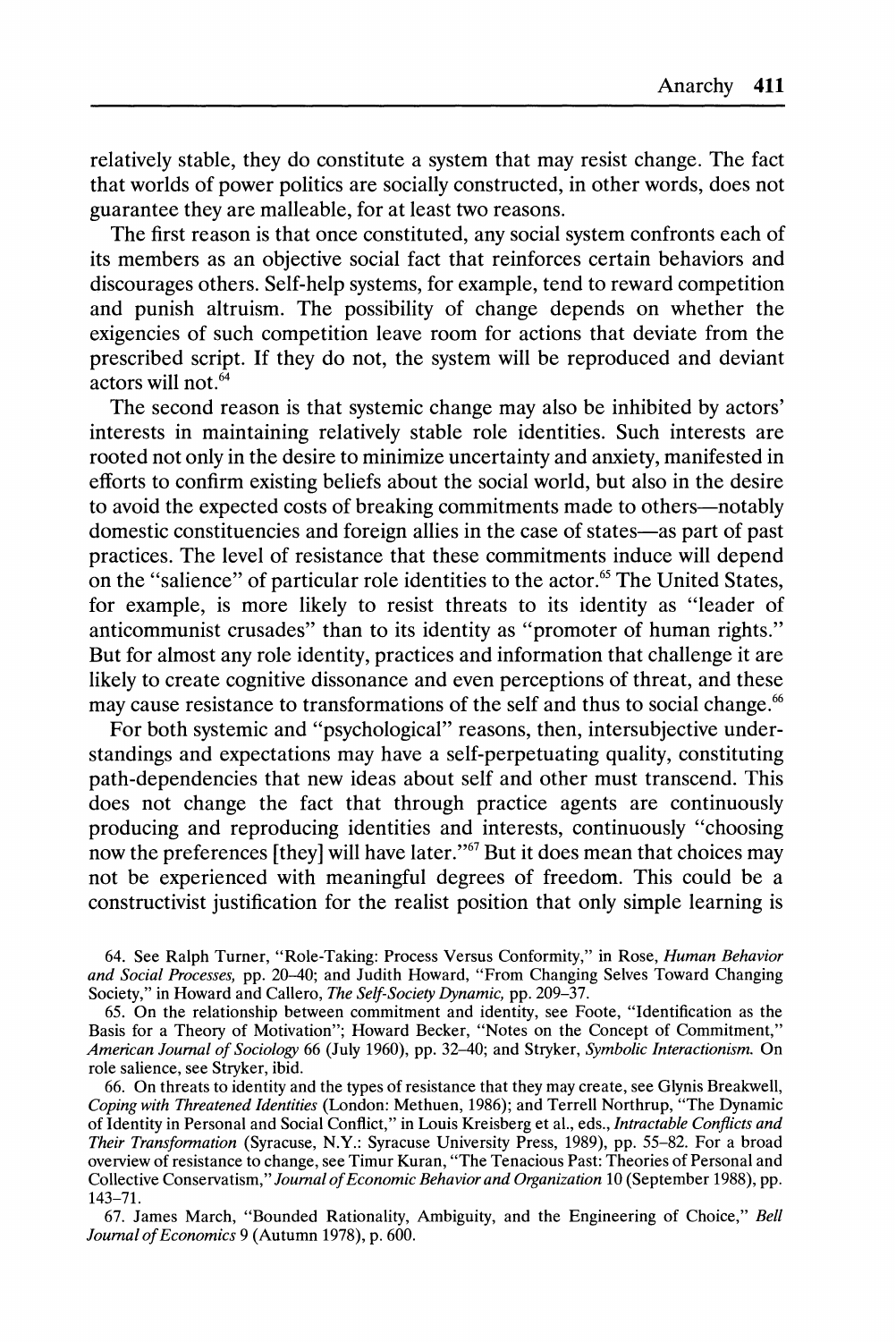possible in self-help systems. The realist might concede that such systems are socially constructed and still argue that after the corresponding identities and interests have become institutionalized, they are almost impossible to transform.

In the remainder of this article, I examine three institutional transformations of identity and security interest through which states might escape a Hobbesian world of their own making. In so doing, I seek to clarify what it means to say that "institutions transform identities and interests," emphasizing that the key to such transformations is relatively stable practice.

# Sovereignty, recognition, and security

In a Hobbesian state of nature, states are individuated by the domestic processes that constitute them as states and by their material capacity to deter threats from other states. In this world, even if free momentarily from the predations of others, state security does not have any basis in social recognition—in intersubjective understandings or norms that a state has a right to its existence, territory, and subjects. Security is a matter of national power, nothing more.

The principle of sovereignty transforms this situation by providing a social basis for the individuality and security of states. Sovereignty is an institution, and so it exists only in virtue of certain intersubjective understandings and expectations; there is no sovereignty without an other. These understandings and expectations not only constitute a particular kind of state—the "sovereign" state—but also constitute a particular form of community, since identities are relational. The essence of this community is a mutual recognition of one another's right to exercise exclusive political authority within territorial limits. These reciprocal "permissions"<sup>68</sup> constitute a spatially rather than functionally differentiated world-a world in which fields of practice constitute and are organized around "domestic" and "international" spaces rather than around the performance of particular activities.<sup>69</sup> The location of the boundaries between these spaces is of course sometimes contested, war being one practice through which states negotiate the terms of their individuality. But this does not change the fact that it is only in virtue of mutual recognition that states have

68. Haskell Fain, Normative Politics and the Community of Nations (Philadelphia: Temple University Press, 1987).

69. This is the intersubjective basis for the principle of functional nondifferentiation among states, which "drops out" of Waltz's definition of structure because the latter has no explicit intersubjective basis. In international relations scholarship, the social production of territorial space has been emphasized primarily by poststructuralists. See, for example, Richard Ashley, "The Geopolitics of Geopolitical Space: Toward a Critical Social Theory of International Politics," Alternatives 12 (October 1987), pp. 403-34; and Simon Dalby, Creating the Second Cold War (London: Pinter, 1990). But the idea of space as both product and constituent of practice is also prominent in structurationist discourse. See Giddens, Central Problems in Social Theory; and Derek Gregory and John Urry, eds., Social Relations and Spatial Structures (London: Macmillan, 1985).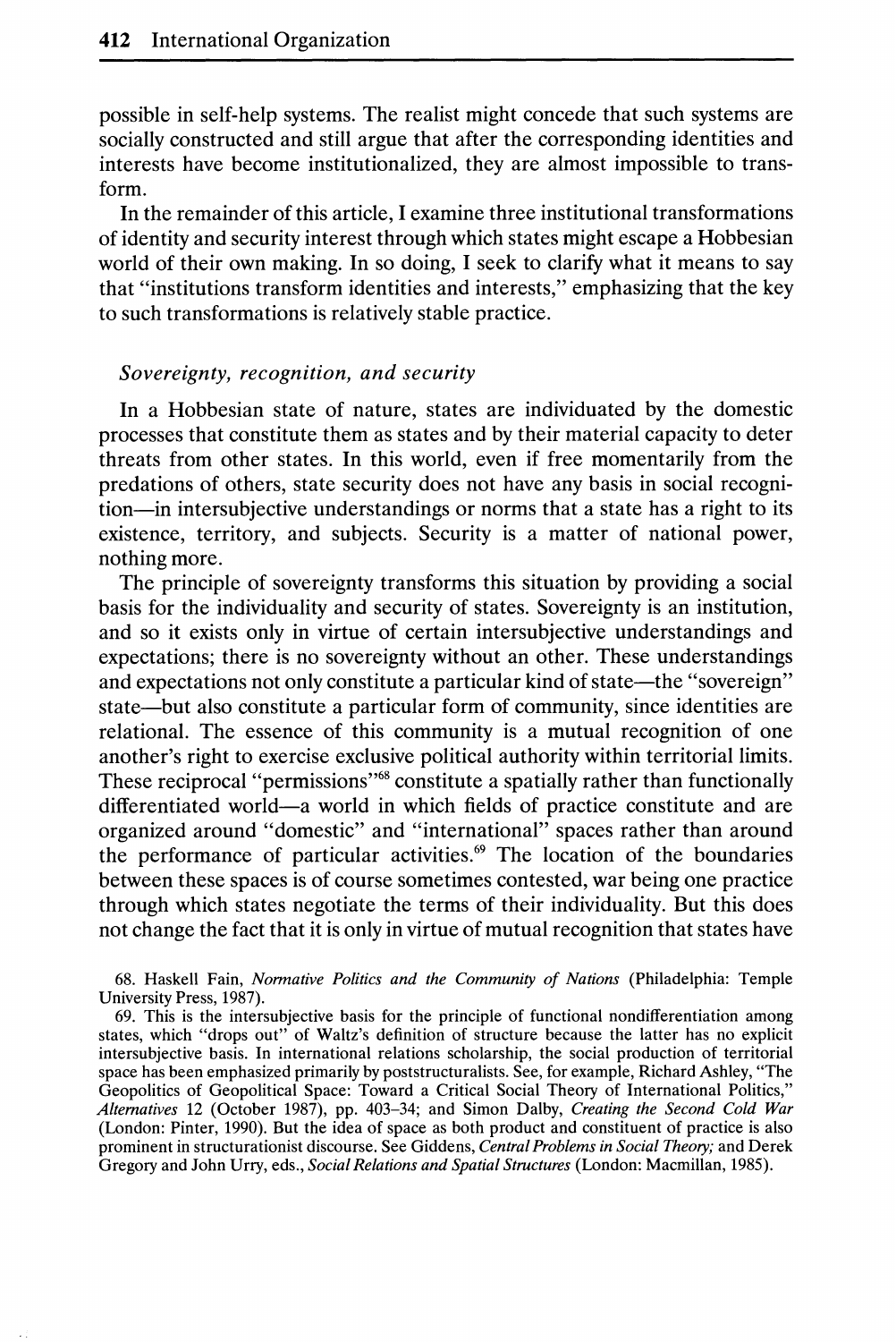"territorial property rights."70 This recognition functions as a form of "social closure" that disempowers nonstate actors and empowers and helps stabilize interaction among states.<sup>71</sup>

Sovereignty norms are now so taken for granted, so natural, that it is easy to overlook the extent to which they are both presupposed by and an ongoing artifact of practice. When states tax "their" "citizens" and not others, when they "protect" their markets against foreign "imports," when they kill thousands of Iraqis in one kind of war and then refuse to "intervene" to kill even one person in another kind, a "civil" war, and when they fight a global war against a regime that sought to destroy the institution of sovereignty and then give Germany back to the Germans, they are acting against the background of, and thereby reproducing, shared norms about what it means to be a sovereign state.

If states stopped acting on those norms, their identity as "sovereigns" (if not necessarily as "states") would disappear. The sovereign state is an ongoing accomplishment of practice, not a once-and-for-all creation of norms that somehow exist apart from practice.<sup>72</sup> Thus, saying that "the institution of sovereignty transforms identities" is shorthand for saying that "regular practices produce mutually constituting sovereign identities (agents) and their associated institutional norms (structures)." Practice is the core of constructivist resolutions of the agent-structure problem. This ongoing process may not be politically problematic in particular historical contexts and, indeed, once a community of mutual recognition is constituted, its members—even the disadvantaged ones<sup>73</sup>—may have a vested interest in reproducing it. In fact, this is part of what having an identity means. But this identity and institution remain dependent on what actors do: removing those practices will remove their intersubjective conditions of existence.

70. See John Ruggie, "Continuity and Transformation in the World Polity: Toward a Neorealist Synthesis," World Politics 35 (January 1983), pp. 261–85. In Mind, Self, and Society, p. 161, Mead offers the following argument: "If we say 'this is my property, I shall control it,' that affirmation calls out a certain set of responses which must be the same in any community in which property exists. It involves an organized attitude with reference to property which is common to all members of the community. One must have a definite attitude of control of his own property and respect for the property of others. Those attitudes (as organized sets of responses) must be there on the part of all, so that when one says such a thing he calls out in himself the response of the others. That which makes society possible is such common responses."

71. For a definition and discussion of "social closure," see Raymond Murphy, Social Closure (Oxford: Clarendon Press, 1988).

72. See Richard Ashley, "Untying the Sovereign State: A Double Reading of the Anarchy Problematique," Millennium 17 (Summer 1988), pp. 227-62. Those with more modernist sensibilities will find an equally practice-centric view of institutions in Blumer's observation on p. 19 of "The Methodological Position of Symbolic Interactionism": "A gratuitous acceptance of the concepts of norms, values, social rules and the like should not blind the social scientist to the fact that any one of them is subtended by a process of social interaction-a process that is necessary not only for their change but equally well for their retention in a fixed form. It is the social process in group life that creates and upholds the rules, not the rules that create and uphold group life."

73. See, for example, Mohammed Ayoob, "The Third World in the System of States: Acute Schizophrenia or Growing Pains?" International Studies Quarterly 33 (March 1989), pp. 67-80.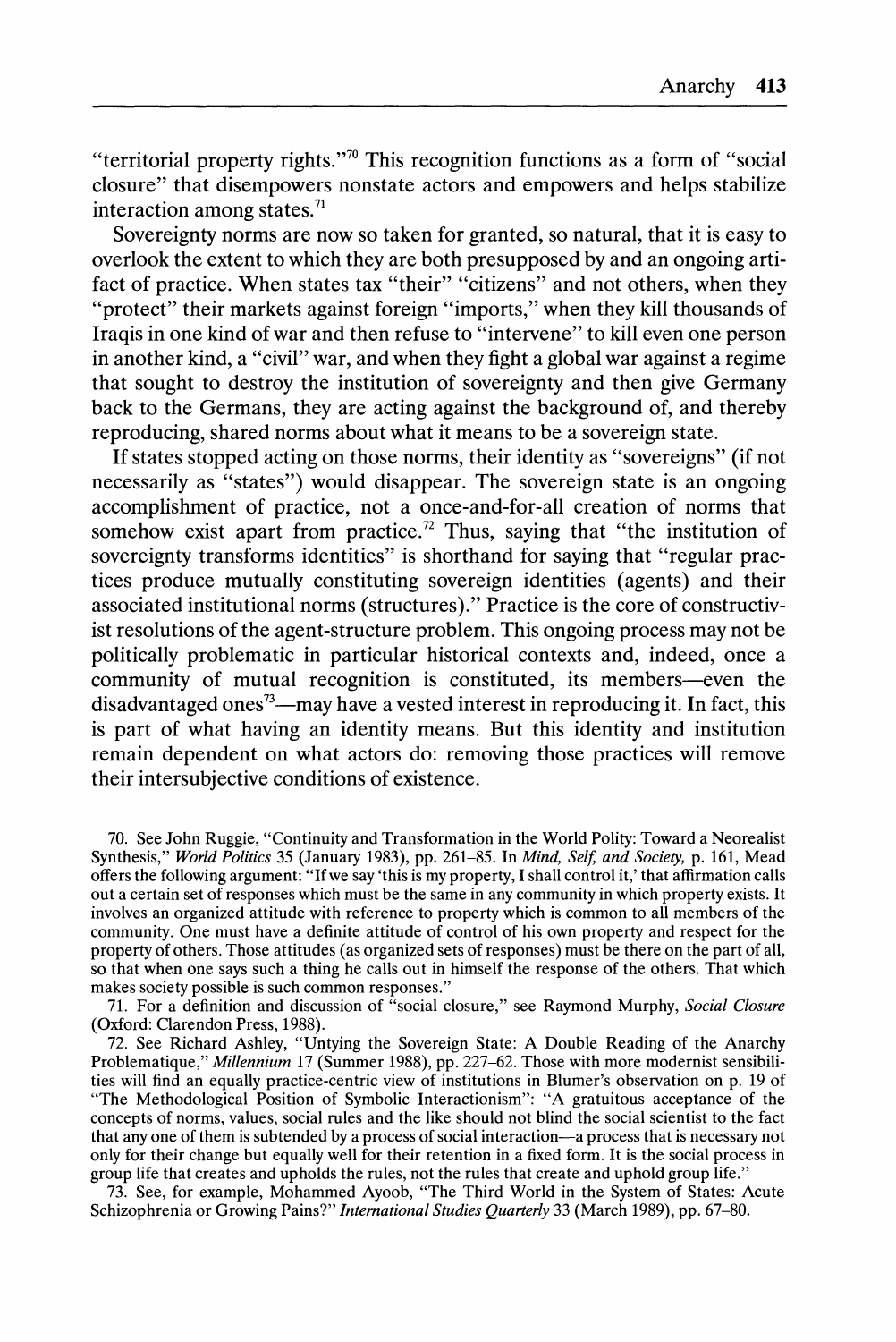This may tell us something about how institutions of sovereign states are reproduced through social interaction, but it does not tell us why such a structure of identity and interest would arise in the first place. Two conditions would seem necessary for this to happen: (1) the density and regularity of interactions must be sufficiently high and (2) actors must be dissatisfied with preexisting forms of identity and interaction. Given these conditions, a norm of mutual recognition is relatively undemanding in terms of social trust, having the form of an assurance game in which a player will acknowledge the sovereignty of the others as long as they will in turn acknowledge that player's own sovereignty. Articulating international legal principles such as those embodied in the Peace of Augsburg (1555) and the Peace of Westphalia (1648) may also help by establishing explicit criteria for determining violations of the nascent social consensus.<sup>74</sup> But whether such a consensus holds depends on what states do. If they treat each other as if they were sovereign, then over time they will institutionalize that mode of subjectivity; if they do not, then that mode will not become the norm.

Practices of sovereignty will transform understandings of security and power politics in at least three ways. First, states will come to define their (and our) security in terms of preserving their "property rights" over particular territories. We now see this as natural, but the preservation of territorial frontiers is not, in fact, equivalent to the survival of the state or its people. Indeed, some states would probably be more secure if they would relinquish certain territories—the "Soviet Union" of some minority republics, "Yugoslavia" of Croatia and Slovenia, Israel of the West Bank, and so on. The fact that sovereignty practices have historically been oriented toward producing distinct territorial spaces, in other words, affects states' conceptualization of what they must "secure" to function in that identity, a process that may help account for the "hardening" of territorial boundaries over the centuries.<sup>75</sup>

Second, to the extent that states successfully internalize sovereignty norms, they will be more respectful toward the territorial rights of others.<sup>76</sup> This restraint is *not* primarily because of the costs of violating sovereignty norms, although when violators do get punished (as in the Gulf War) it reminds everyone of what these costs can be, but because part of what it means to be a

74. See William Coplin, "International Law and Assumptions About the State System," World Politics 17 (July 1965), pp. 615-34.

75. See Anthony Smith, "States and Homelands: The Social and Geopolitical Implications of National Territory," Millennium 10 (Autumn 1981), pp. 187-202.

76. This assumes that there are no other, competing, principles that organize political space and identity in the international system and coexist with traditional notions of sovereignty; in fact, of course, there are. On "spheres of influence" and "informal empires," see Jan Triska, ed., Dominant Powers and Subordinate States (Durham, N.C.: Duke University Press, 1986); and Ronald Robinson, "The Excentric Idea of Imperialism, With or Without Empire," in Wolfgang Mommsen and Jurgen Osterhammel, eds., Imperialism and After: Continuities and Discontinuities (London: Allen & Unwin, 1986), pp. 267-89. On Arab conceptions of sovereignty, see Michael Barnett, "Sovereignty, Institutions, and Identity: From Pan-Arabism to the Arab State System," unpublished manuscript, University of Wisconsin, Madison, 1991.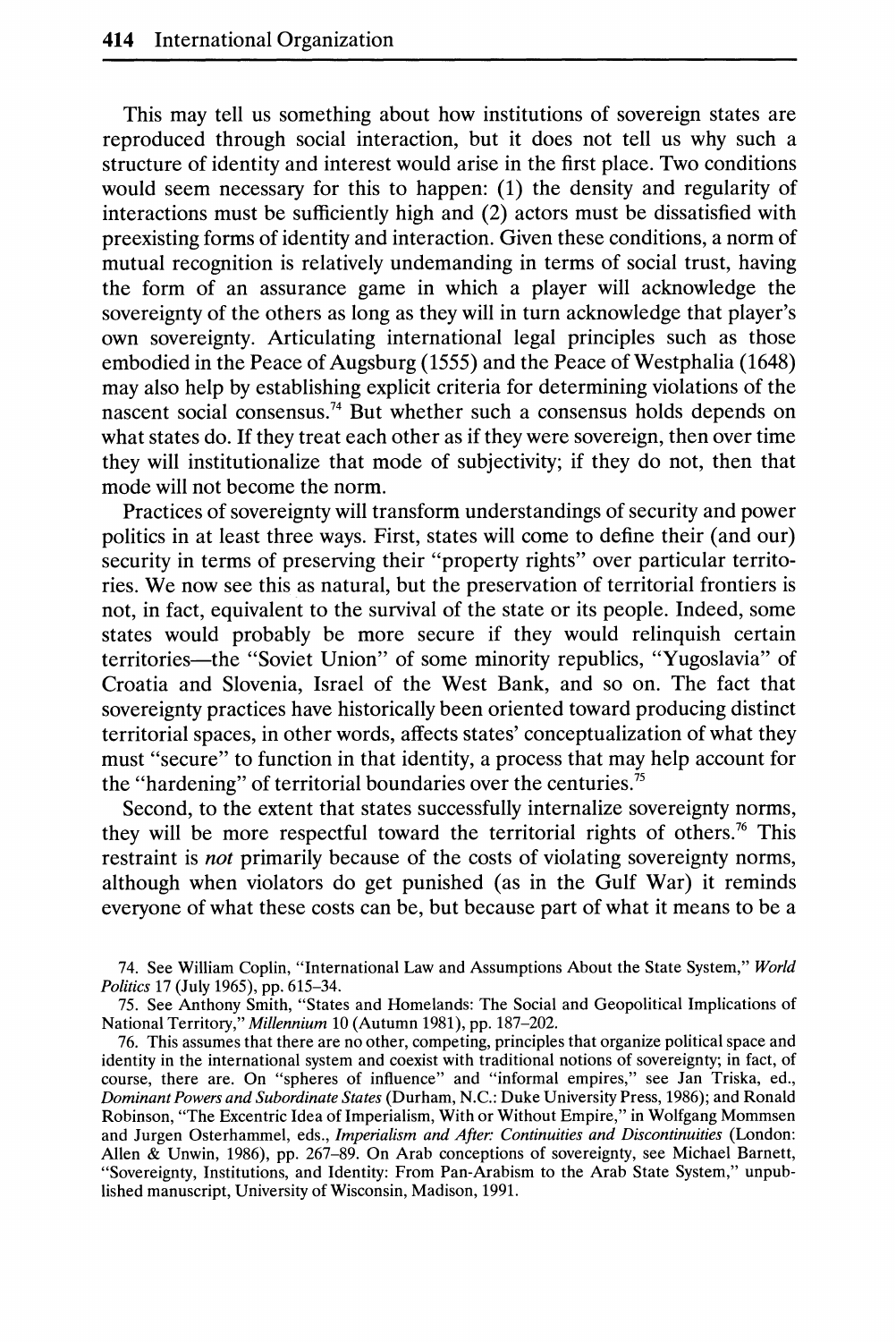"sovereign" state is that one does not violate the territorial rights of others without "just cause." A clear example of such an institutional effect, convincingly argued by David Strang, is the markedly different treatment that weak states receive within and outside communities of mutual recognition.<sup>77</sup> What keeps the United States from conquering the Bahamas, or Nigeria from seizing Togo, or Australia from occupying Vanuatu? Clearly, power is not the issue, and in these cases even the cost of sanctions would probably be negligible. One might argue that great powers simply have no "interest" in these conquests, and this might be so, but this lack of interest can only be understood in terms of their recognition of weak states' sovereignty. I have no interest in exploiting my friends, not because of the relative costs and benefits of such action but because they are my friends. The absence of recognition, in turn, helps explain the Western states' practices of territorial conquest, enslavement, and genocide against Native American and African peoples. It is in that world that only power matters, not the world of today.

Finally, to the extent that their ongoing socialization teaches states that their sovereignty depends on recognition by other states, they can afford to rely more on the institutional fabric of international society and less on individual national means—especially military power—to protect their security. The intersubjective understandings embodied in the institution of sovereignty, in other words, may redefine the meaning of others' power for the security of the self. In policy terms, this means that states can be less worried about short-term survival and relative power and can thus shift their resources accordingly. Ironically, it is the great powers, the states with the greatest national means, that may have the hardest time learning this lesson; small powers do not have the luxury of relying on national means and may therefore learn faster that collective recognition is a cornerstone of security.

None of this is to say that power becomes irrelevant in a community of sovereign states. Sometimes states are threatened by others that do not recognize their existence or particular territorial claims, that resent the externalities from their economic policies, and so on. But most of the time, these threats are played out within the terms of the sovereignty game. The fates of Napoleon and Hitler show what happens when they are not.

# Cooperation among egoists and transformations of identity

We began this section with a Hobbesian state of nature. Cooperation for joint gain is extremely difficult in this context, since trust is lacking, time horizons are short, and relative power concerns are high. Life is "nasty, brutish, and short." Sovereignty transforms this system into a Lockean world of (mostly) mutually recognized property rights and (mostly) egoistic rather than

<sup>77.</sup> David Strang, "Anomaly and Commonplace in European Expansion: Realist and Institutional Accounts," International Organization 45 (Spring 1991), pp. 143-62.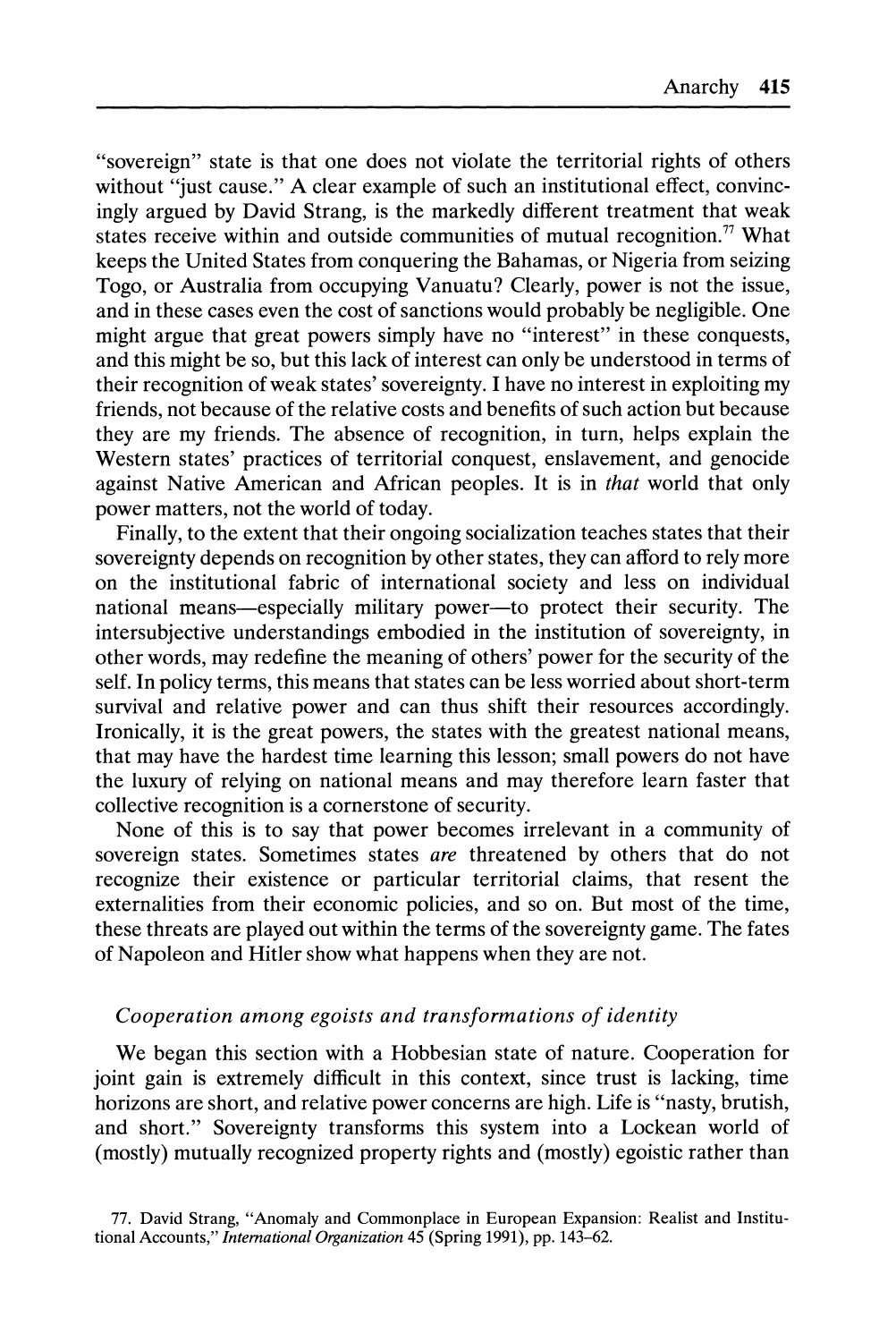competitive conceptions of security, reducing the fear that what states already have will be seized at any moment by potential collaborators, thereby enabling them to contemplate more direct forms of cooperation. A necessary condition for such cooperation is that outcomes be positively interdependent in the sense that potential gains exist which cannot be realized by unilateral action. States such as Brazil and Botswana may recognize each other's sovereignty, but they need further incentives to engage in joint action. One important source of incentives is the growing "dynamic density" of interaction among states in a world with new communications technology, nuclear weapons, externalities from industrial development, and so on.<sup>78</sup> Unfortunately, growing dynamic density does not ensure that states will in fact realize joint gains; interdependence also entails vulnerability and the risk of being "the sucker," which if exploited will become a source of conflict rather than cooperation.

This is the rationale for the familiar assumption that egoistic states will often find themselves facing prisoners' dilemma, a game in which the dominant strategy, if played only once, is to defect. As Michael Taylor and Robert Axelrod have shown, however, given iteration and a sufficient shadow of the future, egoists using a tit-for-tat strategy can escape this result and build cooperative institutions.<sup>79</sup> The story they tell about this process on the surface seems quite similar to George Herbert Mead's constructivist analysis of interaction, part of which is also told in terms of "games."<sup>80</sup> Cooperation is a gesture indicating ego's willingness to cooperate; if alter defects, ego does likewise, signaling its unwillingness to be exploited; over time and through reciprocal play, each learns to form relatively stable expectations about the other's behavior, and through these, habits of cooperation (or defection) form. Despite similar concerns with communication, learning, and habit-formation, however, there is an important difference between the game-theoretic and constructivist analysis of interaction that bears on how we conceptualize the causal powers of institutions.

In the traditional game-theoretic analysis of cooperation, even an iterated one, the structure of the game—of identities and interests—is exogenous to interaction and, as such, does not change.<sup>81</sup> A "black box" is put around identity- and interest-formation, and analysis focuses instead on the relation-

78. On "dynamic density," see Ruggie, "Continuity and Transformation in the World Polity"; and Waltz, "Reflections on Theory of International Politics." The role of interdependence in conditioning the speed and depth of social learning is much greater than the attention to which I have paid it. On the consequences of interdependence under anarchy, see Helen Milner, "The Assumption of Anarchy in International Relations Theory: A Critique," Review of International Studies 17 (January 1991), pp. 67-85.

79. See Michael Taylor, Anarchy and Cooperation (New York: Wiley, 1976); and Robert Axelrod, The Evolution of Cooperation (New York: Basic Books, 1984).

80. Mead, Mind, Self, and Society.

81. Strictly speaking, this is not true, since in iterated games the addition of future benefits to current ones changes the payoff structure of the game at  $T\overline{1}$ , in this case from prisoners' dilemma to an assurance game. This transformation of interest takes place entirely within the actor, however, and as such is not a function of interaction with the other.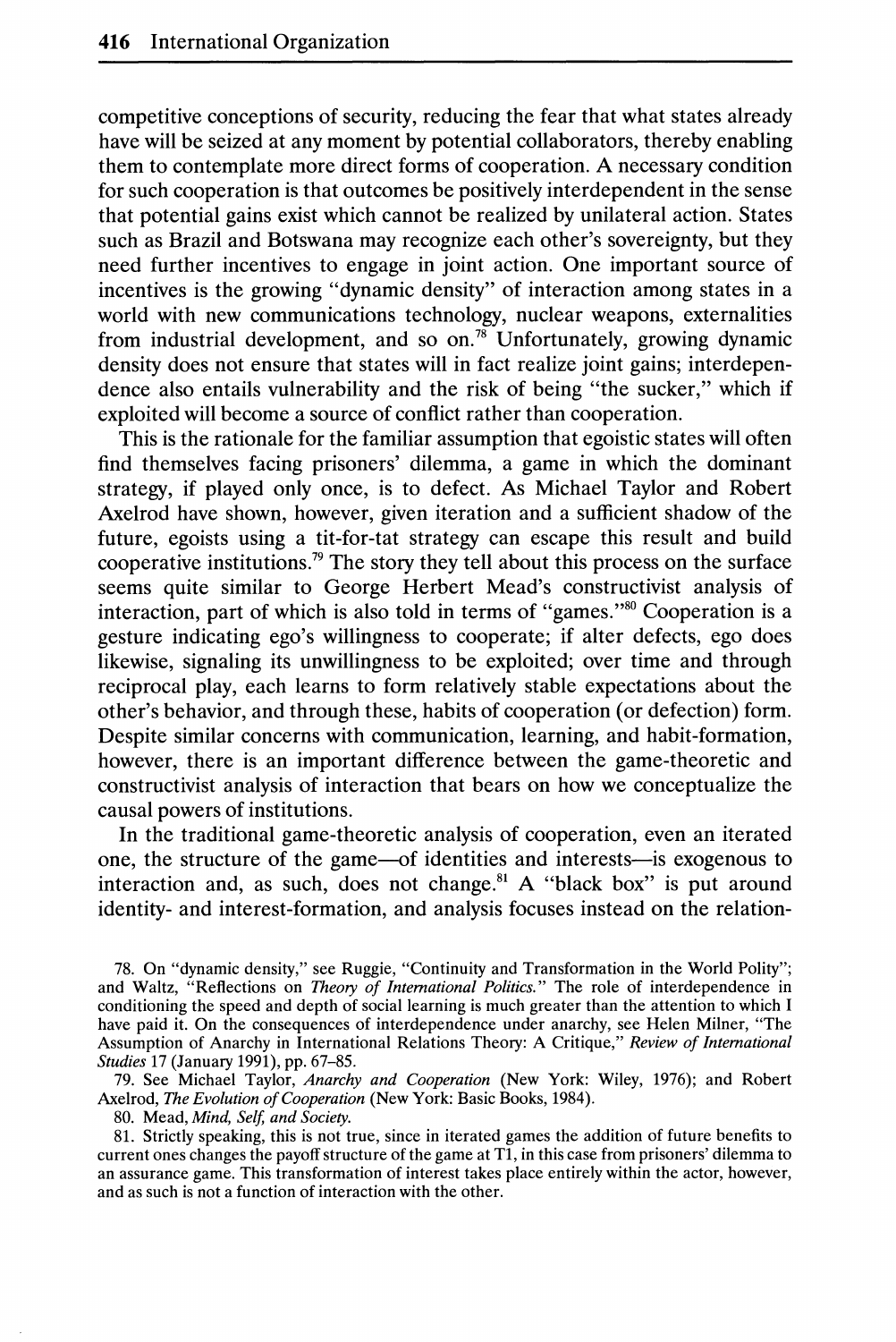ship between expectations and behavior. The norms that evolve from interaction are treated as rules and behavioral regularities which are external to the actors and which resist change because of the transaction costs of creating new ones. The game-theoretic analysis of cooperation among egoists is at base behavioral.

A constructivist analysis of cooperation, in contrast, would concentrate on how the expectations produced by behavior affect identities and interests. The process of creating institutions is one of internalizing new understandings of self and other, of acquiring new role identities, not just of creating external constraints on the behavior of exogenously constituted actors.<sup>82</sup> Even if not intended as such, in other words, the process by which egoists learn to cooperate is at the same time a process of reconstructing their interests in terms of shared commitments to social norms. Over time, this will tend to transform a positive interdependence of *outcomes* into a positive interdependence of *utilities* or collective interest organized around the norms in question. These norms will resist change because they are tied to actors' commitments to their identities and interests, not merely because of transaction costs. A constructivist analysis of "the cooperation problem," in other words, is at base cognitive rather than behavioral, since it treats the intersubjective knowledge that defines the structure of identities and interests, of the "game," as endogenous to and instantiated by interaction itself.

The debate over the future of collective security in Western Europe may illustrate the significance of this difference. A weak liberal or rationalist analysis would assume that the European states' "portfolio" of interests has not fundamentally changed and that the emergence of new factors, such as the collapse of the Soviet threat and the rise of Germany, would alter their cost-benefit ratios for pursuing current arrangements, thereby causing existing institutions to break down. The European states formed collaborative institutions for good, exogenously constituted egoistic reasons, and the same reasons may lead them to reject those institutions; the game of European power politics has not changed. A strong liberal or constructivist analysis of this problem would suggest that four decades of cooperation may have transformed a positive interdependence of outcomes into a collective "European identity" in terms of which states increasingly define their "self"-interests.<sup>83</sup> Even if egoistic reasons were its starting point, the process of cooperating tends to redefine those reasons by reconstituting identities and interests in terms of new intersubjective understandings and commitments. Changes in the distribution of power during the late twentieth century are undoubtedly a challenge to these new understandings, but it is not as if West European states have some

<sup>82.</sup> In fairness to Axelrod, he does point out that internalization of norms is a real possibility that may increase the resilience of institutions. My point is that this important idea cannot be derived from an approach to theory that takes identities and interests as exogenously given.

<sup>83.</sup> On "European identity," see Barry Buzan et al., eds., The European Security Order Recast (London: Pinter, 1990), pp. 45-63.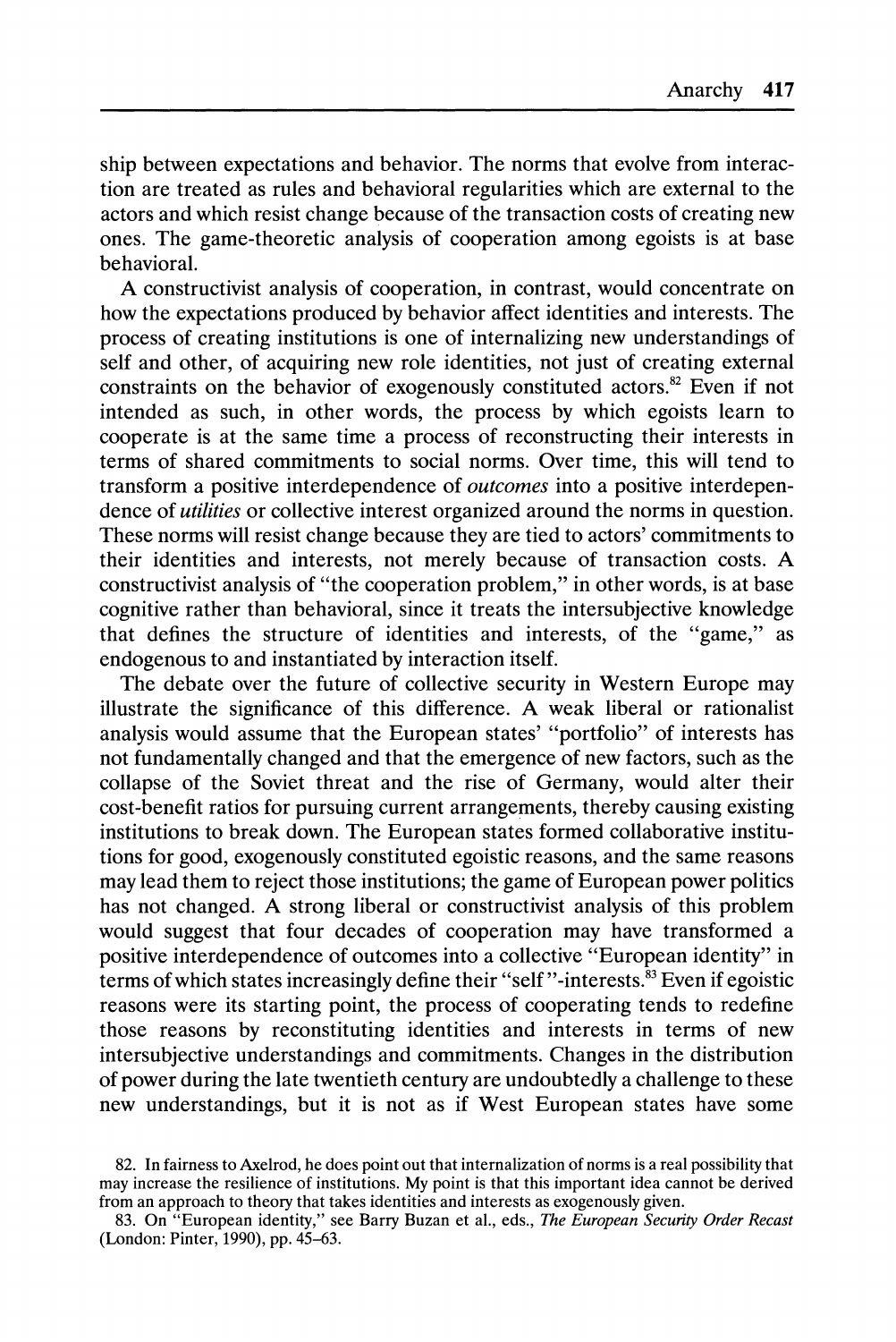inherent, exogenously given interest in abandoning collective security if the price is right. Their identities and security interests are continuously in process, and if collective identities become "embedded," they will be as resistant to change as egoistic ones.<sup>84</sup> Through participation in new forms of social knowledge, in other words, the European states of 1990 might no longer be the states of 1950.

#### Critical strategic theory and collective security

The transformation of identity and interest through an "evolution of cooperation" faces two important constraints. The first is that the process is incremental and slow. Actors' objectives in such a process are typically to realize joint gains within what they take to be a relatively stable context, and they are therefore unlikely to engage in substantial reflection about how to change the parameters of that context (including the structure of identities and interests) and unlikely to pursue policies specifically designed to bring about such changes. Learning to cooperate may change those parameters, but this occurs as an unintended consequence of policies pursued for other reasons rather than as a result of intentional efforts to transcend existing institutions.

A second, more fundamental, constraint is that the evolution of cooperation story presupposes that actors do not identify negatively with one another. Actors must be concerned primarily with absolute gains; to the extent that antipathy and distrust lead them to define their security in relativistic terms, it will be hard to accept the vulnerabilities that attend cooperation.<sup>85</sup> This is important because it is precisely the "central balance" in the state system that seems to be so often afflicted with such competitive thinking, and realists can therefore argue that the possibility of cooperation within one "pole" (for example, the West) is parasitic on the dominance of competition between poles (the East–West conflict). Relations between the poles may be amenable to some positive reciprocity in areas such as arms control, but the atmosphere of distrust leaves little room for such cooperation and its transformative consequences.<sup>86</sup> The conditions of negative identification that make an "evolution of cooperation" most needed work precisely against such a logic.

This seemingly intractable situation may nevertheless be amenable to quite a different logic of transformation, one driven more by self-conscious efforts to change structures of identity and interest than by unintended consequences. Such voluntarism may seem to contradict the spirit of constructivism, since

<sup>84.</sup> On "embeddedness," see John Ruggie, "International Regimes, Transactions, and Change: Embedded Liberalism in a Postwar Economic Order," in Krasner, International Regimes, pp. 195-232.

<sup>85.</sup> See Grieco, "Anarchy and the Limits of Cooperation."

<sup>86.</sup> On the difficulties of creating cooperative security regimes given competitive interests, see Robert Jervis, "Security Regimes," in Krasner, International Regimes, pp. 173-94; and Charles Lipson, "International Cooperation in Economic and Security Affairs," World Politics 37 (October 1984), pp. 1-23.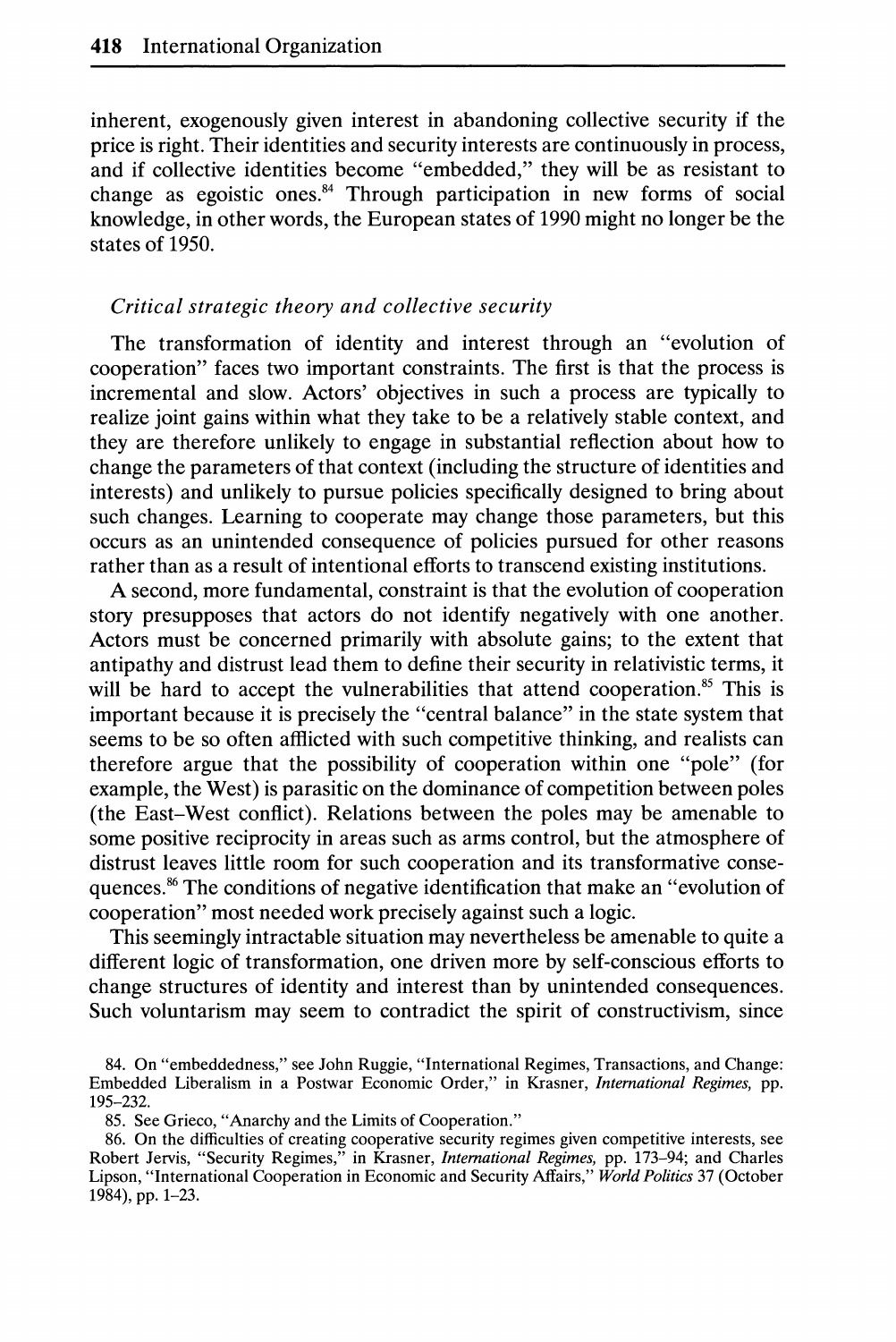would-be revolutionaries are presumably themselves effects of socialization to structures of identity and interest. How can they think about changing that to which they owe their identity? The possibility lies in the distinction between the social determination of the self and the personal determination of choice, between what Mead called the "me" and the "I."<sup>87</sup> The "me" is that part of subjectivity which is defined in terms of others; the character and behavioral expectations of a person's role identity as "professor," or of the United States as "leader of the alliance," for example, are socially constituted. Roles are not played in mechanical fashion according to precise scripts, however, but are "taken" and adapted in idiosyncratic ways by each actor.<sup>88</sup> Even in the most constrained situations, role performance involves a choice by the actor. The "I" is the part of subjectivity in which this appropriation and reaction to roles and its corresponding existential freedom lie.

The fact that roles are "taken" means that, in principle, actors always have a capacity for "character planning"—for engaging in critical self-reflection and choices designed to bring about changes in their lives.<sup>89</sup> But when or under what conditions can this creative capacity be exercised? Clearly, much of the time it cannot: if actors were constantly reinventing their identities, social order would be impossible, and the relative stability of identities and interests in the real world is indicative of our propensity for habitual rather than creative action. The exceptional, conscious choosing to transform or transcend roles has at least two preconditions. First, there must be a reason to think of oneself in novel terms. This would most likely stem from the presence of new social situations that cannot be managed in terms of preexisting self-conceptions. Second, the expected costs of intentional role change—the sanctions imposed by others with whom one interacted in previous roles—cannot be greater than its rewards.

When these conditions are present, actors can engage in self-reflection and practice specifically designed to transform their identities and interests and thus to "change the games" in which they are embedded. Such "critical" strategic theory and practice has not received the attention it merits from students of world politics (another legacy of exogenously given interests perhaps), particularly given that one of the most important phenomena in contemporary world politics, Mikhail Gorbachev's policy of "New Thinking," is

<sup>87.</sup> See Mead, Mind, Self, and Society. For useful discussions of this distinction and its implications for notions of creativity in social systems, see George Cronk, The Philosophical Anthropology of George Herbert Mead (New York: Peter Lang, 1987), pp. 36-40; and Howard, "From Changing Selves Toward Changing Society."

<sup>88.</sup> Turner, "Role-Taking."

<sup>89.</sup> On "character planning," see Jon Elster, Sour Grapes: Studies in the Subversion of Rationality (Cambridge: Cambridge University Press, 1983), p. 117. For other approaches to the problem of self-initiated change, see Harry Frankfurt, "Freedom of the Will and the Concept of a Person," Journal of Philosophy 68 (January 1971), pp. 5-20; Amartya Sen, "Rational Fools: A Critique of the Behavioral Foundations of Economic Theory," Philosophy and Public Affairs 6 (Summer 1977), pp. 317-44; and Thomas Schelling, "The Intimate Contest for Self-Command," The Public Interest 60 (Summer 1980), pp. 94-118.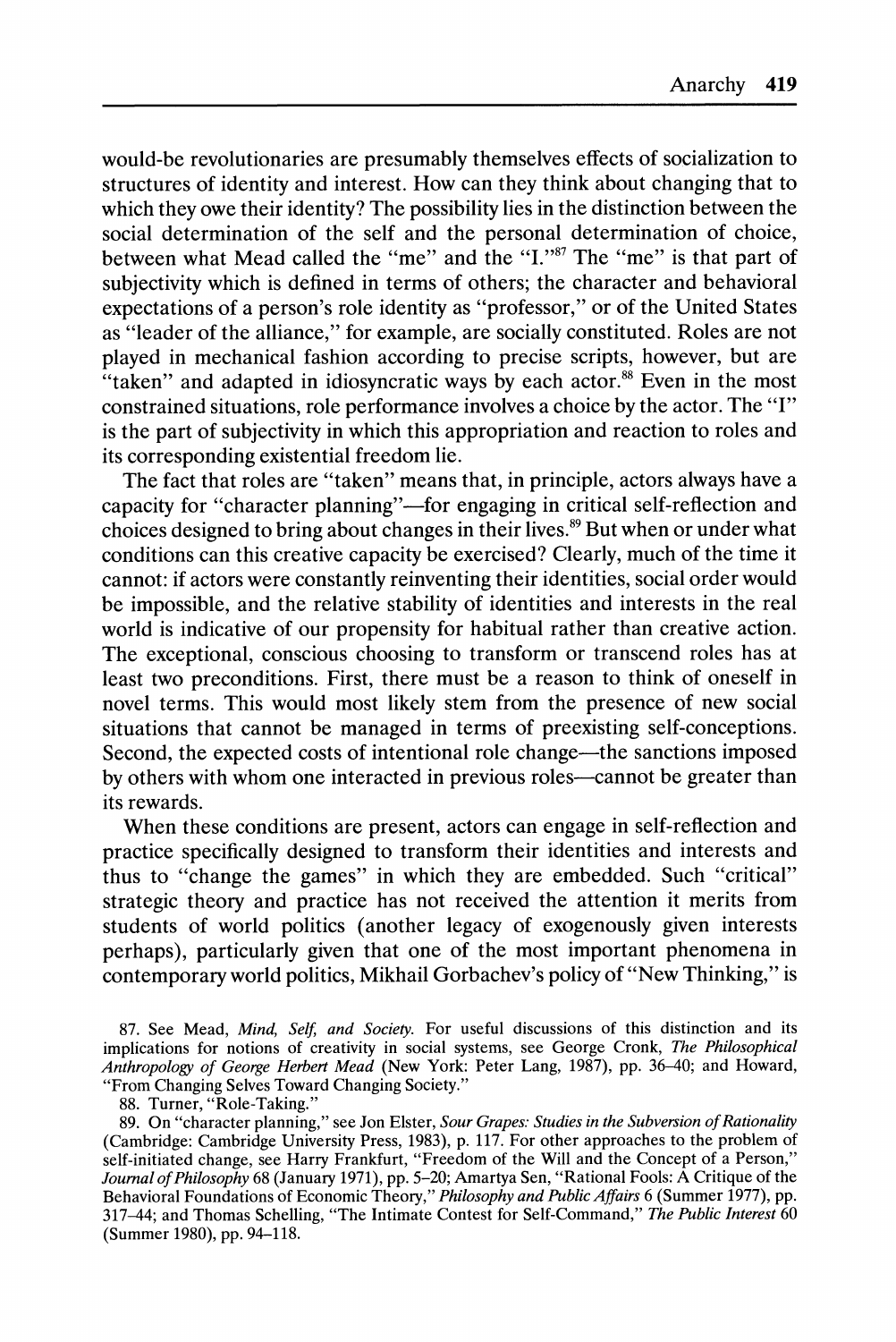arguably precisely that.<sup>90</sup> Let me therefore use this policy as an example of how states might transform a competitive security system into a cooperative one, dividing the transformative process into four stages.

The first stage in intentional transformation is the breakdown of consensus about identity commitments. In the Soviet case, identity commitments centered on the Leninist theory of imperialism, with its belief that relations between capitalist and socialist states are inherently conflictual, and on the alliance patterns that this belief engendered. In the 1980s, the consensus within the Soviet Union over the Leninist theory broke down for a variety of reasons, principal among which seem to have been the state's inability to meet the economic-technological-military challenge from the West, the government's decline of political legitimacy at home, and the reassurance from the West that it did not intend to invade the Soviet Union, a reassurance that reduced the external costs of role change.<sup>91</sup> These factors paved the way for a radical leadership transition and for a subsequent "unfreezing of conflict schemas" concerning relations with the West.<sup>92</sup>

The breakdown of consensus makes possible a second stage of critical examination of old ideas about self and other and, by extension, of the structures of interaction by which the ideas have been sustained. In periods of relatively stable role identities, ideas and structures may become reified and thus treated as things that exist independently of social action. If so, the second stage is one of denaturalization, of identifying the practices that reproduce seemingly inevitable ideas about self and other; to that extent, it is a form of "critical" rather than "problem-solving" theory.<sup>93</sup> The result of such a critique should be an identification of new "possible selves" and aspirations.<sup>94</sup> New

90. For useful overviews of New Thinking, see Mikhail Gorbachev, Perestroika: New Thinking for Our Country and the World (New York: Harper & Row, 1987); Vendulka Kubalkova and Albert Studies, 1989); and Allen Lynch, *Gorbachev's International Cutlockshank*, *Thinking* New *About Soviet "New Thinking"* (Berkeley: Institute of International Studies, 1989); and Allen Lynch, *Gorbachev's International Outl* Consequences (New York: Institute for East-West Security Studies, 1989). It is not clear to what extent New Thinking is a conscious policy as opposed to an ad hoc policy. The intense theoretical and policy debate within the Soviet Union over New Thinking and the frequently stated idea of taking away the Western "excuse" for fearing the Soviet Union both suggest the former, but I will remain agnostic here and simply assume that it can be fruitfully interpreted "as if" it had the form that I describe.

91. For useful overviews of these factors, see Jack Snyder, "The Gorbachev Revolution: A Waning of Soviet Expansionism?" World Politics 12 (Winter 1987–88), pp. 93–121; and Stephen Meyer, "The Sources and Prospects of Gorbachev's New Political Thinking on Security," International Security 13 (Fall 1988), pp. 124-63.

92. See Daniel Bar-Tal et al., "Conflict Termination: An Epistemological Analysis of International Cases," Political Psychology 10 (June 1989), pp. 233-55. For an unrelated but interesting illustration of how changing cognitions in turn make possible organizational change, see Jean Bartunek, "Changing Interpretive Schemes and Organizational Restructuring: The Example of a Religious Order," Administrative Science Quarterly 29 (September 1984), pp. 355-72.

93. See Robert Cox, "Social Forces, States and World Orders: Beyond International Relations Theory," in Keohane, Neorealism and Its Critics, pp. 204-55. See also Brian Fay, Critical Social Science (Ithaca, N.Y.: Cornell University Press, 1987).

94. Hazel Markus and Paula Nurius, "Possible Selves," American Psychologist 41 (September 1986), pp. 954-69.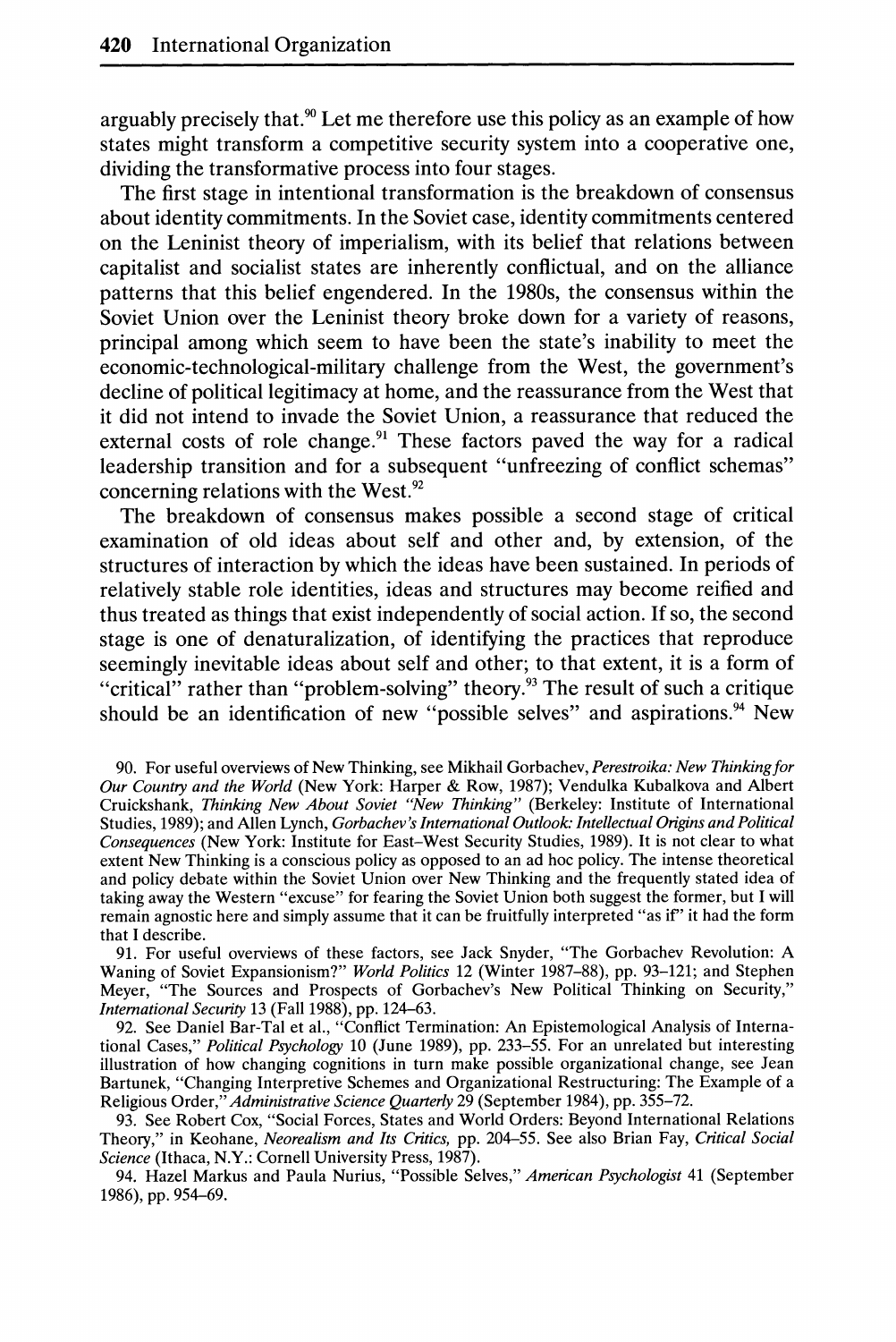Thinking embodies such critical theorizing. Gorbachev wants to free the Soviet Union from the coercive social logic of the cold war and engage the West in far-reaching cooperation. Toward this end, he has rejected the Leninist belief in the inherent conflict of interest between socialist and capitalist states and, perhaps more important, has recognized the crucial role that Soviet aggressive practices played in sustaining that conflict.

Such rethinking paves the way for a third stage of new practice. In most cases, it is not enough to rethink one's own ideas about self and other, since old identities have been sustained by systems of interaction with *other* actors, the practices of which remain a social fact for the transformative agent. In order to change the self, then, it is often necessary to change the identities and interests of the others that help sustain those systems of interaction. The vehicle for inducing such change is one's own practice and, in particular, the practice of "altercasting"-a technique of interactor control in which ego uses tactics of self-presentation and stage management in an attempt to frame alter's definitions of social situations in ways that create the role which ego desires alter to play.<sup>95</sup> In effect, in altercasting ego tries to induce alter to take on a new identity (and thereby enlist alter in ego's effort to change itself) by treating alter as if it already had that identity. The logic of this follows directly from the mirror theory of identity-formation, in which alter's identity is a reflection of ego's practices; change those practices and ego begins to change alter's conception of itself.

What these practices should consist of depends on the logic by which the preexisting identities were sustained. Competitive security systems are sustained by practices that create insecurity and distrust. In this case, transformative practices should attempt to teach other states that one's own state can be trusted and should not be viewed as a threat to their security. The fastest way to do this is to make unilateral initiatives and self-binding commitments of sufficient significance that another state is faced with "an offer it cannot refuse."<sup>96</sup> Gorbachev has tried to do this by withdrawing from Afghanistan and Eastern Europe, implementing asymmetric cuts in nuclear and conventional forces, calling for "defensive defense," and so on. In addition, he has skillfully cast the West in the role of being morally required to give aid and comfort to the Soviet Union, has emphasized the bonds of common fate between the Soviet Union and the West, and has indicated that further progress in

<sup>95.</sup> See Goffman, The Presentation of Self in Everyday Life; Eugene Weinstein and Paul Deutschberger, "Some Dimensions of Altercasting," Sociometry 26 (December 1963), pp. 454-66; and Walter Earle, "International Relations and the Psychology of Control: Alternative Control Strategies and Their Consequences," Political Psychology 7 (June 1986), pp. 369-75.

<sup>96.</sup> See Volker Boge and Peter Wilke, "Peace Movements and Unilateral Disarmament: Old<br>Concepts in a New Light," Arms Control 7 (September 1986), pp. 156–70; Zeev Maoz and Daniel Felsenthal, "Self-Binding Commitments, the Inducement of Trust, Social Choice, and the Theory of International Cooperation," International Studies Quarterly 31 (June 1987), pp. 177-200; and V. Sakamoto, "Unilateral Initiative as an Alternative Strategy," World Futures, vol. 24, nos. 1-4, 1987, pp. 107-34.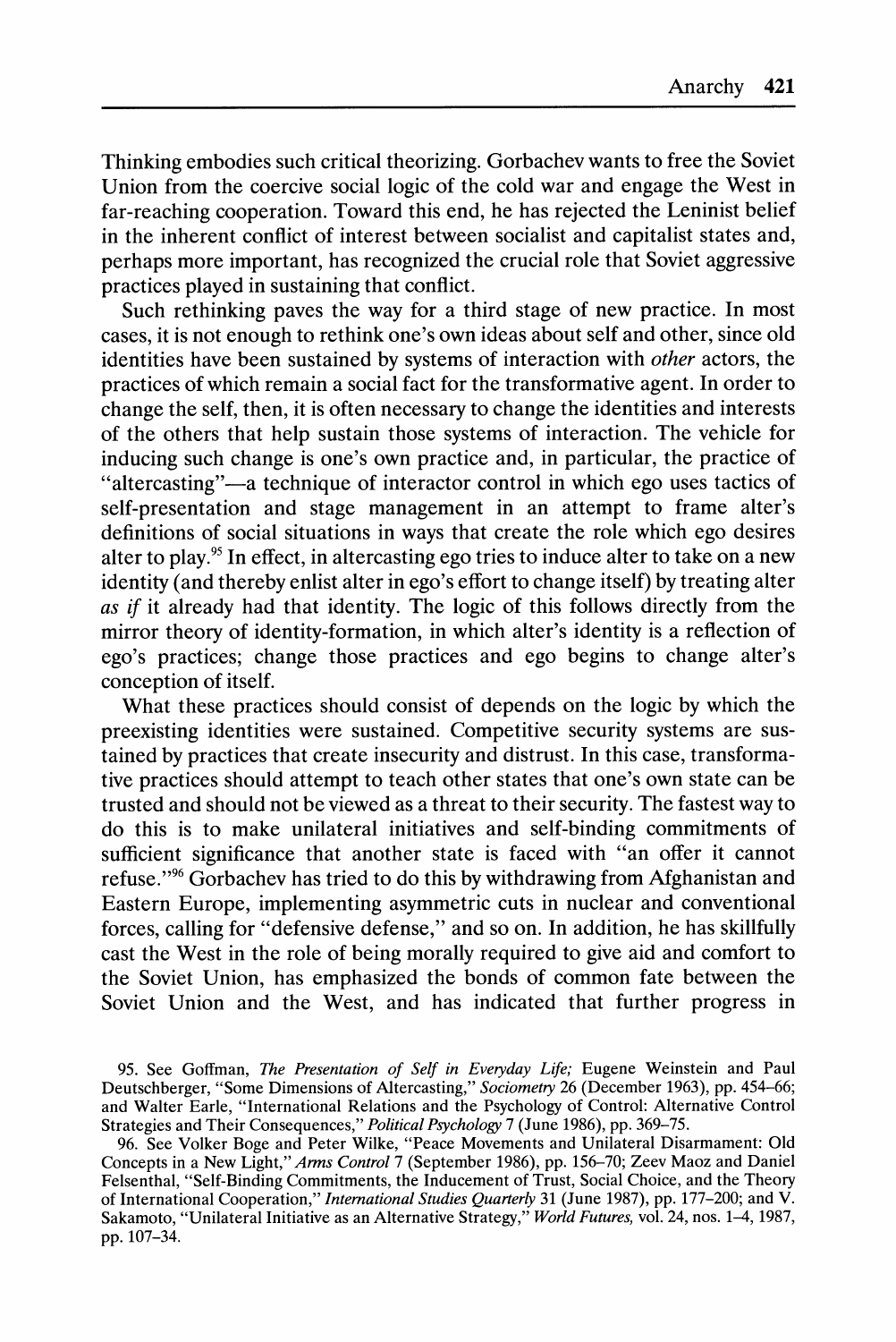East-West relations is contingent upon the West assuming the identity being projected onto it. These actions are all dimensions of altercasting, the intention of which is to take away the Western "excuse" for distrusting the Soviet Union, which, in Gorbachev's view, has helped sustain competitive identities in the past.

Yet by themselves such practices cannot transform a competitive security system, since if they are not reciprocated by alter, they will expose ego to a "sucker" payoff and quickly wither on the vine. In order for critical strategic practice to transform competitive identities, it must be "rewarded" by alter, which will encourage more such practice by ego, and so on.<sup>97</sup> Over time, this will institutionalize a positive rather than a negative identification between the security of self and other and will thereby provide a firm intersubjective basis for what were initially tentative commitments to new identities and interests.<sup>98</sup>

Notwithstanding today's rhetoric about the end of the cold war, skeptics may still doubt whether Gorbachev (or some future leader) will succeed in building an intersubjective basis for a new Soviet (or Russian) role identity. There are important domestic, bureaucratic, and cognitive-ideological sources of resistance in both East and West to such a change, not the least of which is the shakiness of the democratic forces' domestic position. But if my argument about the role of intersubjective knowledge in creating competitive structures of identity and interest is right, then at least New Thinking shows a greater appreciation—conscious or not—for the deep structure of power politics than we are accustomed to in international relations practice.

# **Conclusion**

All theories of international relations are based on social theories of the relationship between agency, process, and social structure. Social theories do not determine the content of our international theorizing, but they do structure the questions we ask about world politics and our approaches to answering those questions. The substantive issue at stake in debates about social theory is what kind of foundation offers the most fruitful set of questions and research strategies for explaining the revolutionary changes that seem to be occurring in the late twentieth century international system. Put simply, what should systemic theories of international relations look like? How should they conceptualize the relationship between structure and process? Should they be

<sup>97.</sup> On rewards, see Thomas Milburn and Daniel Christie, "Rewarding in International Politics," Political Psychology 10 (December 1989), pp. 625-45.

<sup>98.</sup> The importance of reciprocity in completing the process of structural transformation makes the logic in this stage similar to that in the "evolution of cooperation." The difference is one of prerequisites and objective: in the former, ego's tentative redefinition of self enables it to try and change alter by acting "as if" both were already playing a new game; in the latter, ego acts only on the basis of given interests and prior experience, with transformation emerging only as an unintended consequence.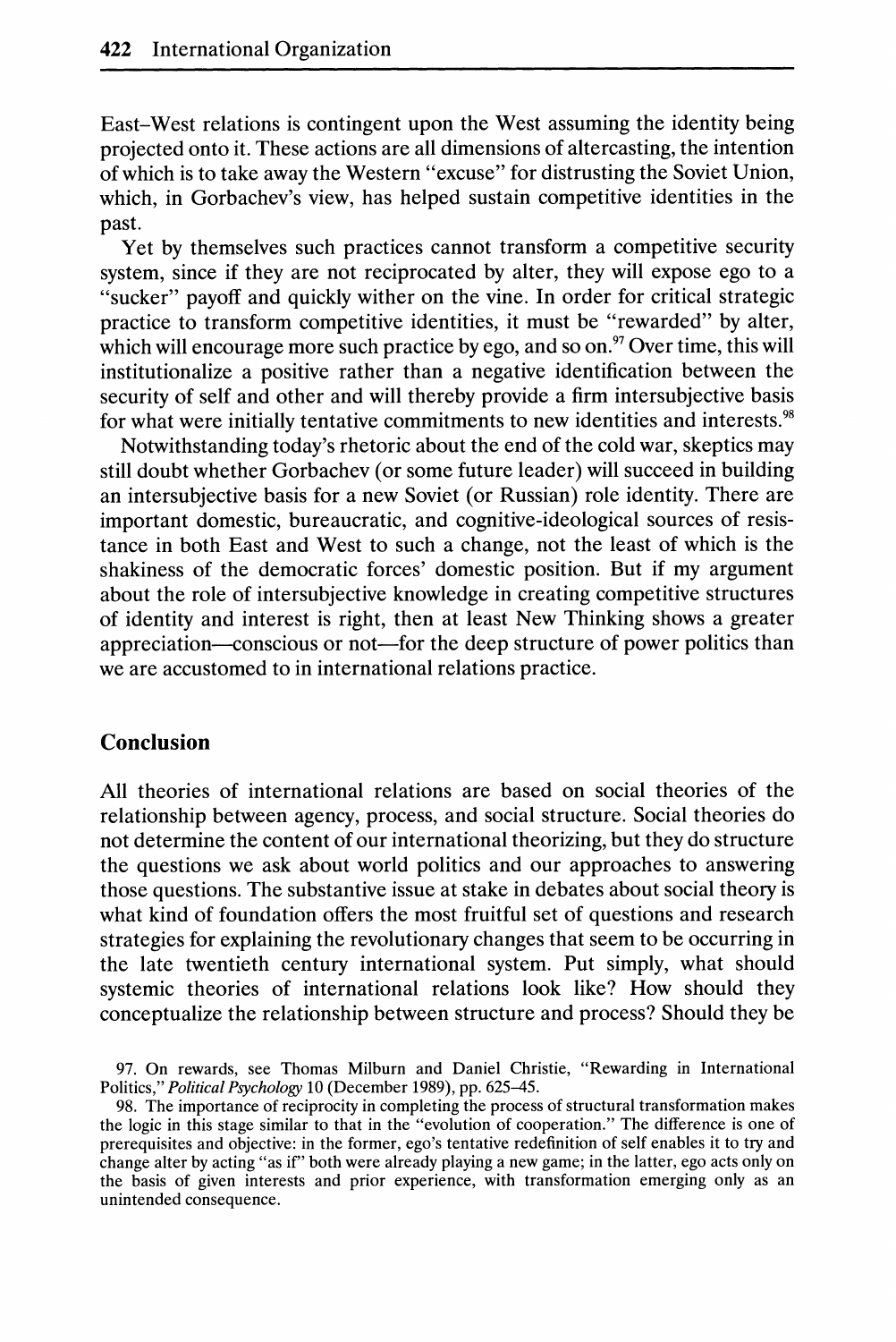based exclusively on "microeconomic" analogies in which identities and interests are exogenously given by structure and process is reduced to interactions within those parameters? Or should they also be based on "sociological" and "social psychological" analogies in which identities and interests and therefore the meaning of structure are endogenous to process? Should a behavioral-individualism or a cognitive-constructivism be the basis for systemic theories of world politics?

This article notwithstanding, this question is ultimately an empirical one in two respects. First, its answer depends in part on how important interaction among states is for the constitution of their identities and interests. On the one hand, it may be that domestic or genetic factors, which I have systematically bracketed, are in fact much more important determinants of states' identities and interests than are systemic factors. To the extent that this is true, the individualism of a rationalist approach and the inherent privileging of structure over process in this approach become more substantively appropriate for systemic theory (if not for first- and second-image theory), since identities and interests are in fact largely exogenous to interaction among states. On the other hand, if the bracketed factors are relatively unimportant or if the importance of the international system varies historically (perhaps with the level of dynamic density and interdependence in the system), then such a framework would not be appropriate as an exclusive foundation for general systemic theory.

Second, the answer to the question about what systemic theories should look like also depends on how easily state identities and interests can change as a result of systemic interaction. Even if interaction is initially important in constructing identities and interests, once institutionalized its logic may make transformation extremely difficult. If the meaning of structure for state action changes so slowly that it becomes a de facto parameter within which process takes place, then it may again be substantively appropriate to adopt the rationalist assumption that identities and interests are given (although again, this may vary historically).

We cannot address these empirical issues, however, unless we have a framework for doing systemic research that makes state identity and interest an issue for both theoretical and empirical inquiry. Let me emphasize that this is not to say we should never treat identities and interests as given. The framing of problems and research strategies should be question-driven rather than method-driven, and if we are not interested in identity- and interest-formation, we may find the assumptions of a rationalist discourse perfectly reasonable. Nothing in this article, in other words, should be taken as an attack on rationalism per se. By the same token, however, we should not let this legitimate analytical stance become a de facto ontological stance with respect to the content of third-image theory, at least not until after we have determined that systemic interaction does not play an important role in processes of state identity- and interest-formation. We should not choose our philosophical anthropologies and social theories prematurely. By arguing that we cannot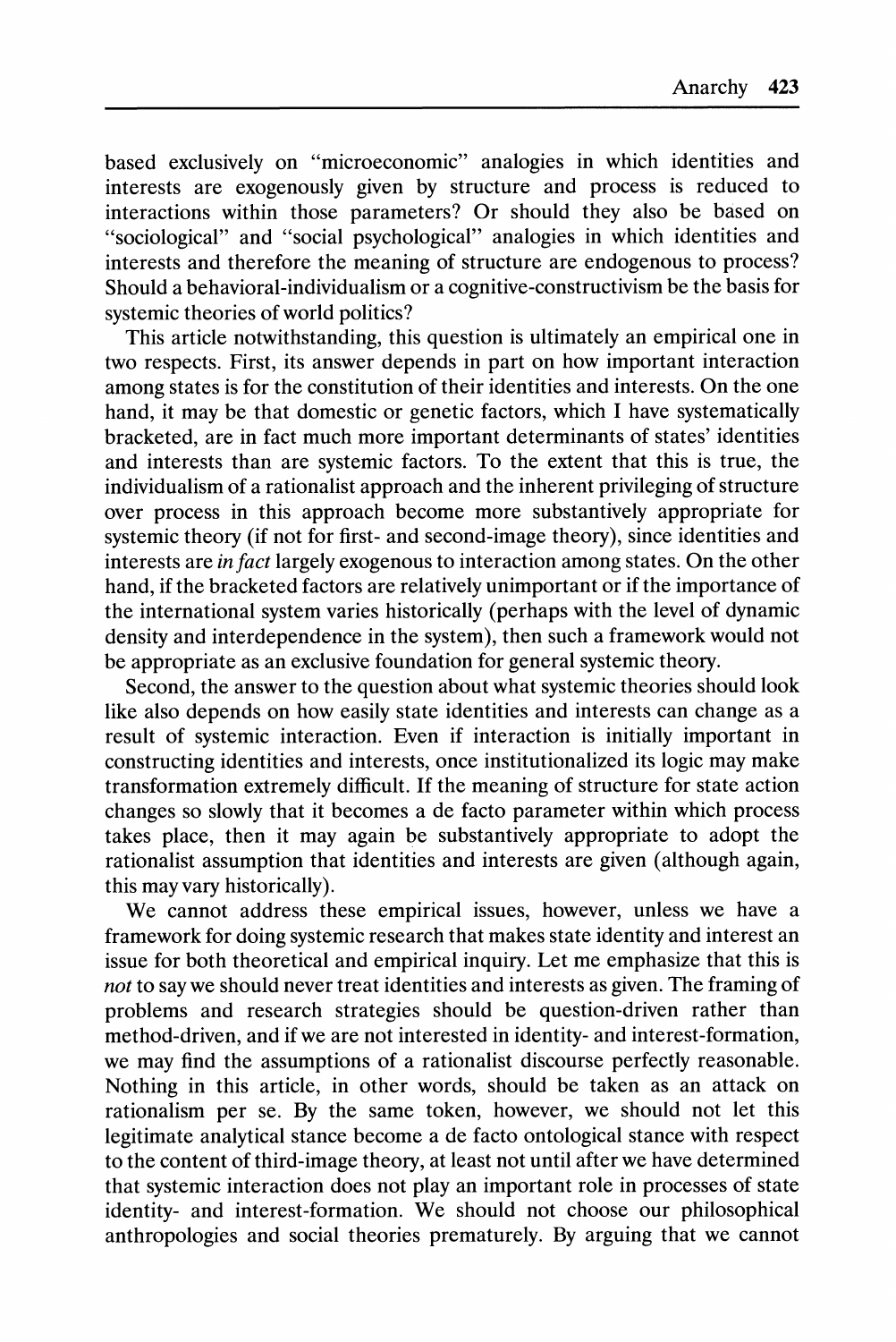derive a self-help structure of identity and interest from the principle of anarchy alone—by arguing that anarchy is what states make of it—this article has challenged one important justification for ignoring processes of identityand interest-formation in world politics. As such, it helps set the stage for inquiry into the empirical issues raised above and thus for a debate about whether communitarian or individualist assumptions are a better foundation for systemic theory.

I have tried to indicate by crude example what such a research agenda might look like. Its objective should be to assess the causal relationship between practice and interaction (as independent variable) and the cognitive structures at the level of individual states and of systems of states which constitute identities and interests (as dependent variable)—that is, the relationship between what actors do and what they are. We may have some a priori notion that state actors and systemic structures are "mutually constitutive," but this tells us little in the absence of an understanding of how the mechanics of dvadic, triadic, and  $n$ -actor interaction shape and are in turn shaped by "stocks" of knowledge" that collectively constitute identities and interests and, more broadly, constitute the structures of international life. Particularly important in this respect is the role of practice in shaping attitudes toward the "givenness" of these structures. How and why do actors reify social structures, and under what conditions do they denaturalize such reifications?

The state-centrism of this agenda may strike some, particularly postmodernists, as "depressingly familiar."<sup>99</sup> The significance of states relative to multinational corporations, new social movements, transnationals, and intergovernmental organizations is clearly declining, and "postmodern" forms of world politics merit more research attention than they have received. But I also believe, with realists, that in the medium run sovereign states will remain the dominant political actors in the international system. Any transition to new structures of global political authority and identity—to "postinternational" politics—will be mediated by and path-dependent on the particular institutional resolution of the tension between unity and diversity, or particularism and universality, that is the sovereign state.<sup>100</sup> In such a world there should continue to be a place for theories of anarchic interstate politics, alongside other forms of international theory; to that extent, I am a statist and a realist. I have argued in this article, however, that statism need not be bound by realist ideas about what "state" must mean. State identities and interests can be collectively transformed within an anarchic context by many factors-individual, domestic, systemic, or transnational—and as such are an important dependent variable. Such a

<sup>99.</sup> Yale Ferguson and Richard Mansbach, "Between Celebration and Despair: Constructive Suggestions for Future International Theory," International Studies Quarterly 35 (December 1991), p. 375.

<sup>100.</sup> For excellent discussions of this tension, see Walker, "Sovereignty, Identity, Community"; and R. B. J. Walker, "Security, Sovereignty, and the Challenge of World Politics," Alternatives 15 (Winter 1990), pp. 3-27. On institutional path dependencies, see Stephen Krasner, "Sovereignty: An Institutional Perspective," Comparative Political Studies 21 (April 1988), pp. 66–94.